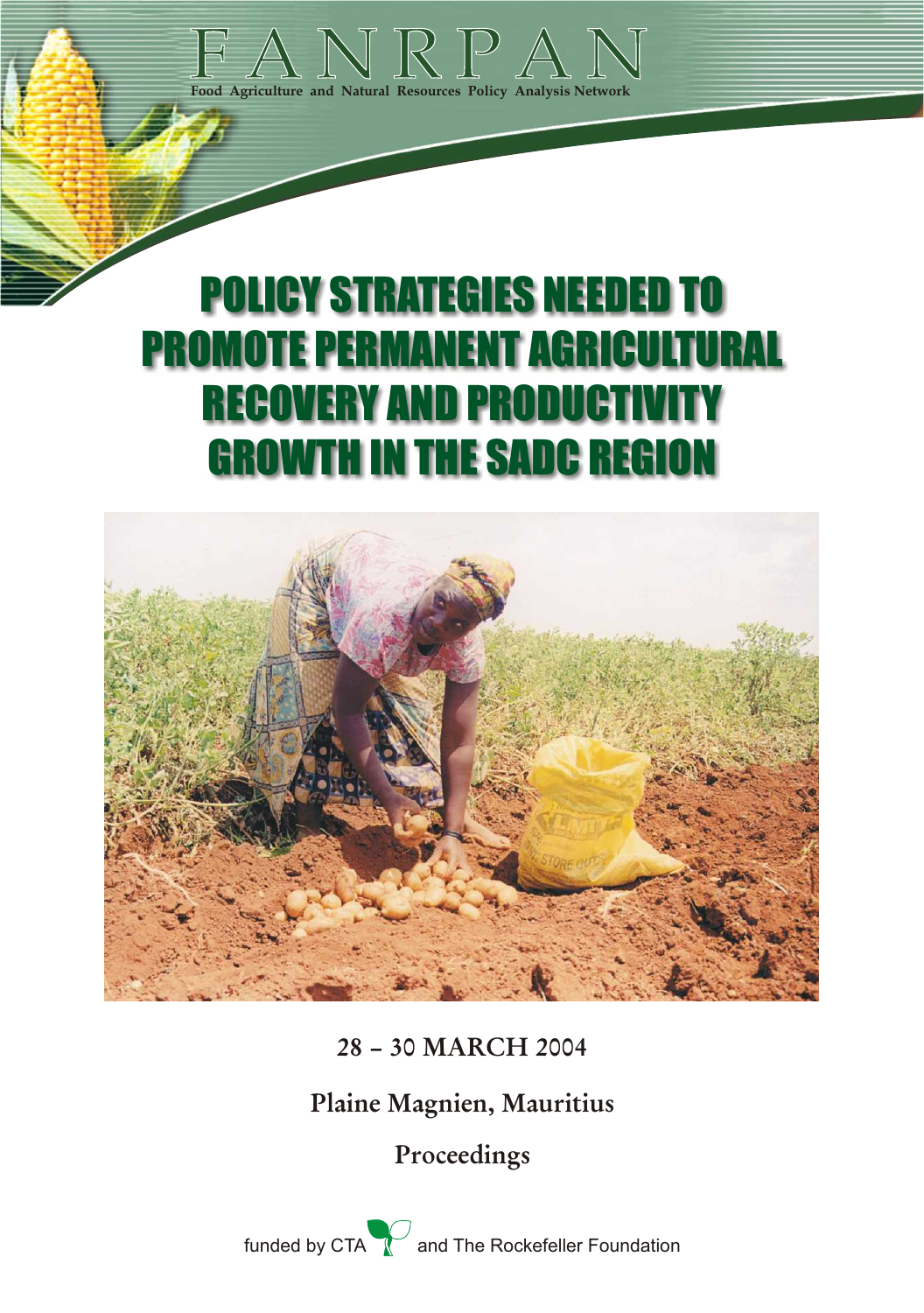## **Food, Agriculture and Natural Resources Policy Analysis Network (FANRPAN)**

# **POLICY STRATEGIES NEEDED TO PROMOTE PERMANENT AGRICULTURAL RECOVERY AND PRODUCTIVITY GROWTH IN THE SADC REGION**

**28 – 30 MARCH 2004**

**Plaine Magnien, Mauritius**

**Proceedings**

**Conference organised in partnership with CTA (Technical Centre for Agricultural and Rural Cooperation ACP-EU) and The Rockefeller Foundation**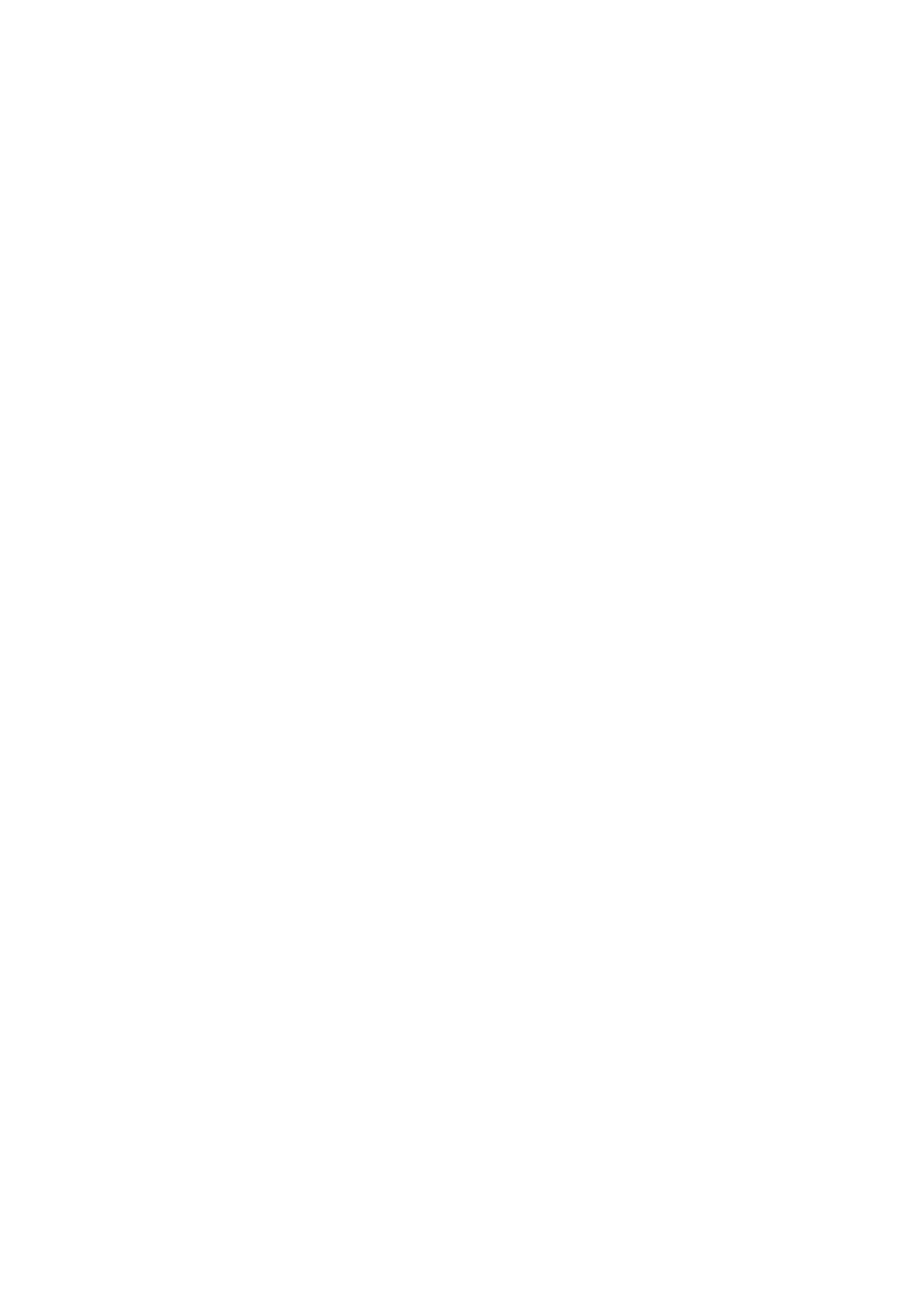

# **Table of Contents**

| 1. |                                                                     |  |
|----|---------------------------------------------------------------------|--|
|    |                                                                     |  |
|    |                                                                     |  |
| 2. | OFFICIAL WELCOME, OPENING AND INTRODUCTION 3                        |  |
|    |                                                                     |  |
|    | 2.2 Official Opening of Dialogue by Minister A K Gayan, Minister of |  |
|    |                                                                     |  |
|    |                                                                     |  |
|    |                                                                     |  |
|    |                                                                     |  |
| 3. |                                                                     |  |
|    | 3.1 Assessment of 2004 Food Supply Situation and Key Policy Issues  |  |
|    | Affecting Agricultural Recovery in the SADC Region -                |  |
|    | Dr Ruvimbo Mabeza-Chimedza, University of Zimbabwe, Zimbabwe8       |  |
|    | 3.2 Towards the Formulation of Bankable Actions and Investment      |  |
|    | Projects for the Agricultural Sector in the SADC Region -           |  |
|    | Professor Charles Machethe, University of Pretoria, South Africa 10 |  |
|    | 3.3 The Role and Challenges Faced by Senior Policymakers in         |  |
|    | Formulating Policy Research into Action - Dr C J Matambwa           |  |
|    | and Mr P H Kabembe, Department of Agriculture, Malawi11             |  |
| 4. | PRESENTATIONS FROM SELECTED STRATEGIC                               |  |
|    |                                                                     |  |
|    | 4.1 The New Partnership for Africa's Development -                  |  |
|    |                                                                     |  |
|    | 4.2 Cassava: The New Hope for Food Security and Poverty             |  |
|    | Alleviation in Southern Africa - Dr E Whingwiri,                    |  |
|    |                                                                     |  |
|    | 4.3 Towards Improved Maize Marketing and Trade Policies             |  |
|    |                                                                     |  |
|    | to Promote Household Food Security in Southern Africa -             |  |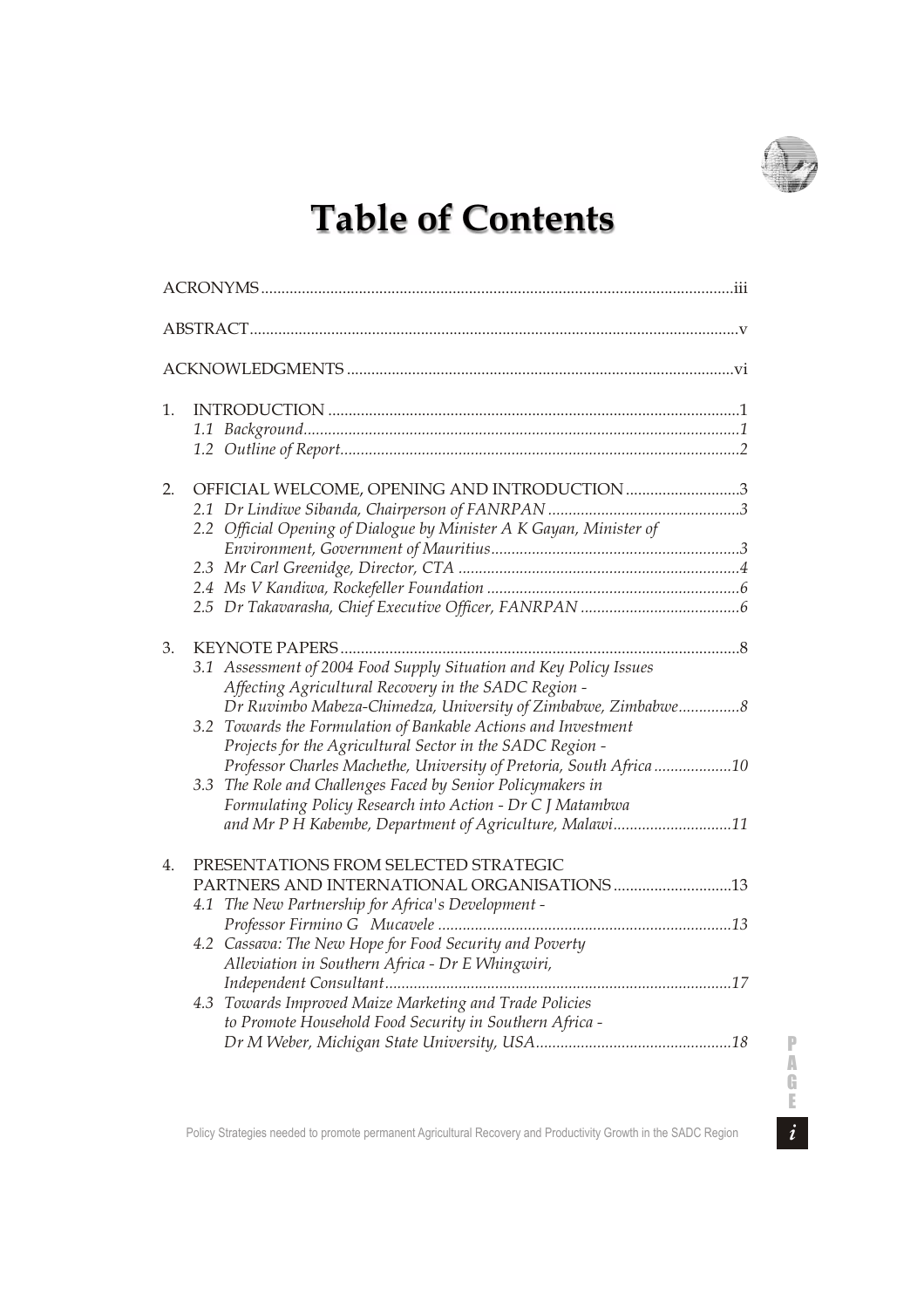

|    | 4.4 ICRISAT Strategies Contributing to Agricultural Policy      |     |
|----|-----------------------------------------------------------------|-----|
|    | in the SADC Region: Advances Towards Harmonisation of           |     |
|    | Seed Policies and Regulations - Dr M Mugonja, ICRISAT.          | 19  |
|    | 4.5 Developing a Workable Agricultural Biotechnology Policy     |     |
|    | for SADC - Ms W Mandivenyi, AfricaBio, South Africa             | 21  |
|    | 4.6 Shortage of Improved Seed (Crops and Livestock) Limits the  |     |
|    | Commercialisation of the Smallholder Farming Sector:            |     |
|    | Experiences from the IDEAA Regional Program in                  |     |
|    | Southern Africa - Dr C T Khombe, Ms M N Hungwe,                 |     |
|    |                                                                 | .22 |
|    | 4.7 Overview of Plenary Discussion of Presentations by Partners | 23  |
|    |                                                                 |     |
| 5. |                                                                 | 25  |
|    |                                                                 |     |
| 6. |                                                                 |     |
|    |                                                                 |     |
|    | <b>DICES</b>                                                    |     |
|    |                                                                 |     |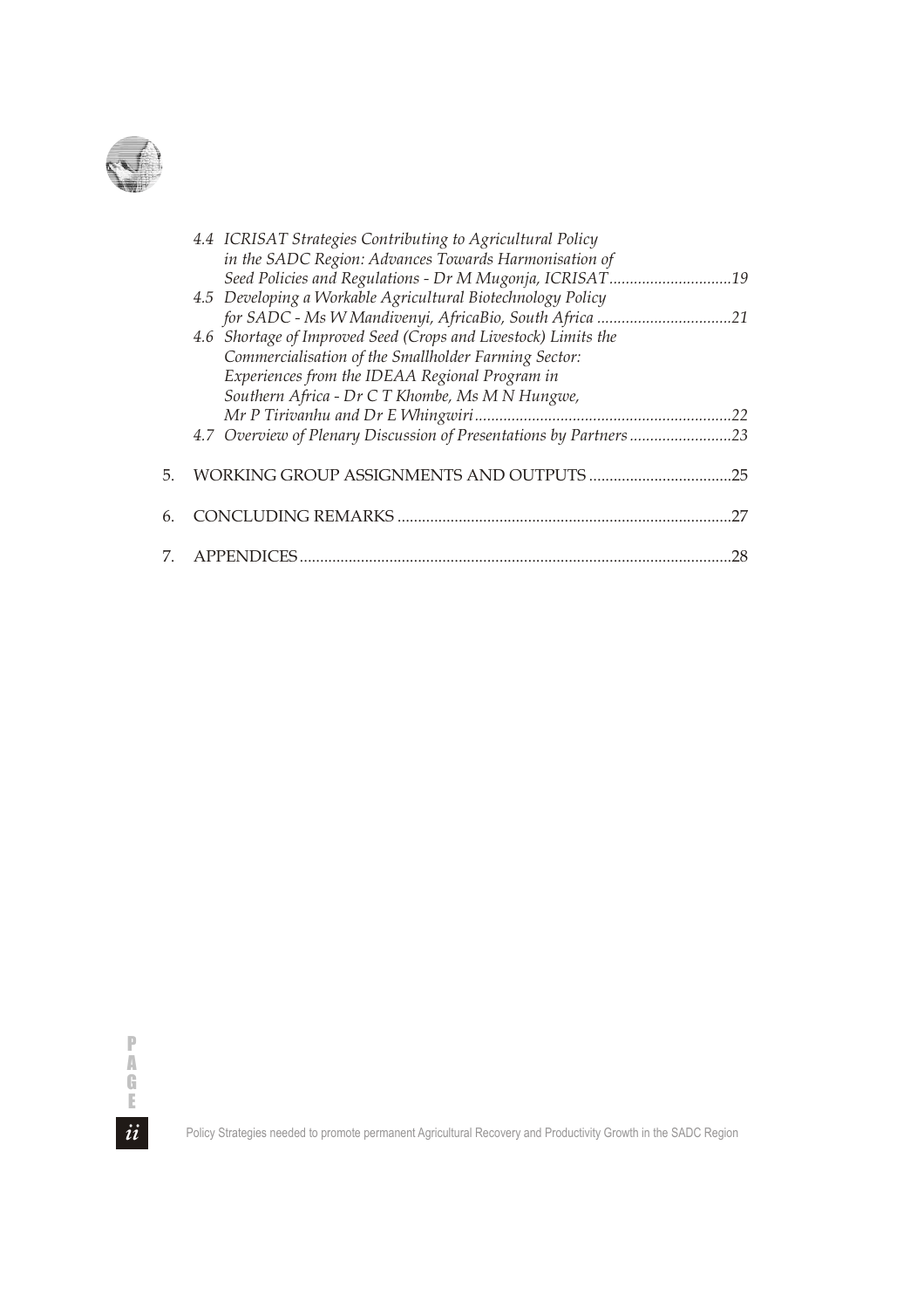

# **Acronyms**

| ACP              | African, Caribbean and Pacific                                                       |  |
|------------------|--------------------------------------------------------------------------------------|--|
| <b>AGRICTA</b>   | <b>Agricultural Technical Assistance</b>                                             |  |
| <b>AGRITRADE</b> | <b>Agricultural Trade</b>                                                            |  |
| <b>APRM</b>      | African Peer Review Mechanism                                                        |  |
| <b>ASARECA</b>   | Association for Strengthening Agricultural Research in Eastern<br>and Central Africa |  |
| CADP             | Comprehensive Africa Development Programme                                           |  |
| <b>CTA</b>       | Technical Centre for Agricultural and Rural Cooperation                              |  |
| EU               | European Union                                                                       |  |
| <b>FANRPAN</b>   | Food, Agriculture and Natural Resources Policy Analysis<br>Network                   |  |
| <b>FEWSNET</b>   | Famine and Early Warning System Network                                              |  |
| <b>GMO</b>       | <b>Genetically Modified Organisms</b>                                                |  |
| <b>GTZ</b>       | Gesellschaft fuer Technische Zusammenarbeit                                          |  |
| <b>IARCs</b>     | <b>International Agricultural Research Centres</b>                                   |  |
| <b>ICRISAT</b>   | International Crops Research Institute for Semi Arid Tropics                         |  |
| <b>ICTs</b>      | Information and Communication Technologies                                           |  |
| <b>IDEAA</b>     | Initiative for the Development of Equity in African Agriculture                      |  |
| <b>MPRS</b>      | <b>Malawi Poverty Reduction Strategy</b>                                             |  |
| <b>MSU</b>       | Michigan State University                                                            |  |
| <b>NARS</b>      | National Agricultural Research System                                                |  |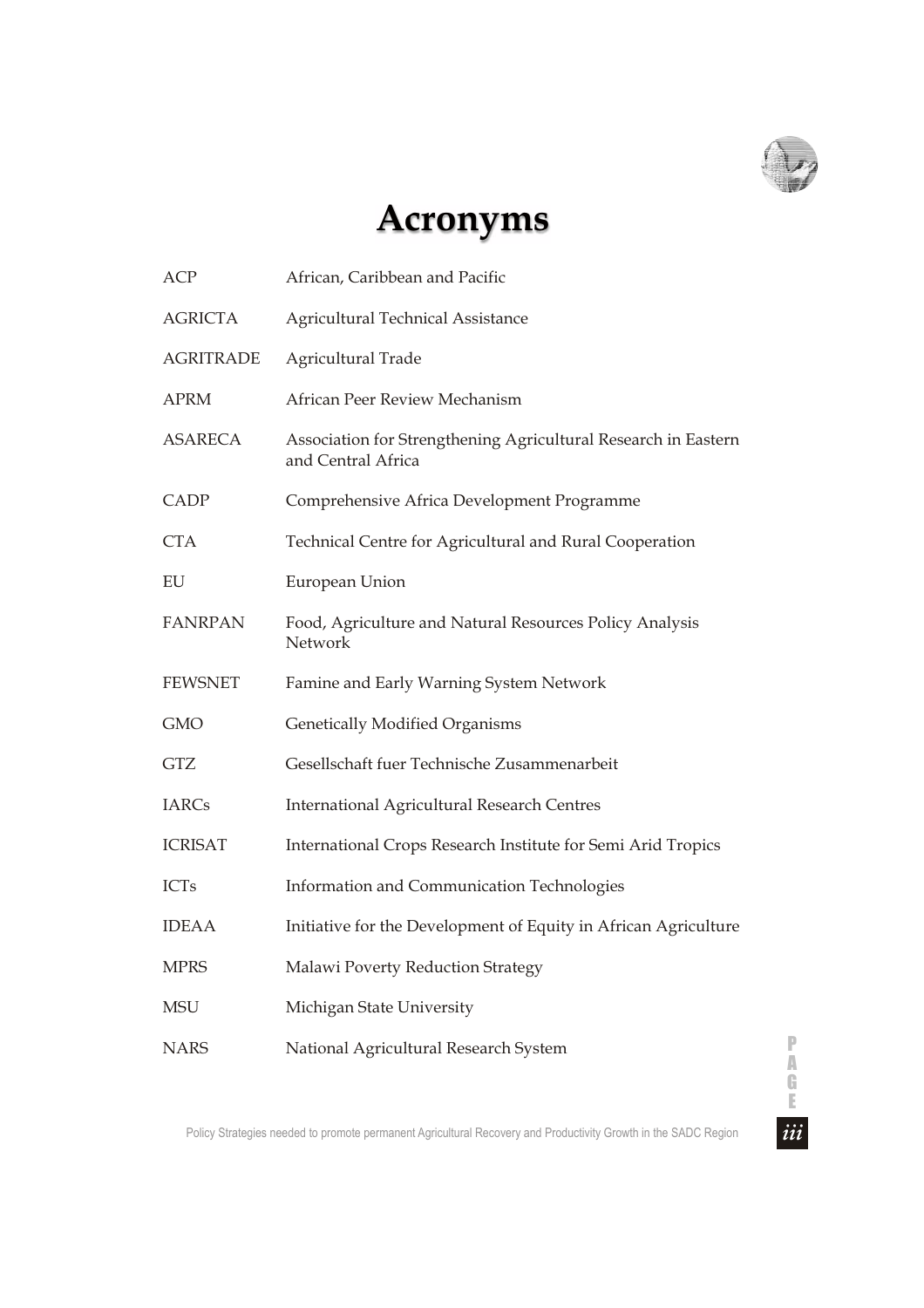

| <b>NEPAD</b>  | New Partnership for Africa's Development                                                 |
|---------------|------------------------------------------------------------------------------------------|
| <b>NGO</b>    | Non-Governmental Organization                                                            |
| RF            | Rockefeller Foundation                                                                   |
| <b>SACCAR</b> | Southern African Centre for Cooperation in Agriculture and<br>Natural Resources Research |
| <b>SADC</b>   | Southern African Development Community                                                   |
| <b>SDI</b>    | Selective Dissemination of Information                                                   |
| <b>SPS</b>    | Sanitary and Phytosanitary                                                               |
| TBT           | <b>Technical Barriers to Trade</b>                                                       |
| <b>UNEP</b>   | <b>United Nations Environment Program</b>                                                |
| <b>WFP</b>    | World Food Programme                                                                     |
| <b>WTO</b>    | World Trade Organization                                                                 |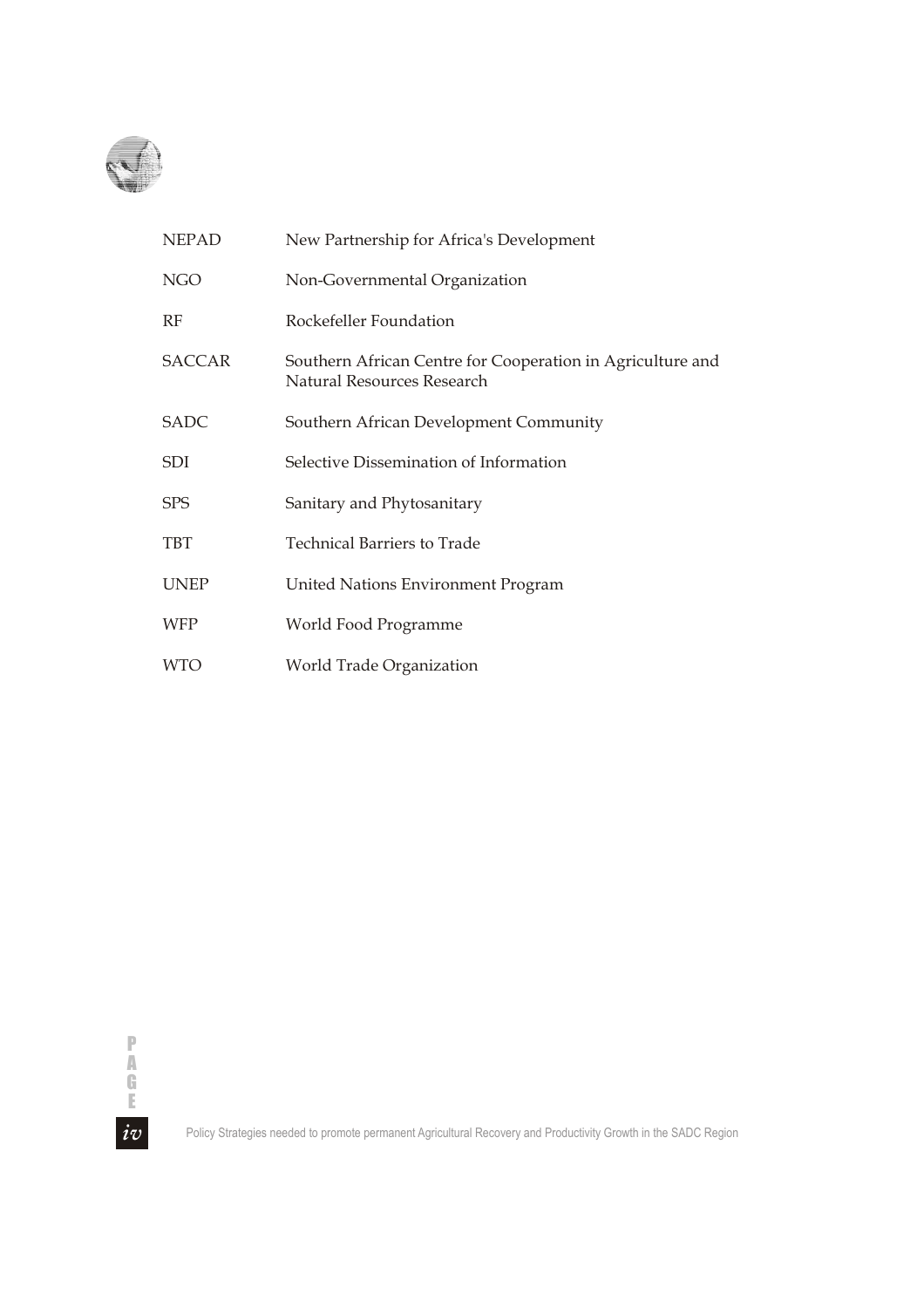

# **Abstract**

The Food, Agriculture and Natural Resources Policy Analysis Network (FANRPAN) hosted its second high level policy dialogue at the Shandrani Hotel, Mauritius, 28 - 30 March 2004. The meeting was attended by senior policy makers representing SADC ministries of agriculture, NEPAD Steering Committee, donors, regional and international partner institutions and FANRPAN Secretariat, Board Members and Node Coordinators from eleven countries. This meeting was a follow-up to the Policy Dialogue on Agricultural Recovery, Food Security and Trade Policies in Southern Africa held in Gaborone, Botswana, 26 – 27 March 2003.

The objectives of the meeting were to enable senior policy advisors to dialogue and reach consensus on the priority policy issues that need to be addressed to speed up agricultural recovery and come up with regional policy recommendations for onward transmission to the SADC Ministers of Agriculture. The presentations comprised five plenary addresses in the opening session, three keynote papers and six technical papers from selected FANRPAN's strategic partners and international organisations. These presentations were followed by discussion sessions in the plenary and working groups to further deliberate on policy measures to achieve permanent recovery in the agricultural sector and bankable investment project priorities for the region.

The following recommendations were made on policy measures to achieve permanent recovery in the agricultural sector: improved macro economic policies and access to resources; markets and trade to facilitate commercialisation of smallholder agriculture; disaster preparedness strategies; specific policies for each of the three groups of farmers (commercial, emerging and subsistence farmers); empowerment of farmer organizations to participate effectively in the policy process; long-term support to research in appropriate technology; strong farmer-research-extension linkages; diversification from traditional staples such as maize; practical demonstration of political commitment; and promotion of national and household food reserves.

The following bankable actions to achieve the key policy measures were identified: improve macro economic policies and increase agricultural finance; facilitate access to resources (land, input technology, information, seeds); develop intra-SADC and international markets and trade to facilitate commercialisation of smallholder agriculture; develop regional disaster preparedness strategies; and FANRPAN to facilitate national stakeholders' forum at the national level, including the private sector.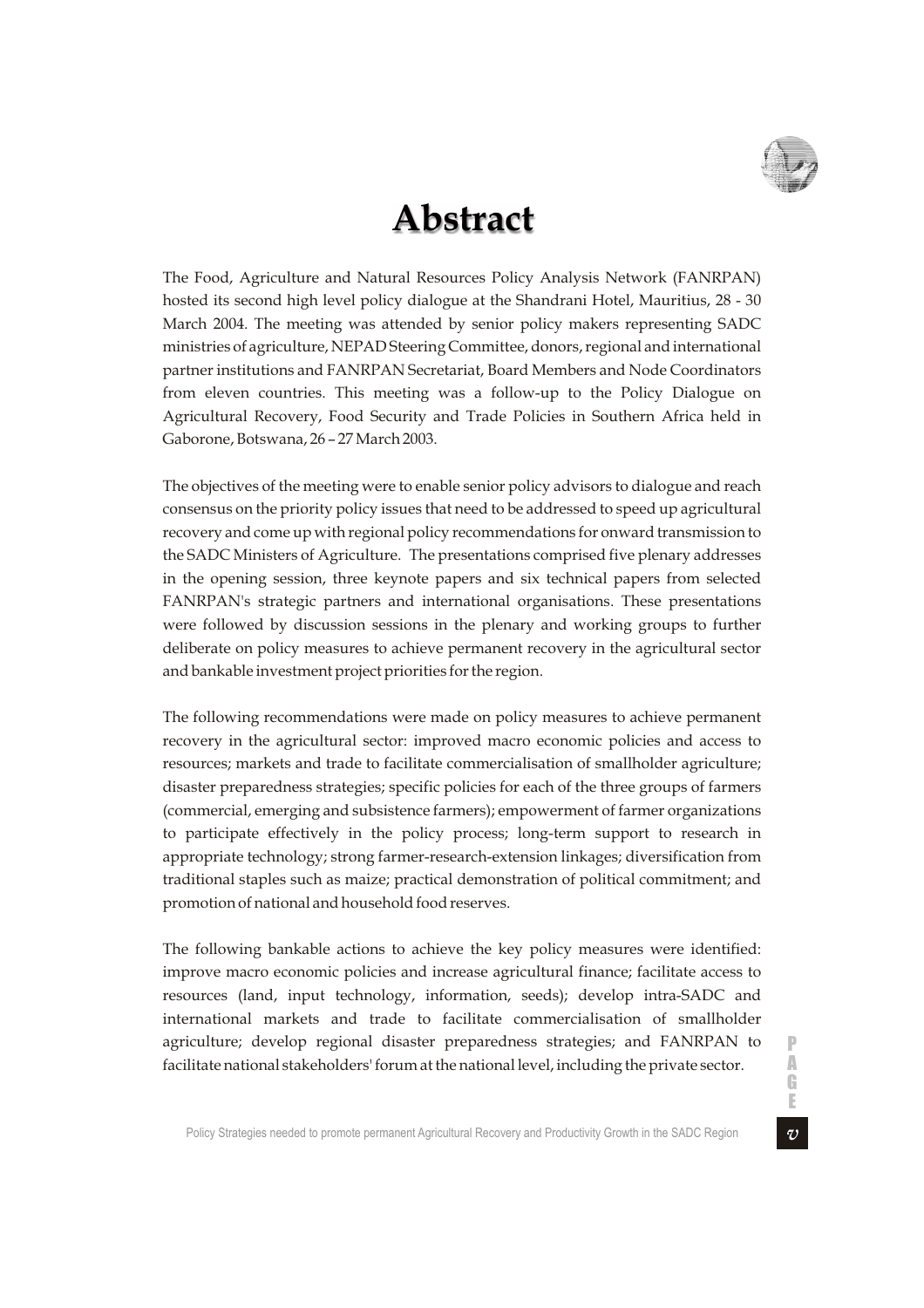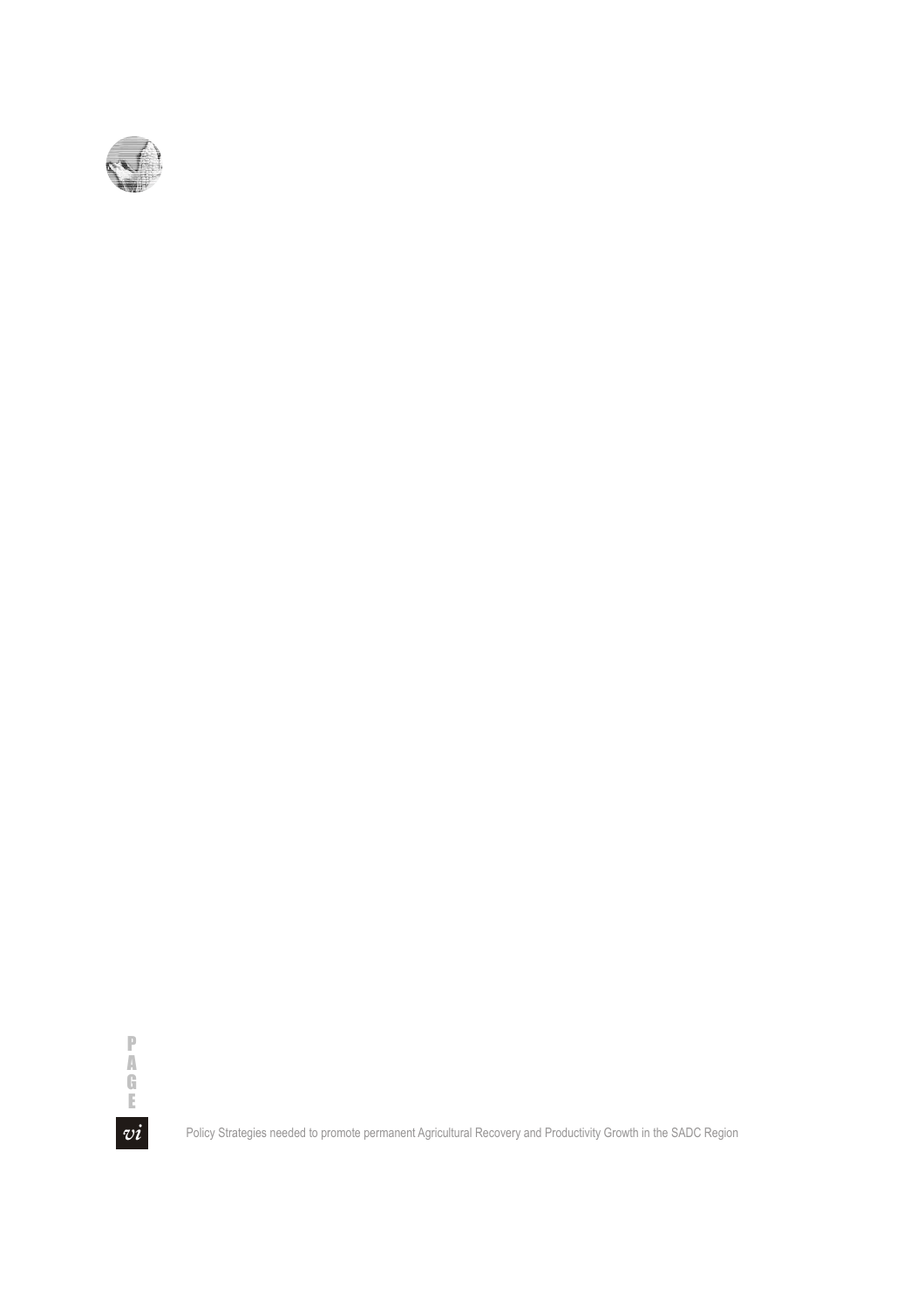

# **Acknowledgments**

### Hosting FANRPAN Second High Level Policy Dialogue

For FANRPAN to host this second high level policy dialogue we had to rely on contributions made by numerous institutions and individuals some of whom we may not be able to acknowledge adequately.

We are indebted for the cooperation and help rendered by our hosts, the Government of Mauritius and in particular the Honourable Minister A K Gayan, Minister of Environment, who officially opened the workshop. A special thanks is due to Mr Carl Greenidge, Director of CTA Netherlands, who took time from his busy schedule to attend the conference.

We are indebted to the following Researchers for producing the background papers which formed the basis of the conference and this report: Dr. Ruvimbo Mabeza - Chimedza, University of Zimbabwe; Prof. Charles Machete, University of Pretoria, South Africa; Dr. C. J. Matabwa and Mr. P. H. Kabambe of The Ministry of Agriculture, Malawi.

We would also like to acknowledge the following Partners who made presentations: Prof. Femino G. Mucavele, Steering Committee Member of NEPAD; Dr. Ephraim Hwingwiri, Independent Consultant; Dr. M. Webber, Michigan State University – USA; Dr. M. Mugonja, ICRISAT; Ms. W. Mandiveni, Africa Bio – South Africa; Dr. C. T. Khombe; Ms. M. N. Hungwe and Mr. P. Tirivanhu, IDEAA Regional Programme – South Africa.

The conference benefited immensely from the FANRPAN network with representatives from Tanzania, South Africa, Mauritius, Malawi, Zambia, Botswana, Mozambique and Mauritius attending. We would like to thank all members who participated, we had 8 out of the 14 FANRPAN member countries participating.

We would like to acknowledge the Technical Consultant Dr. Simba Sibanda and the Dialogue Dr. T. Sidzumo – Mazibuko who have assisted the FANRPAN Secretariat in putting this report together.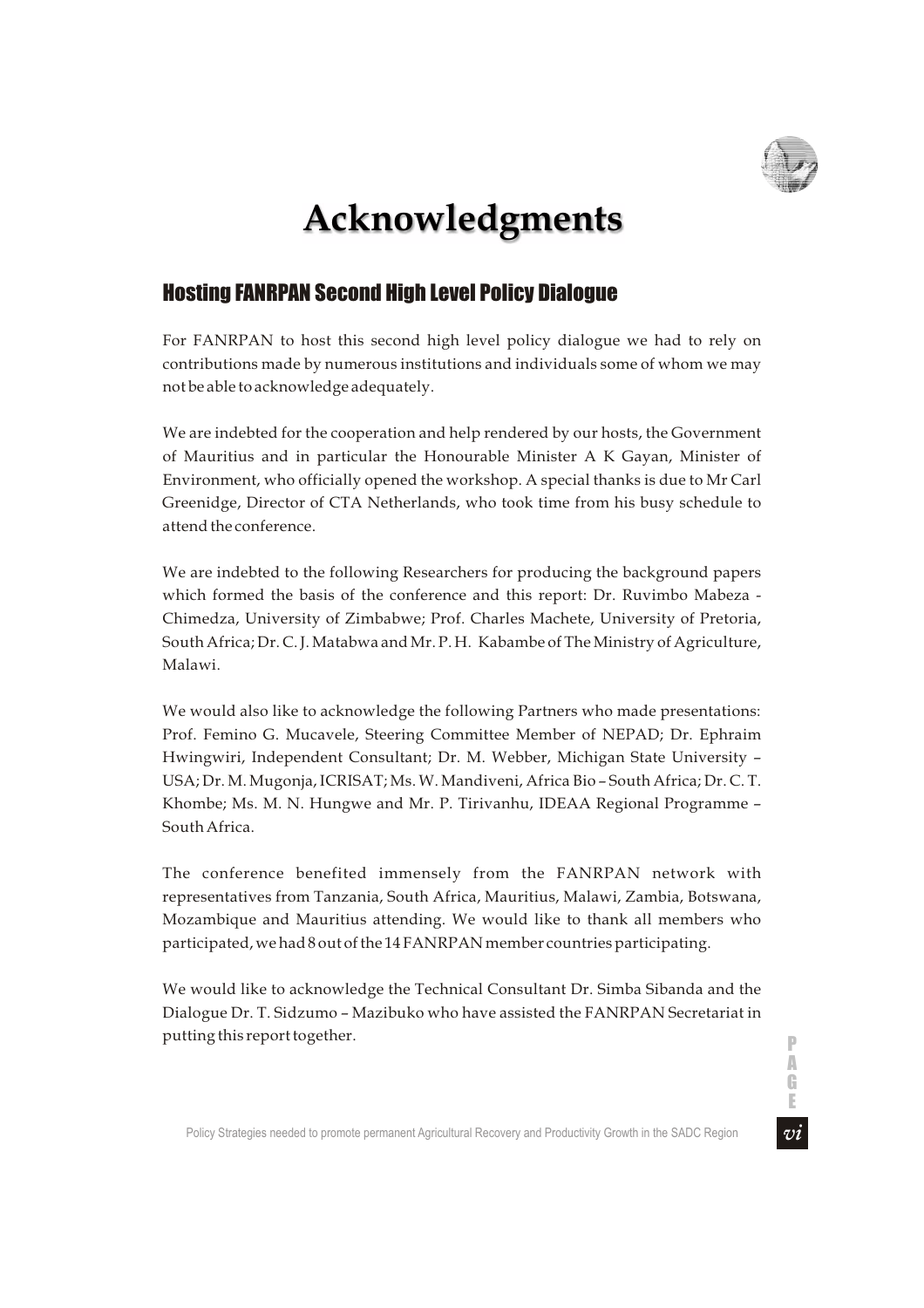

This report would not have been possible without the financial and technical support from the Rockefeller Foundation and CTA. FANRPAN is most grateful for the long term partnership and assistance we continue to receive from our Partners.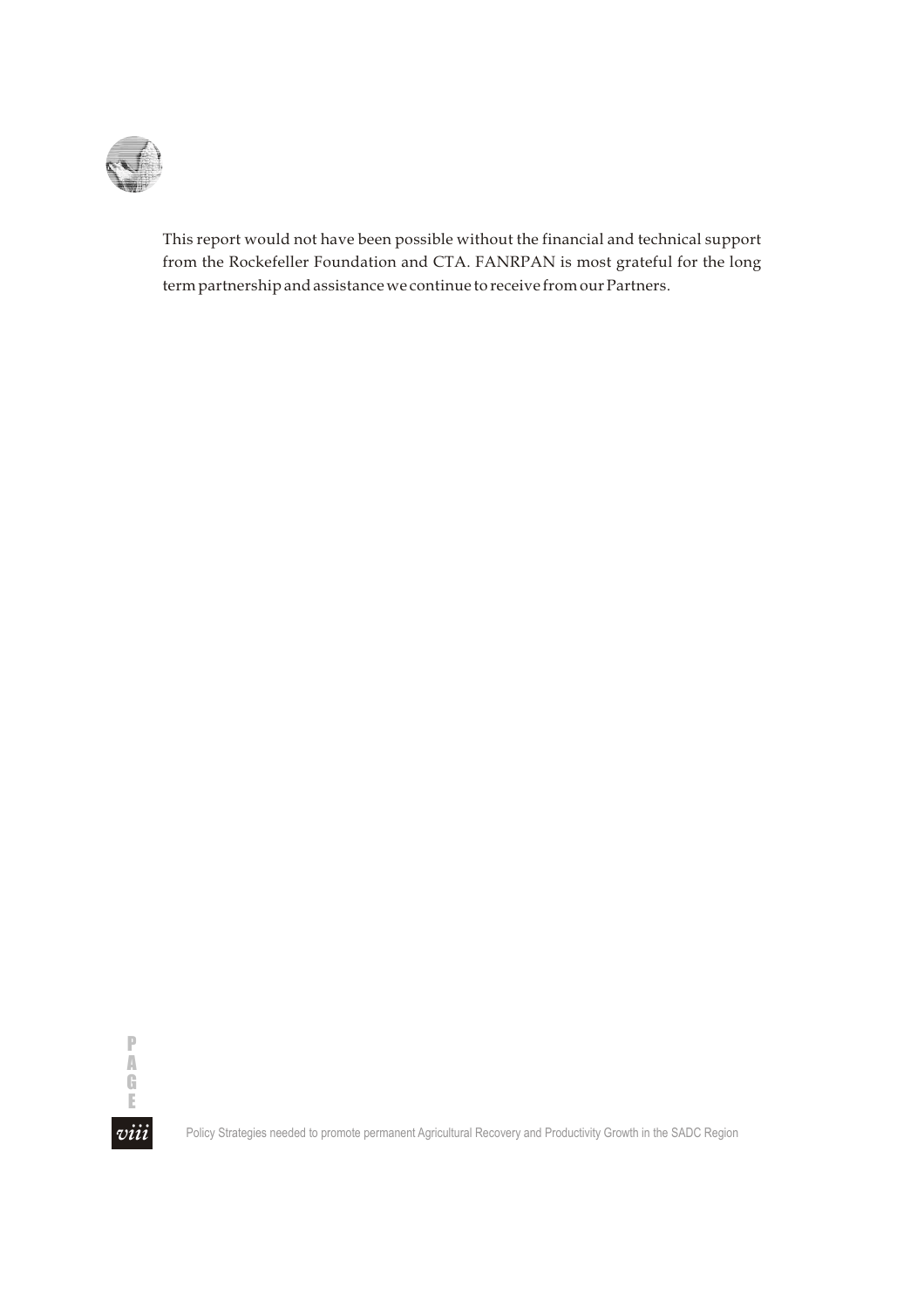

# **Introduction**

### 1.1 Background

The Southern African Development Community (SADC) region, in common with the rest of Africa, continues to experience food insecurity. Although most stakeholders agree that agriculture is the prime driver of economic development in most SADC countries, commitment by governments, as evidenced by the adoption of conducive policies, has remained low. As a result, investment in agriculture has remained below expectation.

The HIV/AIDS pandemic has worsened the region's efforts to ensure food security due to a rapid loss of agricultural labour force. In addition, natural disasters such as droughts, floods and civil conflicts have also compounded food insecurity. Low agricultural productivity has seriously eroded the competitiveness of African agricultural products on world markets.

One of the reasons for creating the SADC was to promote regional integration and achieve food security. However, the goal of ensuring regional food security has remained elusive. This is partly due to the failure by SADC to integrate and harmonize national agricultural policies across the region and relate such policies to regional and international trade protocols.

As a follow-up to the dialogue on agricultural recovery, food security and trade policies in Southern Africa started at Goborone, Botswana, in March 2003, FANRPAN hosted the second high level dialogue in Mauritius, 28 - 30 March 2004. The meeting was attended by senior policy makers from SADC ministries of agriculture, NEPAD Steering Committee, the donor community (Rockefeller Foundation and the French Government), regional and international partner institutions (CTA, IDEAA, ICRISAT and MSU) and FANRPAN Secretariat, Board Members and Node Coordinators from eleven countries.

The objectives of the meeting were to enable senior policy advisors to dialogue and reach consensus on the priority policy issues that need to be addressed to speed up agricultural recovery and come up with regional policy recommendations for onward transmission to the SADC Ministers of Agriculture. The meeting was conducted with external facilitation and comprised the following sessions in plenary: an opening session with five presentations, followed by three keynote papers; six presentations from selected FANRPAN's strategic partners and international organisations; and two simultaneous working group sessions.

P A G E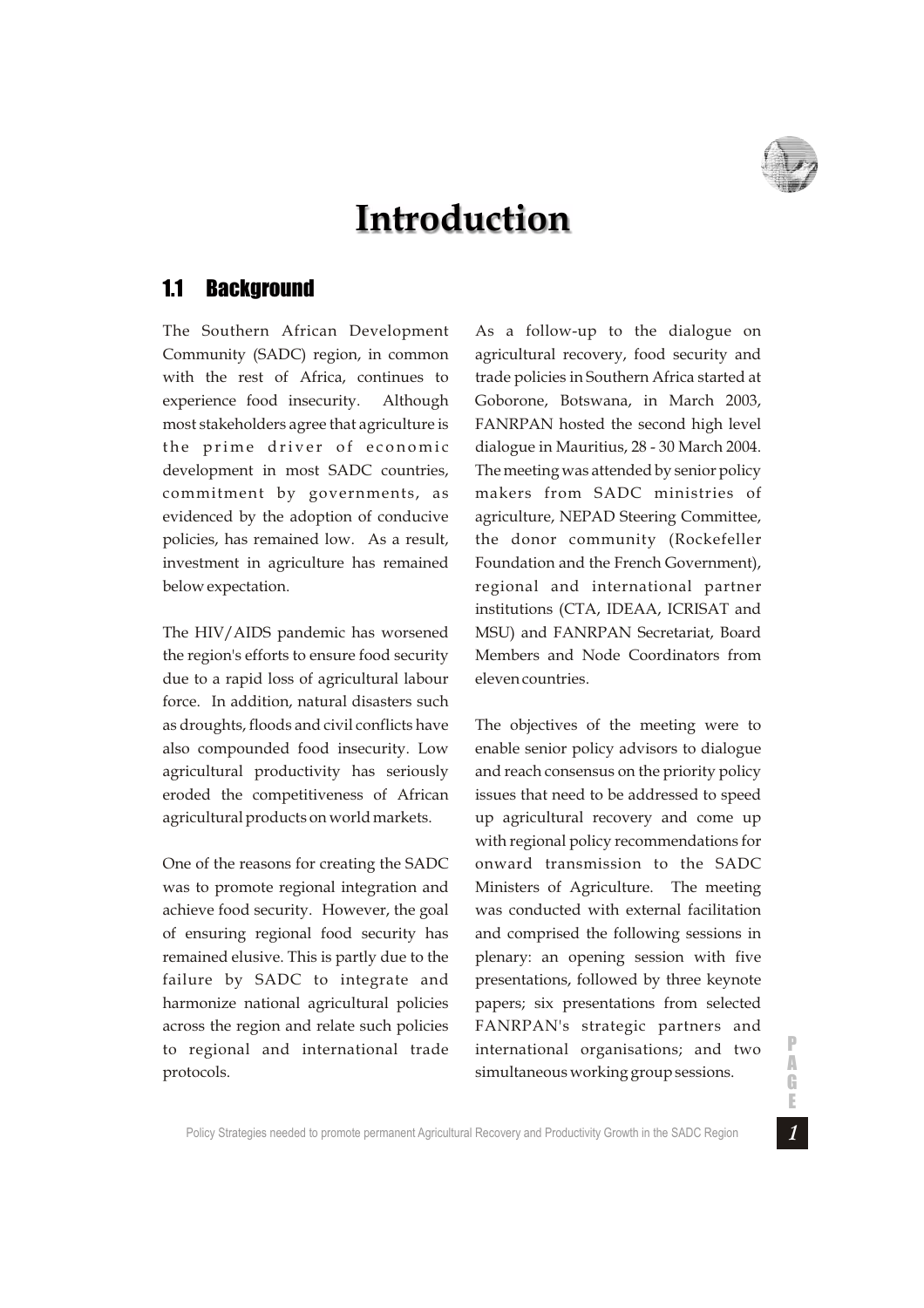

## 1.2 Outline of Report

The report outline is as follows: Section 2 is a synopsis of the official welcome, opening and introductory statements; Section 3 covers the keynote papers; Section 4 focuses on presentations from FANRPAN's strategic partners,

discussions and emerging policy issues; Section 5 covers working group assignments and reports; Section 6 gives concluding remarks; and Section 7 comprises appendices.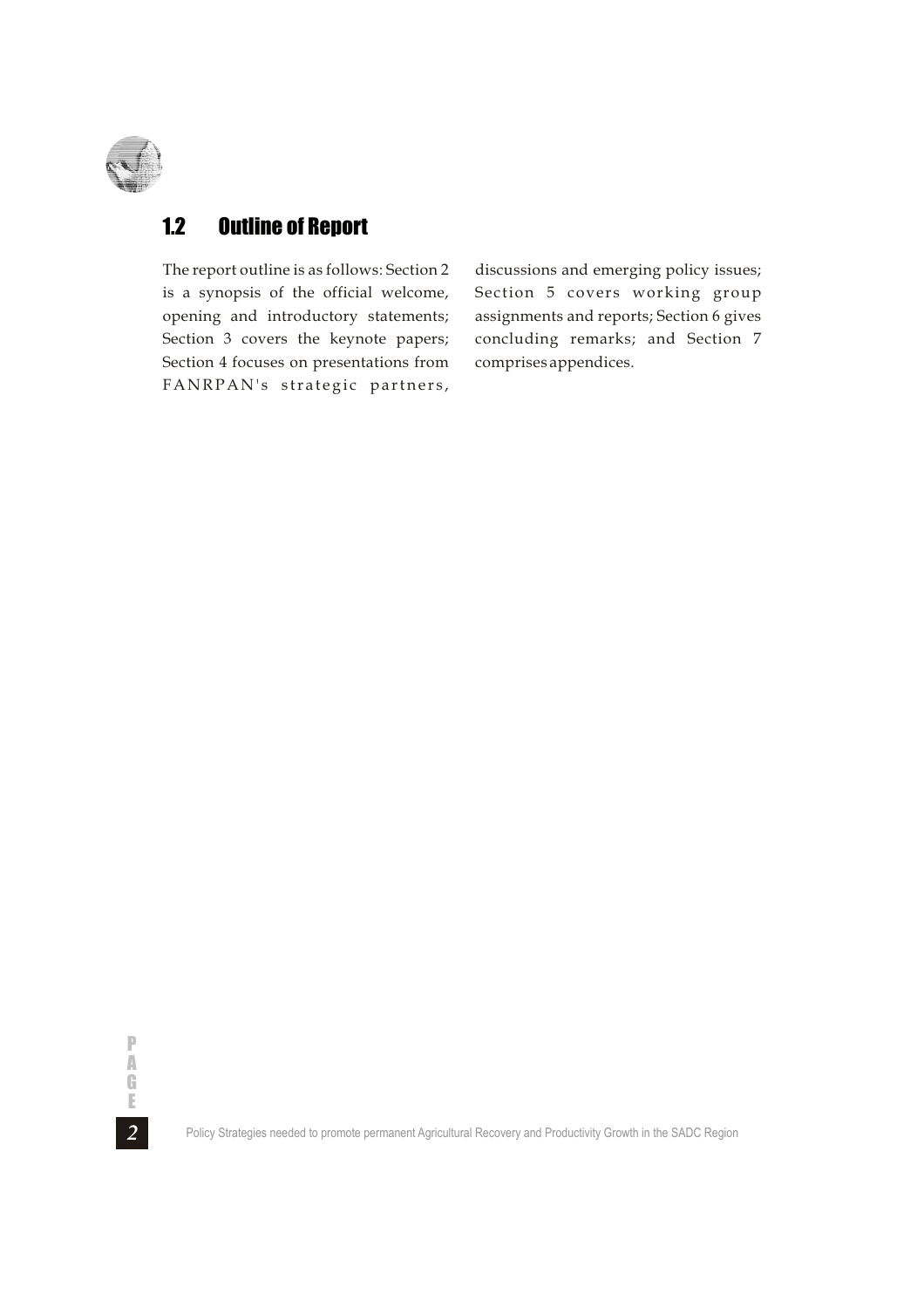

# **Official Welcome, Opening and Introduction**

### 2.1 Dr Lindiwe Sibanda, Chairperson of FANRPAN

Dr Lindiwe Sibanda, Chairperson of FANRPAN Board of Governors, welcomed all participants on behalf of FANRPAN. She expressed gratitude to the Government of Mauritius and the Ministers of Agriculture and Environment for hosting the second highlevel policy dialogue. She also thanked all participants, the Director of CTA and the respective donor and strategic partner organisations for making time to attend this crucial meeting. The FANRPAN Board appreciated the continued moral and financial support that the Network has enjoyed over the

years. The strategic value of the various partnerships with the organisations represented at this policy dialogue were underscored and should be encouraged to continue. This meeting highlighted the value of exchanging information and experiences within countries and among SADC member states. It was necessary to emphasise the importance of understanding the linkages between FANRPAN and the NEPAD-driven programmes. Dr. Sibanda concluded with an overview of FANRAN's strategic programmes, policy research and current policy dialogues.

## 2.2 Official Opening of Dialogue by Minister A K Gayan, Minister of Environment, Government of Mauritius

The Honourable Minister A K Gayan welcomed all participants to the policy dialogue on behalf of the Minister of Agriculture, and expressed confidence in the proceedings aimed at improving the recovery of food security in the SADC countries. He assured the delegates of the interests of the Mauritian Government in the proceedings of this policy dialogue and encouraged all participants to apply their encouraged an participants to apply their and concluded by declaring the contenence minds to the various themes and sub-<br>minds to the various themes and sub-

themes of the dialogue. He informed participants about the social, economic and environmental aspects of the Mauritian state, especially the fact that tourism and export-related activities were the mainstay of the country's economy. The Minister thanked the Chairperson of the FANRPAN Board and the organisation for choosing to hold such a strategic gathering in Mauritius and concluded by declaring the conference officially opened.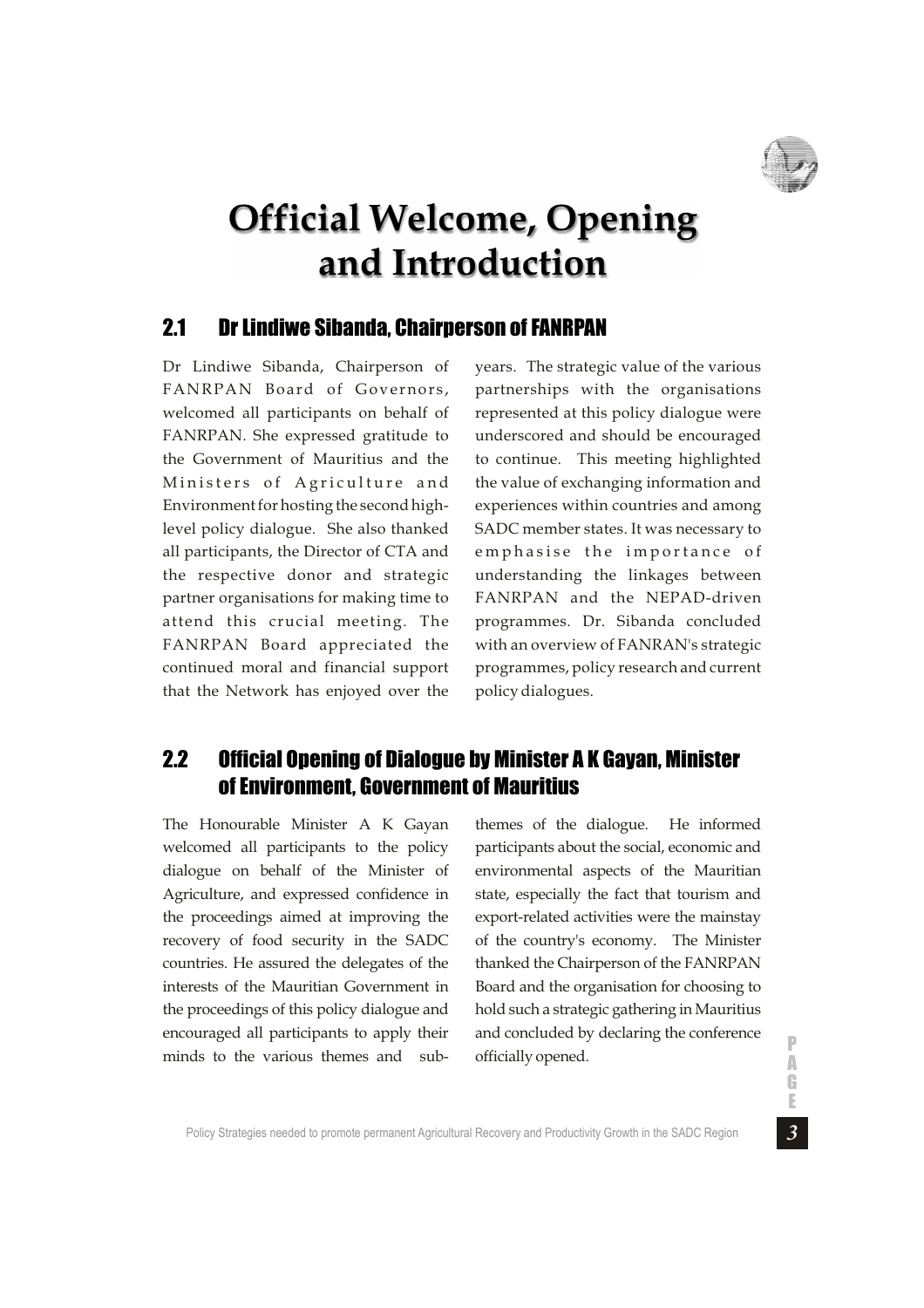

### 2.3 Mr Carl Greenidge, Director, CTA

Mr Carl Greenidge, the Director of the Technical Centre for Agricultural and Rural Cooperation (CTA), explained why this dialogue was of great importance to his organisation. First, FANRPAN is an important ally in the implementation of CTA's activities, reflecting the new orientation in the mandate under the Cotonou Framework Agreement. Secondly, the SADC region houses some of the largest and most vibrant economies of the continent, while at the same time facing some of the most challenging climatic conditions for agricultural production, especially drought.

Agriculture is the main driver of the economies of the SADC region. As a result, the policy makers must focus on providing conducive agricultural policies in order to stimulate overall economic development. A struggling agricultural sector means an overall slow or declining economy. Recent revival of interest in agriculture has lead to the following issues taking centre stage in the development debate at the international, regional and intra-regional levels:

- Food security now features as a central policy objective in many states.
- Trade is an important stimulus to growth, especially the structure and governance of international trade and the factors necessary to stimulate inter-regional and international

trade. The Cotonou Agreement states the desirability of the gradual integration of the ACP states into the global WTO system.

- The challenge of uneven access to and exploitation of new technologies among states has given rise to the question of how best the regulatory regimes, for example intellectual property rights (IPR), should be fashioned to provide an enabling environment for the fuller exploitation of science and technology development (S&TD) and the fair distribution of benefits. Additionally, policy analysts are now pre-occupied with the establishment of systems of innovation under which S&TD might fulfil their considerable potential as a catalyst of enhanced agricultural productivity in particular.
- Concerns with natural resources management are aimed at balancing the need to preserve the stock of natural resources and their beneficial exploitation.

The other issues of concern were highlighted as the need to manage the transformation of bio-physical and economic research into useful information through the process of Information Communication Management (ICM), a more general political and ideological commitment to more open systems of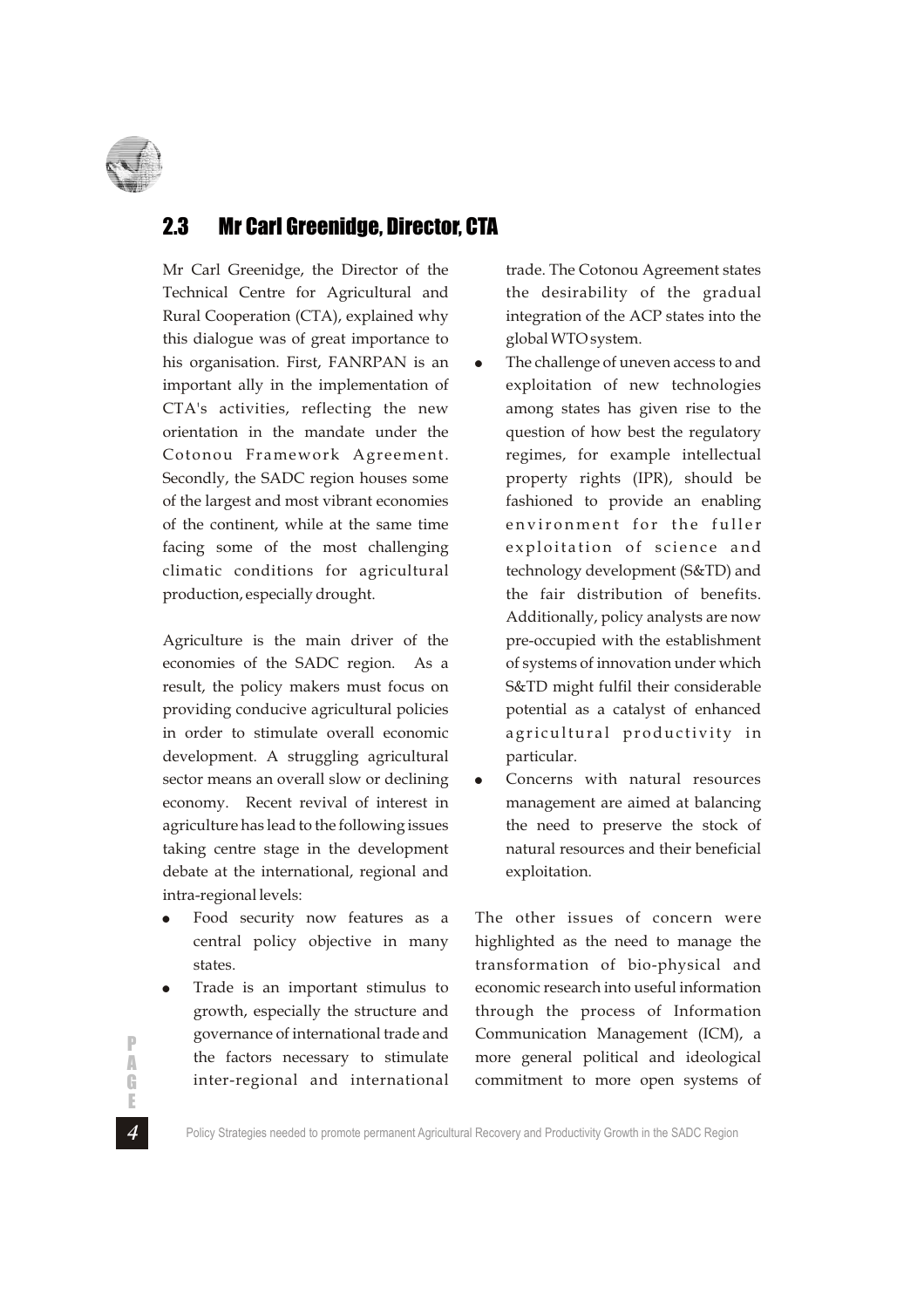

decision-making and how best to equip and facilitate the various categories of stakeholders to play an appropriate role in the dialogue that spans the entire project cycle from planning to postimplementation evaluation. CTA is particularly concerned with the last issue as its mandate is to strengthen the place of information and knowledge in policy formation and implementation. This involves the challenge of ensuring that ideas and information flow and that all the actors are in a position to make the best use of the information. Capacity building and the provision of platforms for the exchange of relevant experience are among the main niches of CTA.

This is the context in which the CTA has been providing support to policy research efforts, especially as FANRPAN has been described as 'a stakeholder-driven policy and advocacy network'. FANRPAN is one of many ACP regional agricultural policy networks with which CTA collaborates. In the course of that collaboration, the CTA supports a range of activities that have been of interest to SADC members and could continue to form the basis of future partnerships:

- Support to the conventional media
- Facilitation of publishing, printing and the distribution of material of interest to and concerning the agricultural sector, including help with the publication of bulletins and other material produced by our partners.
- CTA has been working on a variety of fronts to facilitate ACP familiarity with and utilization of information and communication technologies (ICTs) where appropriate.
- CTA can provide support, including training to develop web-based exchanges and content management approaches to prevent system overload.

FANRPAN can, therefore, take advantage of a number of CTA products and services that are consistent with its capacity building priorities as a network. These include:

- AGRITRADE a web-portal with printed material aimed at supporting the work of the ACP negotiators as well as stakeholders interested in pursuing the ACP-EU – negotiation of a new trading framework under the Cotonou Agreement and the WTO negotiations. CTA provides a range of information to enhance ACP policy making in science & technology through the interactive web portal - "Knowledge for Development'.
- AGRICTA a web portal on regional agricultural trade, is an electronic resource centre aiming to widen the range of services being offered to CTA partners.
- The Selective Dissemination of Information (SDI) - provides information to agricultural researchers, policy analysts and

P A G E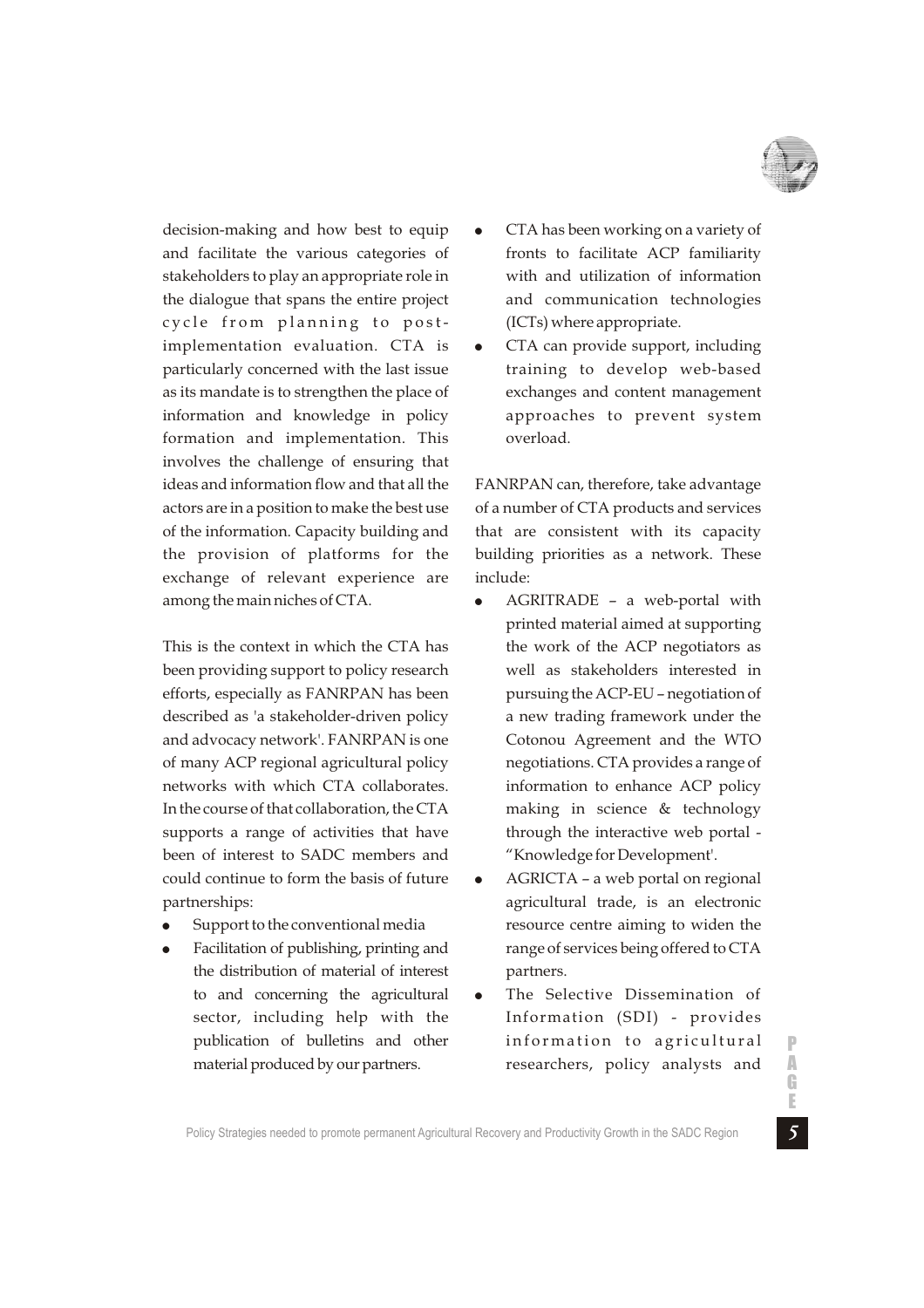

advisers in government, NGOs and the private sector. Training on information and communication management, especially familiarity and use of ICTs and development of web-based exchanges.

In light of the mandate under Cotonou, CTA has developed a number of crosscutting issues which need to be taken into account in fashioning and implementing its annual programmes. These issues include ICTs, Gender and Youth.

In this collaboration, CTA does not treat FANRPAN as merely the recipient of CTA programmes, but as a partner and collaborator that contributes to the design and implementation of its programmes. Therefore, as one of the sponsors of this meeting, CTA hoped that the eleven SADC states represented would find the exercise worthwhile.

### 2.4 Ms V Kandiwa, Rockefeller Foundation

Ms Kandiwa appreciated the working relationship between Rockefeller Foundation and FANRPAN. She observed that this process developed from a clear partnership relationship built over years of mutually satisfying collaboration. She confirmed Rockefeller Foundation's continued support and commitment to FANRPAN's strategic goals and that her organization would follow the outcomes of this meeting with great interest.

## 2.5 Dr Takavarasha, Chief Executive Officer, FANRPAN

Dr Takavarasha, the Chief Executive Officer of FANRPAN, gave an overview of the policy dialogue. The objectives of the policy dialogue were placed into context by relating them to those of the previous policy dialogues.

The presentation included, among others, an outline of the background and objectives of FANRPAN, the network's annual workplan, organizational achievements, major policy issues under review and lessons learnt.

The objectives of the meeting were to enable senior policy advisors to dialogue and reach consensus on the priority policy issues that need to be addressed to speed up agricultural recovery and come up with regional policy recommendations for onward transmission to the SADC Ministers of Agriculture. The dialogue was expected to come up with the following outputs:

 Consensus among policy makers responsible for food, agriculture and natural resources and other

A G E

P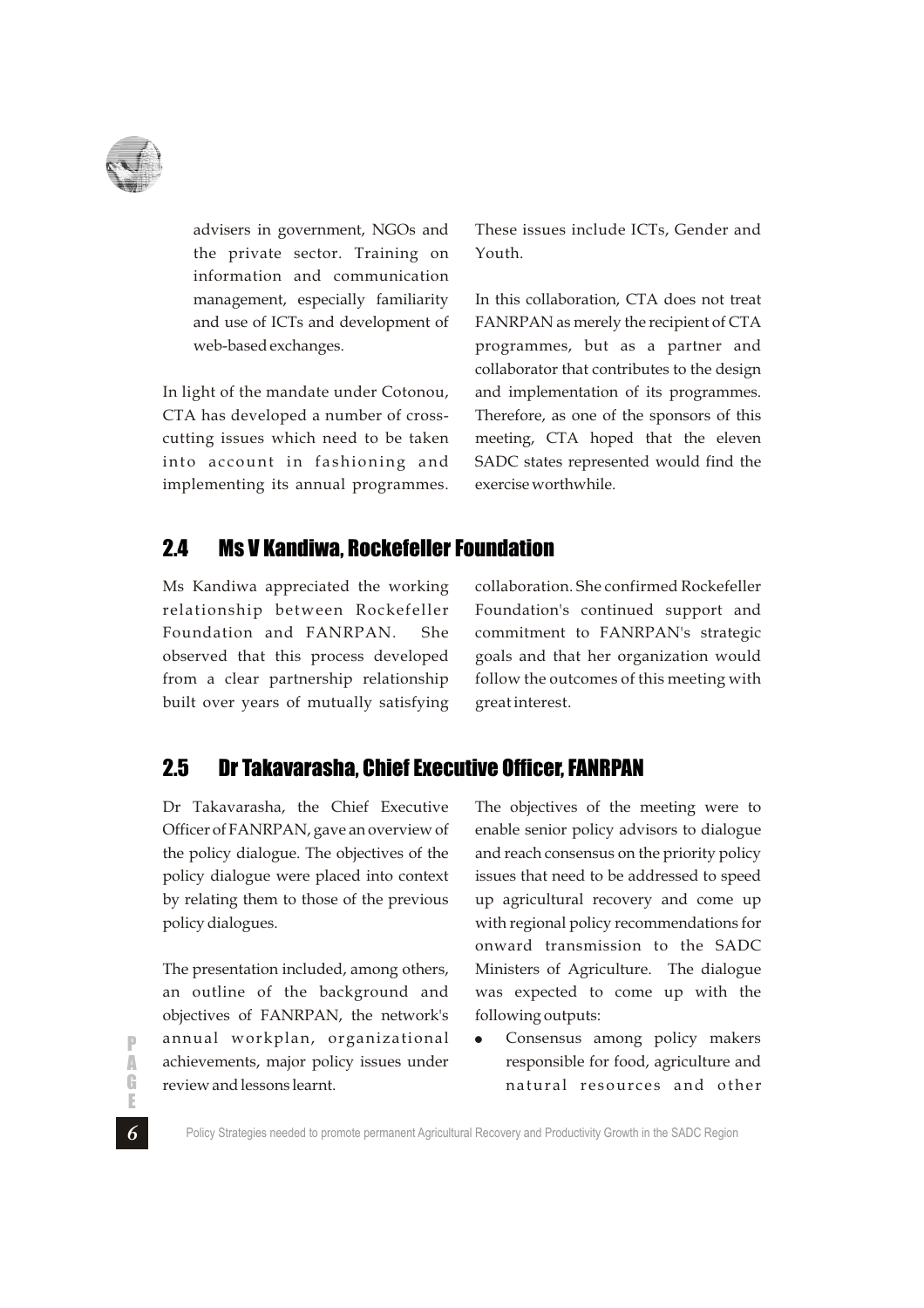

stakeholders on strategic policy themes affecting the region;

- Recommendations that would ensure permanent recovery and growth of the agricultural sector in the region for onward transmission to SADC Ministers of Agriculture;
- A regional plan for technical and financial support for capacity building to enable SADC Ministries of

Agriculture to implement new policies and review their national agricultural policy strategies; and

 Establishment of a regular Agricultural Policy Forum for Southern Africa that brings together heads of Agricultural Ministries and International Organisations working in the region, to review their programmes and share experiences.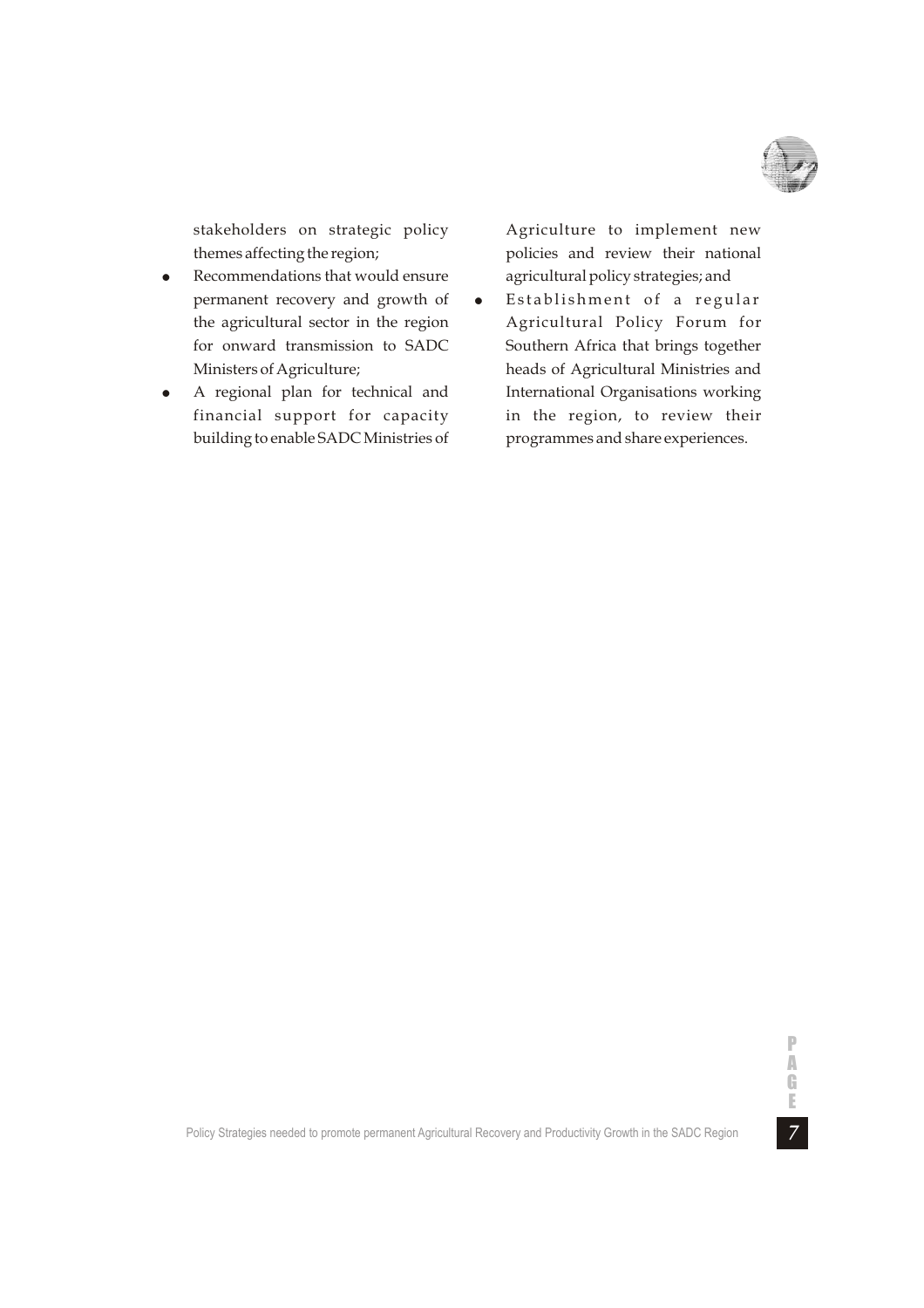

# **Keynote Papers**

### 3.1 Assessment of 2004 Food Supply Situation and Key Policy Issues Affecting Agricultural Recovery in the SADC Region - Dr Ruvimbo Mabeza-Chimedza, University of Zimbabwe, **Zimbabwe**

This paper reviewed the progress in the implementation of agricultural recovery measures recommended at the policy dialogue meeting held in Gaborone, Botswana, in March 2003 and in the matrices submitted to FARNPAN by country nodes. The paper gave an overview of the food supply situation in the region in the 2003/2004 season.

Cereal production trends in the last decade confirmed conclusions in one of FANRPAN's earlier studies that there has not been a significant decline in the production of food in the region in the last decade. However, a large number of people, particularly in Zimbabwe, will face food deficits and need food aid. Key policy constraints were identified and the emerging conclusion was that the livelihood crisis was influenced by shortterm and long-term international policy failures and choices. Poor disaster preparedness and unstable macroeconomic environments were some of the key short-term and long-term policy constraints.

The paper reviewed the policies in place and the recommended policy options for ensuring sustainable agricultural recovery. The key policy issues related to trade, marketing, pricing, input supply, strategic food reserves, harmonisation of sanitary and phytosanitary (SPS) policies and impact of HIV/AIDS on agricultural recovery. The major recommendations included removal of trade restrictions, promotion of market liberalisation, price deregulation, enhanced private sector participation and financial resource reserves for food imports. While the implementation of most of these policy measures was underway in most countries, progress was noted to be very slow. This was found to be largely due to lack of political will and not lack of awareness of what needed to be done.

The strategic policy themes for agricultural recovery emerging from previous policy dialogues included the following broad thematic areas: disaster preparedness, agricultural production and productivity, pricing and marketing, distribution and trade. In light of the high prevalence rates of HIV/AIDS in the region and the negative implications for agricultural growth, the paper emphasised the importance of mainstreaming HIV and AIDS into all interventions.

P A G E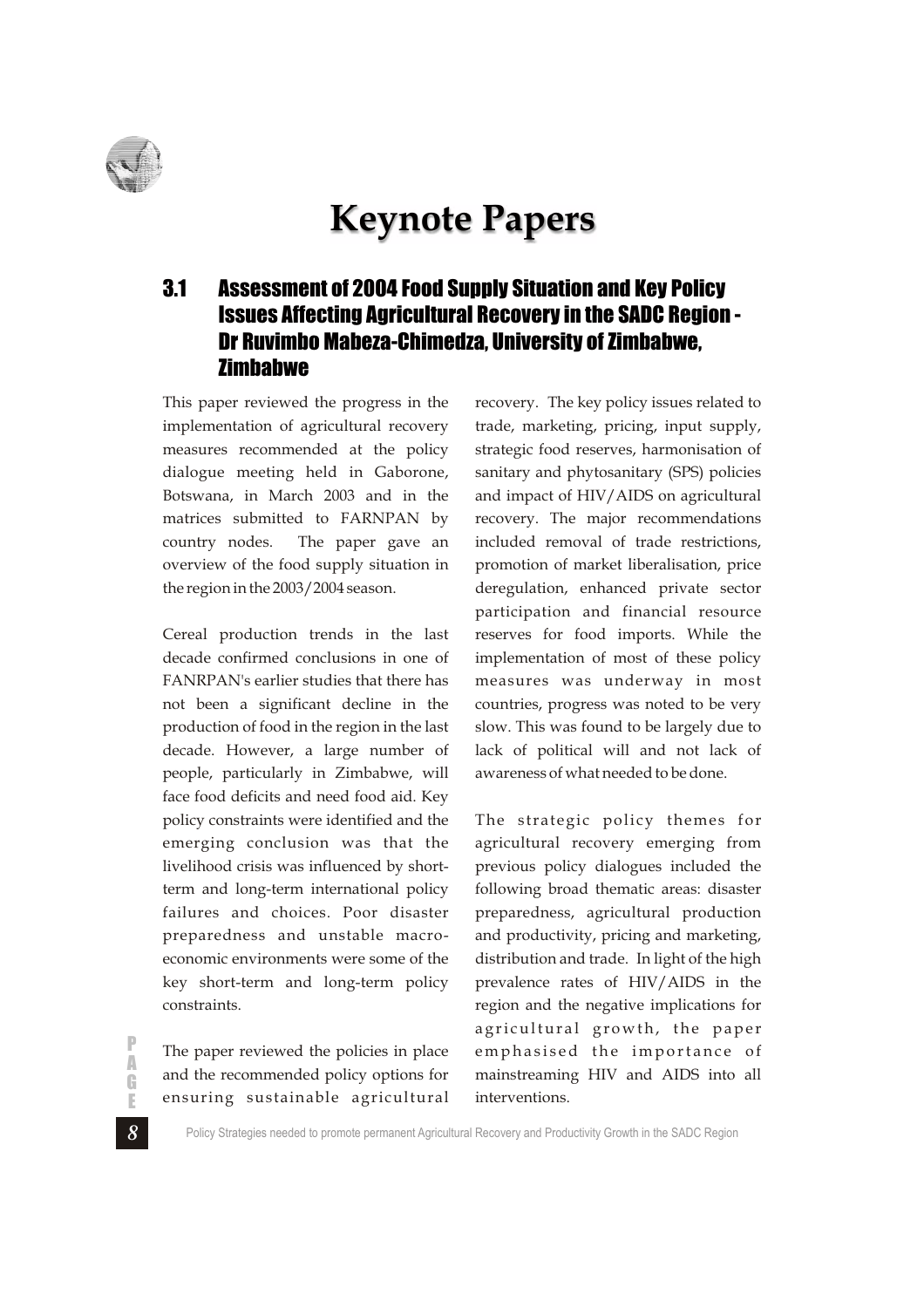

Based on the identified policy themes, the paper developed a framework for a policy action plan and offered suggestions on getting policy makers to do what needs to be done. Using an IFPRI conceptual framework for the policy making process, the paper discussed strategies for intervening in the policy process, highlighting the importance of identifying key stakeholders at various stages of the policy making process and ensuring that

all stakeholders are reached. Strong farmer organizations were identified as key players that can put pressure on policy makers to do what needs to be done for the permanent recovery of Southern Africa's agricultural sectors.

During the discussion, a number of policy issues were raised which could be incorporated to improve the paper (see Box 1).

#### **BOX 1**

#### **Emerging Policy Issues for Consideration by the First Keynote Paper by Dr R Mabeza-Chimedza**

- Production constraints and technology development issues need to be incorporated into the shortterm policy issues. This is better achieved by using multi-disciplinary teams. The paper should broaden its emphasis to include production constraints such as:
	- $\circ$ Low mechanization levels
	- $\circ$ Technological barriers
	- $\circ$ Post harvest losses
	- $\sim$ Inadequate transport infrastructure
	- -Poor permplasm
- Emphasis should be placed on the impact of HIV and AIDS on agriculture. These two factors are having a major impact on the demographics of several SADC countries and, therefore, on the labour force. The central issue is that SADC nations are actually asking fewer farmers to produce more.
- In the light of the above, there should be serious efforts to promote the sustainable utilization of available resources.
- The paper should include other crops that add to food security without necessarily having a commercial value. The importance of these crops such as cassava, cowpea, sorghum, soya beans and sweet potatoes should be highlighted.
- Strategies for bringing down production costs need to be considered. Factors such as transport costs and mechanization can increase production costs tremendously. This area needs to be carefully considered as well as the question of poor infrastructure needs.
- The figures given for surplus/deficit grain production show that there is little stability in the region. Therefore, the paper should investigate some strategies towards ensuring some kind of stability within the region.
- The role of livestock in food security has not been adequately highlighted. This relationship needs to be clearly established and noted appropriately in the paper.
- A clear distinction should be made between the small scale farmers and commercial farmers and the issues affecting each group must be differentiated for targeted interventions.
- The working paper could be enhanced by amplifying the link between Research and Development (R & D) and agricultural constraints.
- The figure of six (6) million households in the region threatened with food insecurity should be revisited in the light of updated regional early warning system figures.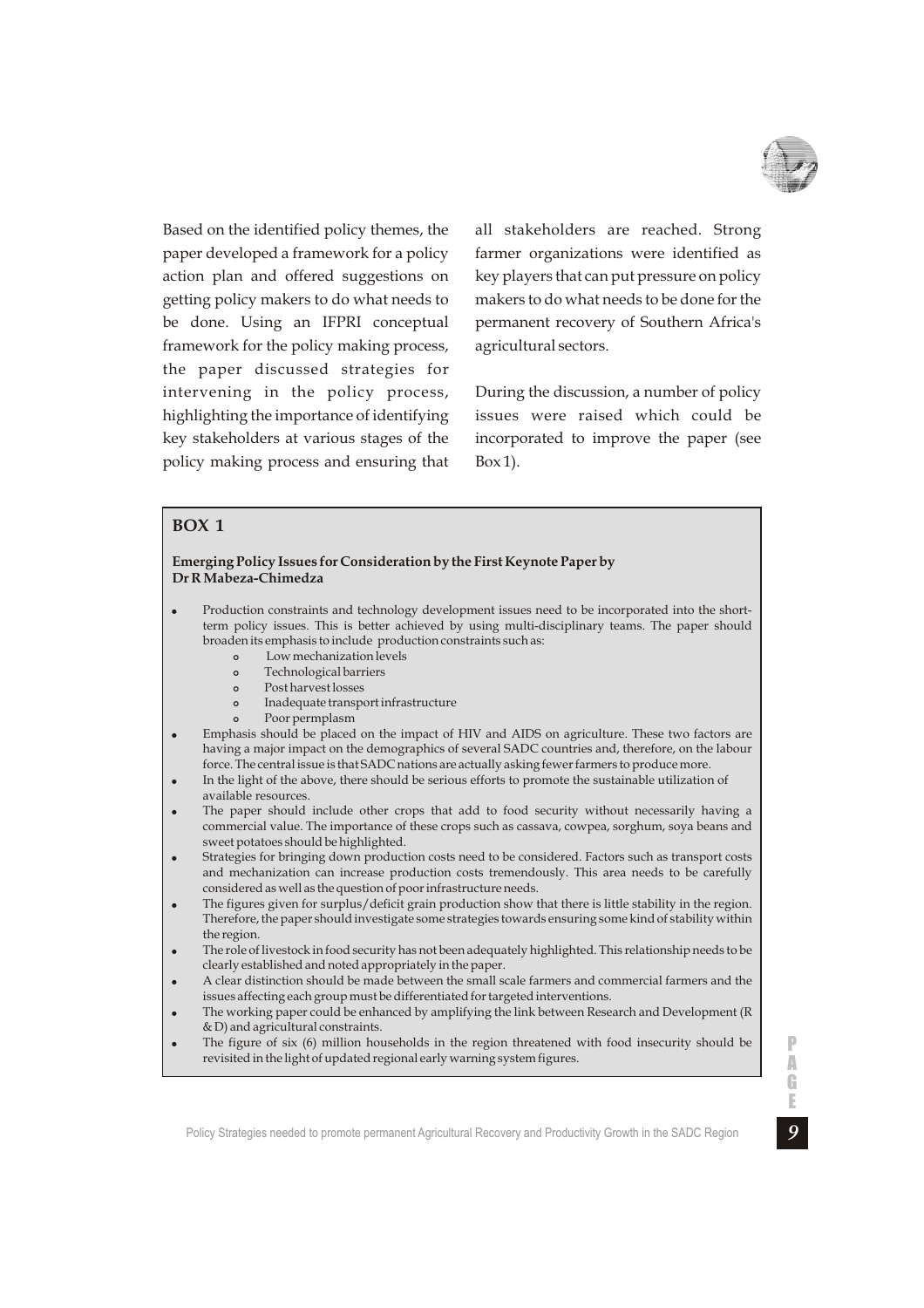

## 3.2 Towards the Formulation of Bankable Actions and Investment Projects for the Agricultural Sector in the SADC Region - Professor Charles Machethe, University of Pretoria, South **Africa**

Poverty is one of the major development challenges in the SADC region. The incidence of poverty in the region is among the highest in the world, with 40 percent of the total population of the region living below the international poverty datum line of US\$1 per day. The per capita income in the SADC region is low and has been declining in most member states. The average Gross National Income per capita in 2002 was US\$ 1 563. Despite an improvement in regional food security over the past few years, the SADC region continues to suffer from low and unstable agricultural production and food insecurity. The food insecurity problem affects all SADC countries, including those that have achieved national food security. Since the majority of the population in the region are dependent on agriculture for income and employment, progress towards solving the poverty-related problems is dependent on the performance of the agricultural sector. Approximately 70 percent of the region's population depends on agriculture for food, income and employment. Agriculture contributes 35 percent to SADC's Gross Domestic Product and 13 percent of the region's total export earnings.

The agricultural sector in the SADC region has not performed well in recent years. For example, cereal production has hardly changed from 22.062 million tonnes in 1990 to 22.753 million tonnes in 2003. During this period the population has grown by about 40% from 152 million to 212 million. This has resulted in a decline in the region's per capita food availability and consumption. Using cereals as a proxy for food security, this means that the food security situation has deteriorated substantially between 1990 and 2003.

In view of the deteriorating agricultural and food security situation in the region, a number of initiatives have been put in place to improve the situation. These include NEPAD's Comprehensive African Agriculture Development Programme (CAADP), SADC's Regional Indicative Strategic Development Plan (RISDP), FAO's Special Food Security Programme (SFSP) and the Medium-term Investment Programme (MTIP). In addition, a number of conferences and meetings have been held to address the problem of food insecurity in the region and come up with measures to achieve agricultural recovery. These include FANRPAN's policy dialogue held in Gaborone in March 2003,

P A G E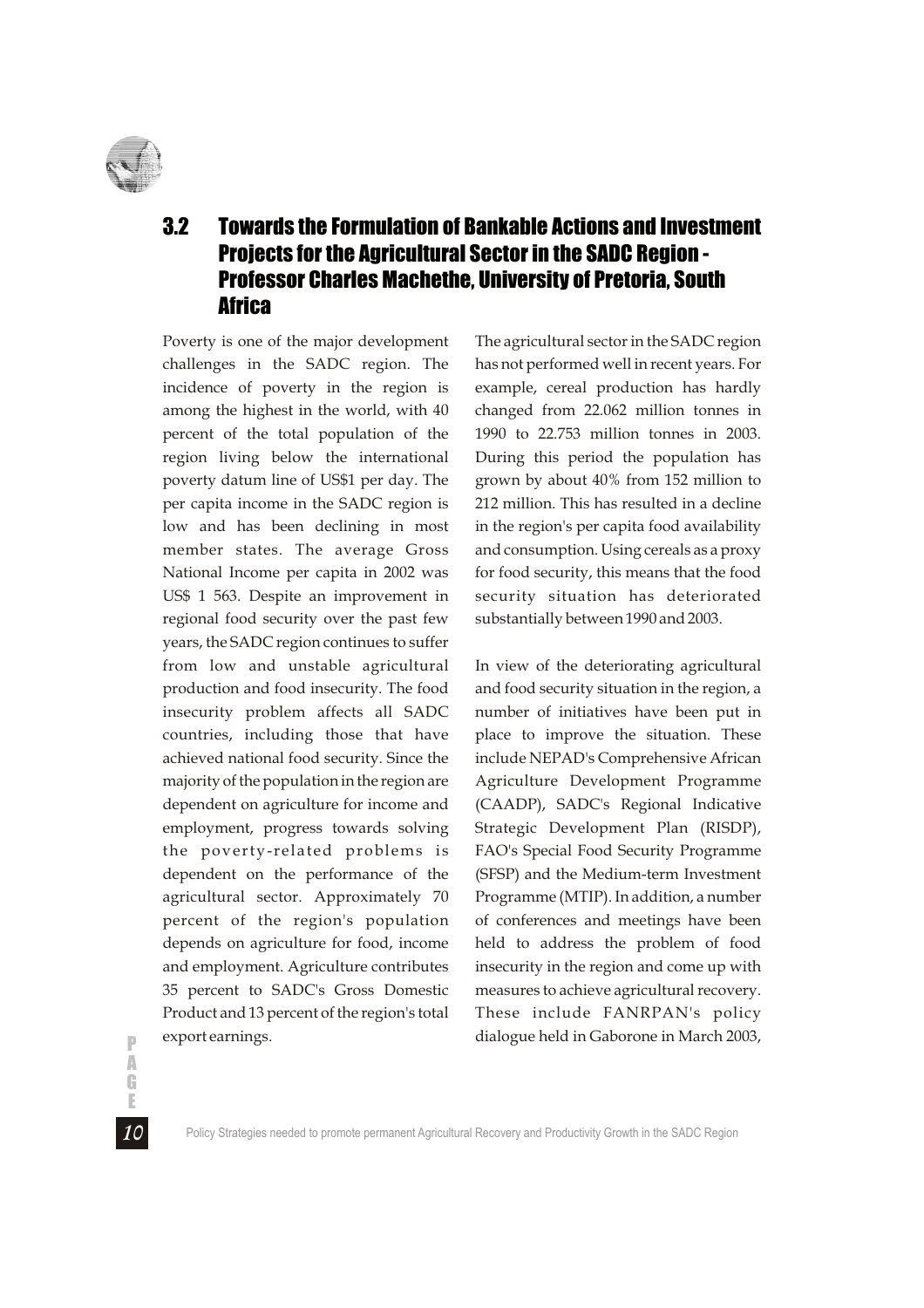

the SADC Ministers of Food and Agriculture and Natural Resources meeting held in Dar-es-Salaam in February 2004 and an extraordinary Summit Meeting of SADC that is planned for 14 May 2004.

The paper provided a synthesis of some of the above initiatives, identified priority areas, outlined relevant policy recommendations and proposed several plans in form of projects aimed at revitalising SADC's agricultural sector. It was suggested that the "green revolution" may also offer the SADC region a permanent solution to its recurrent food insecurity. The following policy proposals were cited as having a contribution to attaining the SADC "green revolution":

- Investment in irrigation infrastructure;
- Development of programmes to improve access to key agricultural inputs such as seed, fertilizer,

pesticides and vaccines;

 Strengthening the researchextension-farmer linkages and continuation of the development of crop varieties and animal breeds that are tolerant and perform better in the prevailing physical environment.

In order to improve the linkage between policy makers and researchers, better policy analysis and implementation of findings should be in place. Some of the ways to achieve this is by:

- Initiating dialogue between policy analysts and policy makers;
- Preparation and dissemination of policy briefs;
- Building the capacity of local analysts and institutions to carry out good quality policy research work;
- Building confidence in local policy analysts; and
- Joint identification of policy research issues.

## 3.3 The Role and Challenges Faced by Senior Policymakers in Formulating Policy Research into Action - Dr C J Matambwa and Mr P H Kabembe, Department of Agriculture, Malawi

Malawi, in common with most countries in the SADC region, is facing major food shortages leading to food insecurity. The paper examined the role and challenges that policy research can play in increasing agricultural productivity in the region, using Malawi as a case study.

The paper reviewed the constraints experienced in the agricultural production as well as the policy objectives of the government of Malawi. The vision of the Ministry of Agriculture in Malawi is to promote and facilitate agricultural productivity and sustainable management

P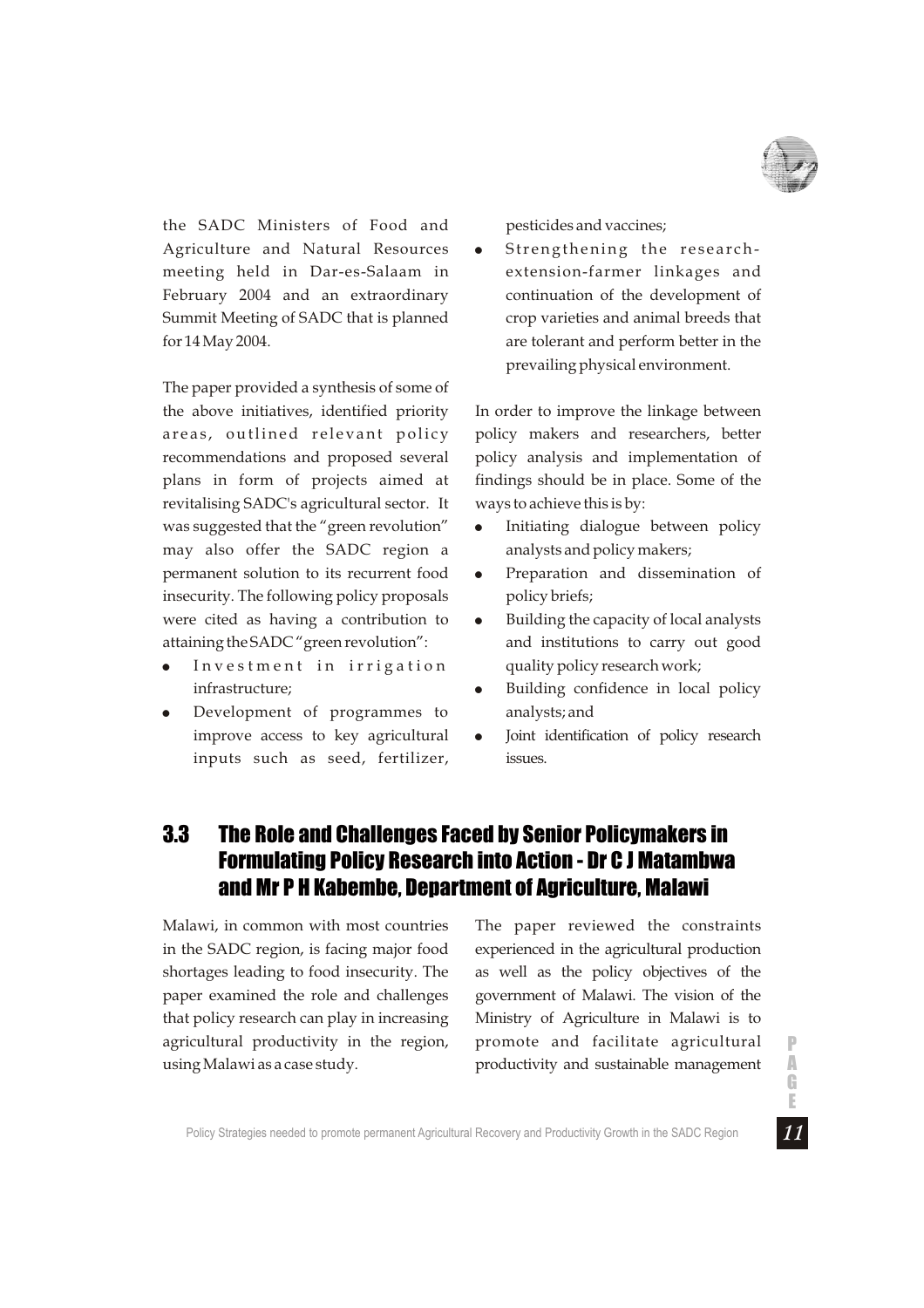

and utilization of natural resources to ensure food security, increased incomes and the creation of employment opportunities. The problem, however, is that food insecurity and malnutrition have worsened in Malawi because of overall economic stagnation, recurrent droughts and other natural hazards. This situation was worsened by the HIV/AIDS pandemic and floods that impacted heavily on smallholder farmers. In addition, poverty also made matters worse.

The twelve points of the Malawi Poverty Reduction Strategy (MPRS) are undergirded by sustainable pro-poor growth. The twelve policy objectives are: expansion and strengthening access to agricultural inputs; improving agricultural production through improved research and extension services; improving access to domestic and international markets; promoting small scale irrigation schemes and drainage; encouraging production of specific crops; reducing land shortages and degradation; promoting and expanding farm mechanisation; reducing weaknesses in institutional policy framework; increasing gender balance, preventing and mitigating HIV/AIDS in the agriculture sector; diversifying diets to reduce dependency on maize food and, strengthening institutional capacity. Every policy maker is requested to translate these policy objectives into implementable actions, showing priorities with good indicators. Policy research is

crucial at this point. An example of one such action was an attempt by the Government of Malawi to increase access to agricultural inputs, through a program of Expanded Targeted Inputs Program (ETIP).

The role of policy research was discussed as well as arising challenges. Five such challenges were articulated, namely, external forces for quick-fix solutions; lack of resources; identifying researchers; implementing the new policy decisions; and translating policy recommendations into action. The last issue was noted as the most challenging.

The following recommendations were put forward to the policy dialogue for consideration:

- Policy research units in the Ministries of Agriculture within the SADC region be strengthened;
- Donor funded policy research be carried out in complete coordination with recipient Governments;
- A platform be established for purposes of sharing regional research through organisations such as FANRPAN, NEPAD and others;
- Wherever possible, in order to build ownership and enable easier implementation of policies, all stakeholders be fully consulted on the policy studies; and
- A pool of researchers and other experts should be constituted at the national and regional levels.

A G E

P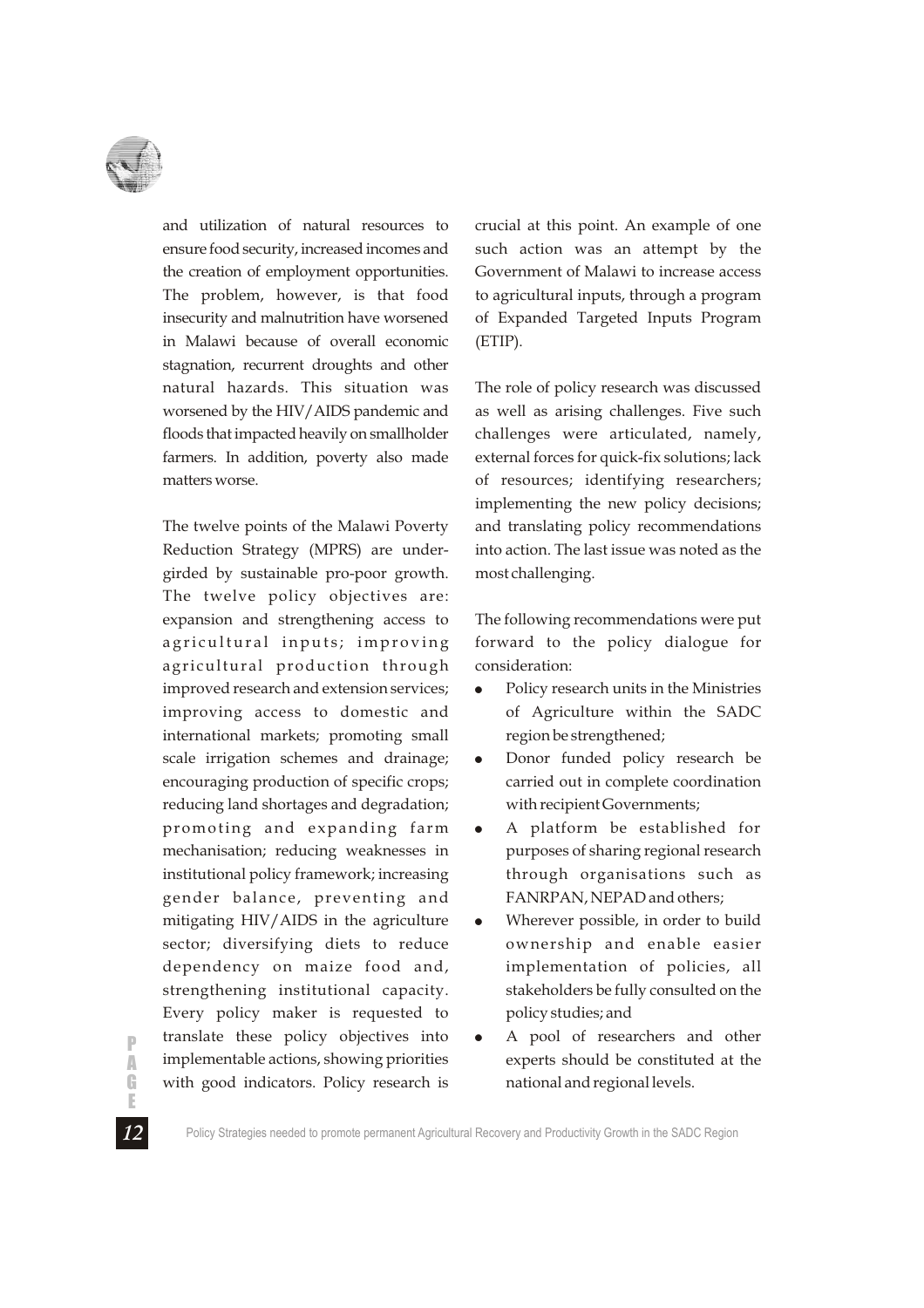

# **Presentations From Selected Strategic Partners And International Organisations**

### 4.1 The New Partnership for Africa's Development - Professor Firmino G Mucavele

The presentation covered the NEPAD program, its objectives, the accompanying framework and the structures comprising the Summit of the African Union. NEPAD was defined as the program of the African Union which constitutes a holistic vision developed by the African leaders, based on partnership among African countries with the objective of promoting sustainable development in Africa. Through the promotion of a dynamic and sustainable development process in Africa, the NEPAD program established three central objectives, that is to: eradicate poverty, create a conducive environment for peace and security and accelerate economic and social growth in Africa.

The NEPAD Framework is under-girded by three principles – the necessary conditions, sectoral priorities and resource mobilization. The structure of NEPAD within the Summit of the African Union comprises various committees, including the Implementation Committee of the Heads of Governments and regional formations such as SADC, among others. At the national level, a National

Committee is established to coordinate issues within that sphere. In line with the Constitutive Act of the African Union, the RECs are essential building blocks for the integration and economic development of Africa. The two necessary conditions affecting the successful implementation of the NEPAD program are the existence of peace, security, democracy and good political governance as well as good economic and corporate governance.

The main priorities of NEPAD were outlined as focus on agriculture and access to markets; infrastructure; environment; human resource development, science and technology and culture. The strategies adopted are geared to promote rural and human development, ensure agroindustrial development and trade to promote economic growth. Several major policy issues were cited as critical to the process of agricultural recovery in the SADC region. The agricultural production and food policies; trade and marketing policies; land policies; infrastructure development policies; credit and financial policies; transport policies; human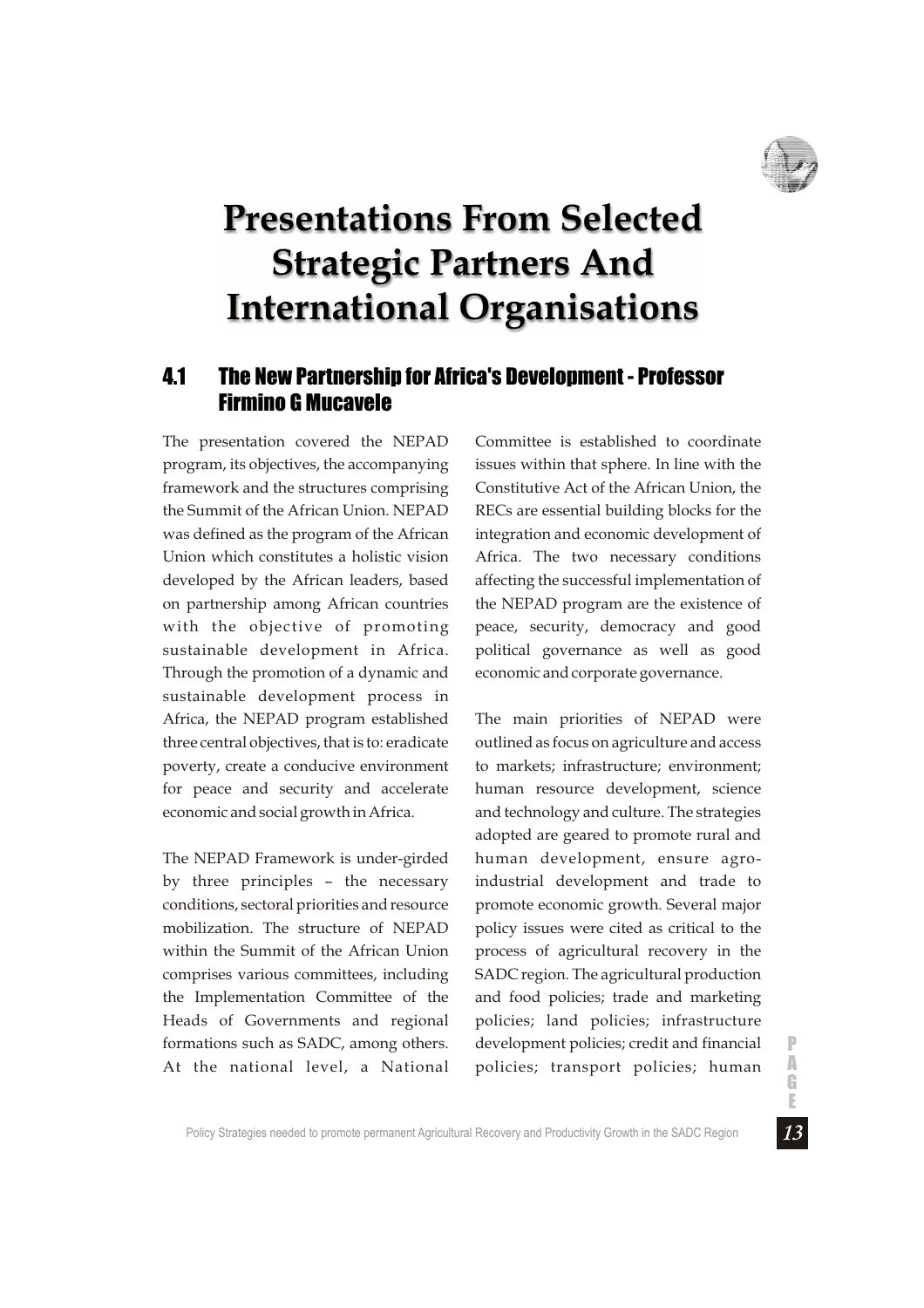

development policies; institutional policies as well as the research and technology development policies. One of the programmes of NEPAD is the Comprehensive Africa Development Programme (CADP). CADP rests on four pillars of land and agriculture; rural infrastructure and trade-related capacities for improved market access; increasing food supply and reducing hunger; and agricultural research, technology dissemination and adoption.

The primary purpose of the mobilisation of financial resources at the domestic as well as international levels is to foster the adoption of policies, standards and practices that lead to political stability, high economic growth and sustainable development. The African Peer Review Mechanism (APRM) is an instrument voluntarily acceded to by member states of the African Union as a self-monitoring mechanism. Participants were further informed about good economic and corporate governance requirements. These were identified as codes and standards, clear role of institutions and the mobilization of resources, including human, material, financial and institutional resources.

Finally, the NEPAD African Partnership Forum was explained in detail, including its functions and agenda. In order to enhance discussion of identified burning issues in smaller groups, 13 *"buzz groups"*  were established to deliberate on the second keynote paper and this presentation. An overview of the output of these "buzz-groups" is shown in **Box 2.**  These "burning issues" were spread to cover at least seven broad areas, namely: implementation or "how" issues; special groups for empowerment and consideration; NEPAD-related matters; national/local infrastructural development questions, production chain issues; collaboration and food/cereal diversification.

#### **BOX 2**

#### **Identified Burning Issues**

- Translating recommendations into action the "how" is now a major burning issue. There is need to address the "How" for implementing policy recommendation as opposed to listing of policy recommendations
- Investigate processes of how to bring the private sector to invest in agriculture. Agribusiness is an important market for both large and small farmers.
- Ascertain whether agriculture is a priority for government.
- Importance of improving participation by youth in Agriculture The majority of smallholder farmers are old. Improving productivity will require more participation by youth who are still energetic. There is need for policy makers to ensure competitiveness of the agricultural sector to ensure that youth are attracted to join the sector.
- What is the role of civic society in the NEPAD framework? There is need to empower and enhance more participation of the marginalized.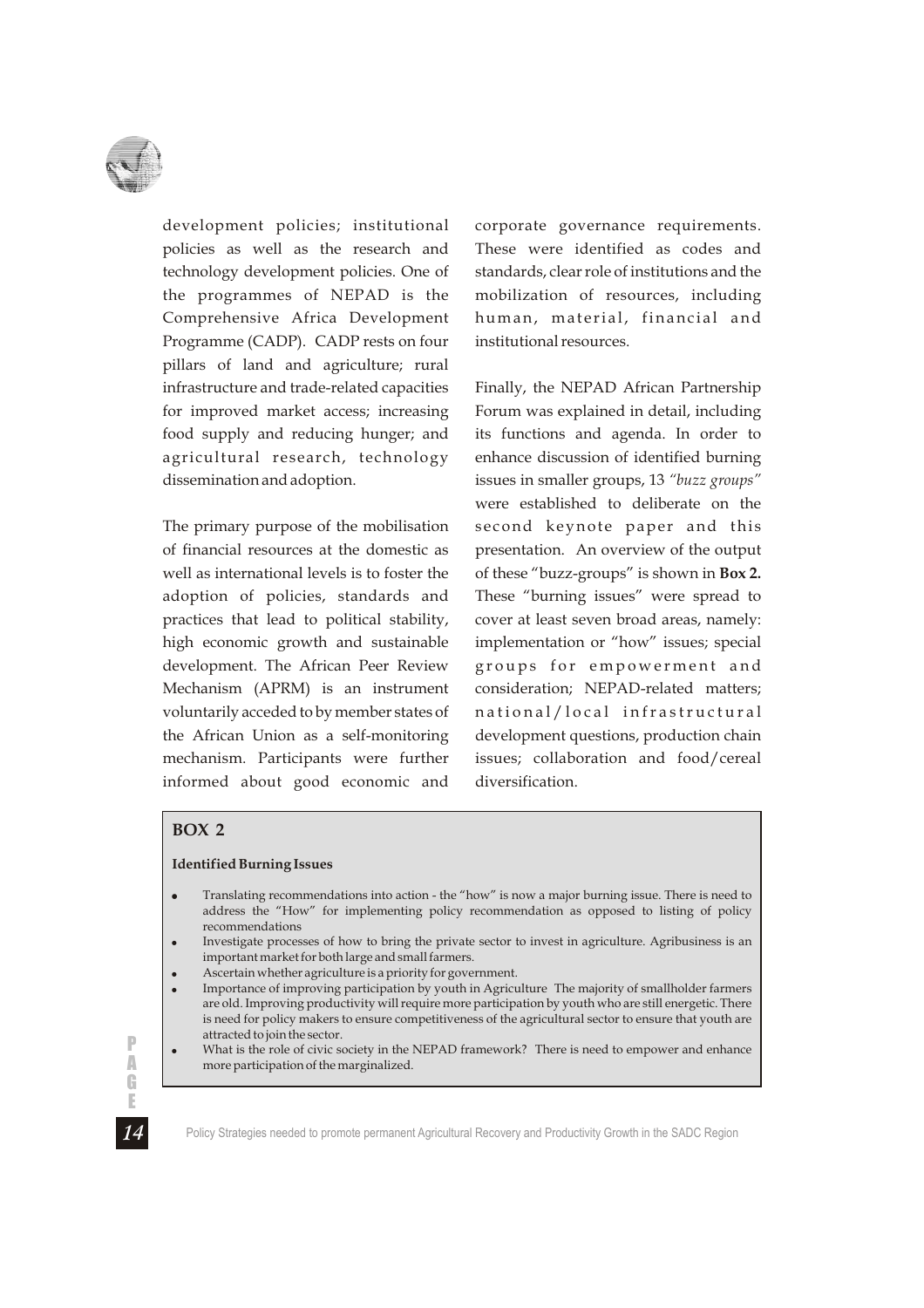

#### **BOX 2...continued**

- How do we ensure participation by women who remain marginalized in decision making processes and do not own productive resources?
- The important role NEPAD plays in bringing together the entire continent to address food security problems to the fore in respect of sectoral priorities is identified in the CAAD and the identified cross cutting issues.
- Regional groups, such as SADC, should develop programs that fit into the continental priorities.
- Need to identify immediate solutions to food security. For example, information-sharing on traditional crops such as cassava should be given priority.
- Linkage between researchers and policy makers should be enhanced
	- research work not translated into policies.
	- need to share information on policy research.
	- FANRPAN should provide the linkages between policy makers within the region.
- Role of Private Sector should be escalated
	- the private sector playing an insignificant role presently.
	- need to deliberate on policies to promote sector participation.
- Strategies for mitigating HIV/AIDS impact on the agricultural sector, given the linkages between HIV/AIDS and food security.
- Need for a forum for dialogue between researchers and policy makers and other stakeholders.
- Agricultural diversification is key.
- Irrigation development is key.
- Trade liberation in food should take serious cognisance of crop disease transfers and put in place mechanisms to prevent crop/livestock disease transfers.
	- a) Increase production must be matched with post harvest processing, product development, utilization options, market and quality standards.
	- b) Private sector cannot be left to do (a ) above as they will require to patent their recipes, etc.
	- c) The public sector processing and product development needs to move to centre stage.
	- d) Food security dimensions in terms of both quantity and quality for food, feed, fuel, fibre and so forth. Ensure availability of food at family, community, national and regional / continental spheres.
- Issues of production at local level need attention.
- Markets & systems: Roads/rail transport, pricing and WTO issues must be addressed.
- Roots & tubers should be included.
- Gender dimension must always be considered.
- Green Revolution considerations must reflect upon the socio-economic conditions, farming systems and cultural values influencing societies.
- Downfall of Green Revolution may be that high inorganic inputs are unsustainable, monoculture practices are atypical for African agriculture, narrowing the food base and bio-diversity, susceptibility to natural disasters may invariably lead to greater risks in agriculture, therefore, more diversity is necessary.
- Issues pertaining to sustainable agriculture must be addressed, such as soil fertility, land degradation, soil compaction, destruction of natural animal and micro-organisms.
- A tight regime of agro-ecosystems management is necessary.
- The issue of the contribution of research to policy should be highlighted. The best way to inform policy makers is to be consistent and persistent.
- The concern for researchers should be to inform policy makers about option, who will make decisions on the basis of political dimensions. The question to be answered however is whether policy makers themselves want to sufficiently involve researchers in the policy making process.
- Fertilizer is only a means and not an objective in view of complementarity with other resources, for example, management and water, among others.
- Issues pertaining to sustainable agriculture must be addressed, such as soil fertility, land degradation, soil compaction, destruction of natural animal and micro organisms.
- A tight regime of agro-ecosystems management is necessary.
- The issue of the contribution of research to policy should be highlighted. The best way to inform policy makers is to be consistent and persistent.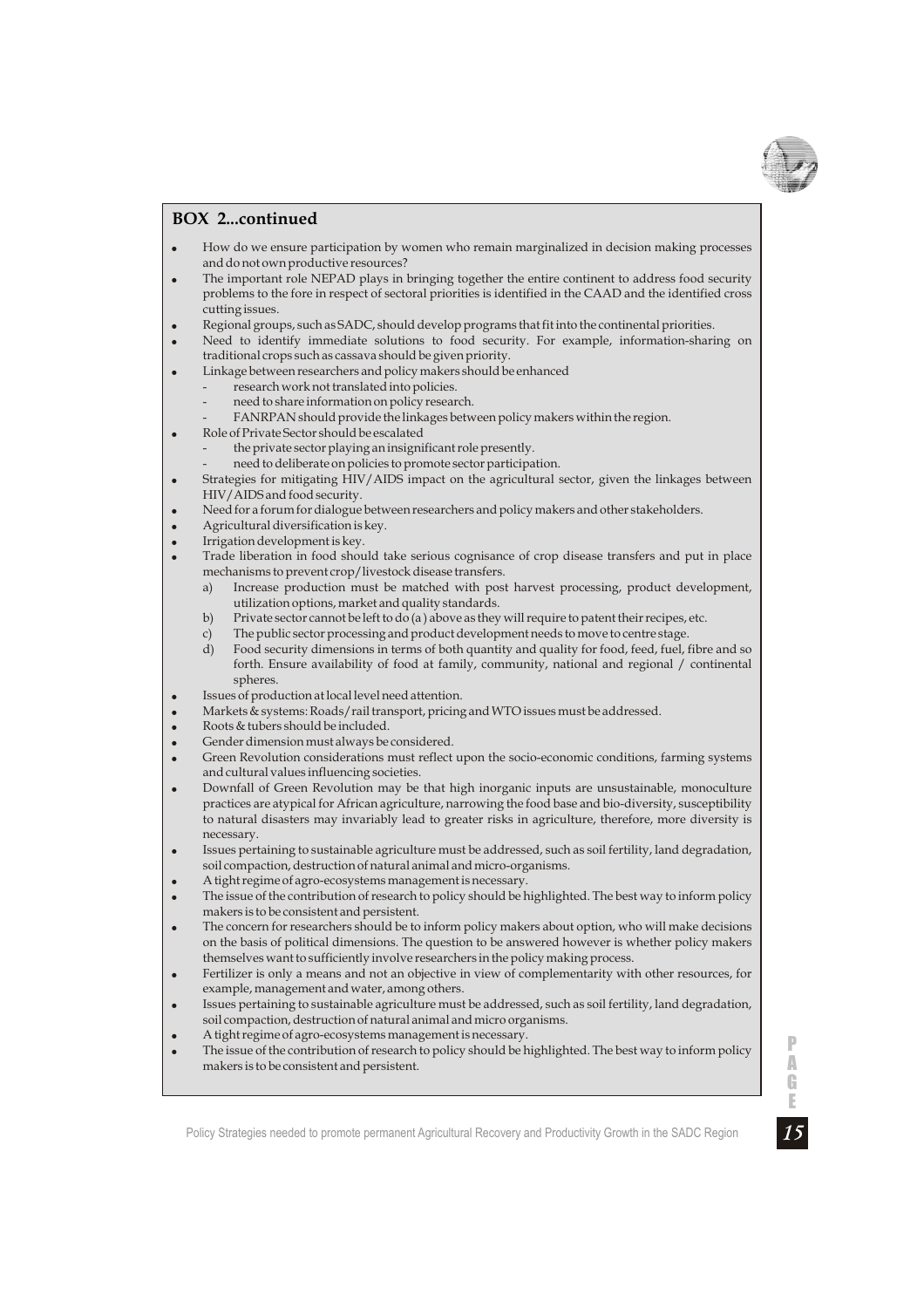

#### **BOX 2...continued**

- The concern for researchers should be to inform policy makers about option, who will make decisions on the basis of political dimensions. The question to be answered however is whether policy makers themselves want to sufficiently involve researchers in the policy making process.
- Fertilizer is only a means and not an objective in view of complementarity with other resources such as management and water.
- Gender dimensions of cassava versus maize debate should be considered. For example, the use of mechanical harvesting. Cassava should not be seen as a panacea, but one of the solutions for food security.
- The relationship between NEPAD's vision, regional programmes and national programmes should be carefully considered.
- Poor or ineffective linkages between political leaders and policy advisors to solve the "how" issue.
- Lack of political commitment in agriculture development, particularly in increasing the budget allocation to agriculture. Use of NEPAD forum to mobilise resources for agriculture in African countries should be targeted.
- Lack of adequate attention placed on disaster management issues, food security and HIV/AIDS which will have multiplies effects.
- Labour, GOP and national agricultural investment should be further examined.
- It is imperative to transform agriculture for purposes of diversification thus mitigating reduction/reduce food insecurity. The implementation process could include the following aspects: reduction of stigmatisation of some crops, for example, cassava in particular; tackling consumer preferences and taste; and examining what options are available to some areas where crops like cassava grow (and or drought resistant crops or those that can withstand extreme cold).
- Through comparative analyses, should examine how these new initiatives such as NEPAD-CAADP and RISDP have that is so different from past initiatives / policies to make a meaningful contribution to food security in the region.
- Need to apply our minds to find out what is the best strategy to develop strategic food reserves versus use of futures market?
- NEPAD can be more practical if it adopted the OE CD 'peer review' model of allowing a couple of countries to make suggestions on a specific sector for a given country. NEPAD can adopt this to address specific issues in agricultural policy.
- The issue of self sufficiency in cereal production versus economic empowerment. It can be a good idea to allow farmers to grow export high value crops so that they earn income which in turn can be used to purchase or import food products when they are unable to grow the food locally.
- Presentations have identified the problems and we have the solutions to the challenges being posed. Now, we need to find out how to translate those policy decisions into concrete actions. Action Planning process should begin. Should find ways to incorporate the private sector participation in agribusiness.
- Cassava yield or outputs are questionable. Issue of smallholder versus larger commercial farmers, need to categorize these groupings and differentiate policy by targeting policy incentives for the different types of farmers. Establish incentives to encourage smallholder farmers and large-scale farmers to produce efficiently.
- Diversification of food basket from cereal to a mixture of cereal, bananas, cassava according to climate. Sustaining food production to about the intensive use of fertilizer and improved seed varieties.
- Need appropriate usage of water resources. Ample evidence of poorly developed irrigation and poor management of water resources.
- Governance must be addressed, particularly the role of policy information, with a view of providing policy options for policy makers on agricultural recovery issues in the region.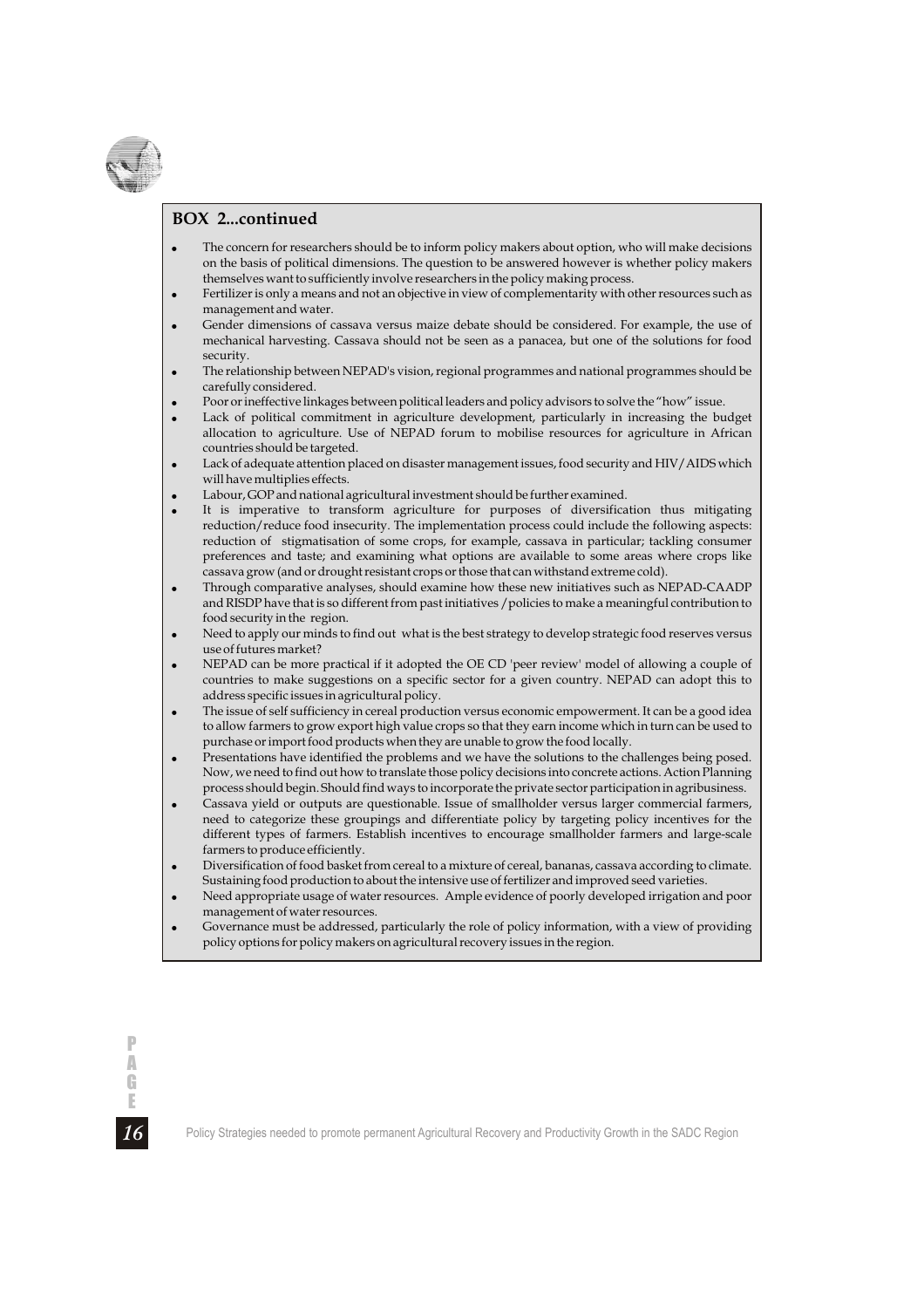

P A G E

## 4.2 Cassava: The New Hope for Food Security and Poverty Alleviation in Southern Africa - Dr E Whingwiri, Independent **Consultant**

The presentation highlighted the case for cassava as a new hope for food security and poverty alleviation in Southern Africa. It was noted that in the SADC region, domestic food shortfalls have become a permanent characteristic. The main factors contributing to this state of affairs include drought, cyclones, mismanagement, depletion of grain reserves and inadequate food production, marketing and inappropriate policies. These constraints are exacerbated by problems of chronic poverty, poor macroeconomic performance and the worsening HIV/AIDS pandemic that is already taking its toll on agricultural production. Food security means physical availability of enough food for all.

Based on consumption data from the SADC region, cereals are the dominant food source, with maize providing the bulk of calories in eight of the member states, namely, Lesotho, Malawi, Namibia, South Africa, Swaziland, Tanzania, Zambia and Zimbabwe. Cassava is the dominant crop in Angola and Mozambique, where it accounts for 29 percent and 36 percent of total calorie intake, ahead of maize, which accounts for 22 percent and 29 percent respectively. Although maize is the main staple food crop grown by the majority of smallholder farmers in Southern Africa, it is very

sensitive to adverse weather conditions, particularly frequent droughts under very limited capacity to irrigate the crops.

In addition, civil strife and conflicts have also rendered the growing of such crops as maize impossible because of the constant attention required. Food aid during conflicts and beyond is required, since farmers will not have planted any crops. Cassava was presented as the way out of the food insecurity situation in Southern Africa. The tuber could be grown as a substitute to maize because it addresses the challenges of irrigation, limited availability of fertilizers, high frequency of drought and labour shortages. A positive account of experiences with cassava growing in Nigeria and Malawi was presented as a case in point. Cassava tolerates poor soils, adverse weather, pests and diseases more than other staple food crops. Cassava, unlike other staple food crops, thrives across a wide range of ecological zones and is not affected by drought. In Nigeria, cassava is both a food security crop and income generator. It was also noted that cassava plays different but important roles in African development. For example, the crop is used as a famine reserve, rural food staple, cash crop and urban food staple, industrial raw material and as livestock feed. This was the case in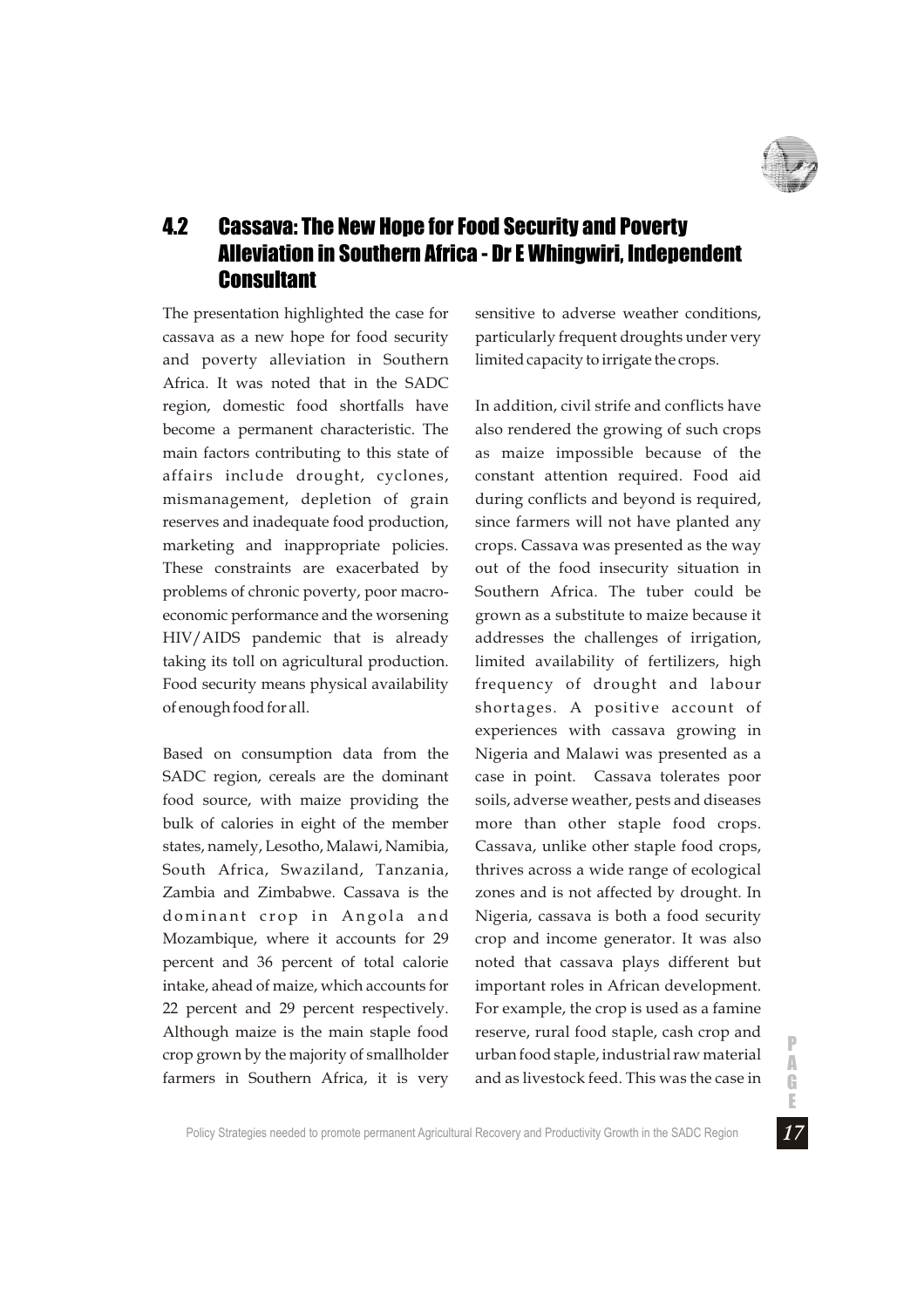

Malawi and Zambia, where researchers have linked the recent increase in cassava production and consumption with the HIV/AIDS prevalence rates of 25 percent.

After discussing the myths, half-truths and the various stigma attached to cassava, it was concluded that cassava is the cheapest source of food calories. Therefore, increased cassava production would contribute to food security in the region and Africa as a whole, consequently reducing food aid. However, in order for this to happen, political commitment and goodwill should prevail.

## 4.3 Towards Improved Maize Marketing and Trade Policies to Promote Household Food Security in Southern Africa - Dr M Weber, Michigan State University, USA

This presentation addressed the role of proper disaster management, and how, if well executed, disaster preparedness policies, early warning systems and other strategies could effectively reduce the adverse impact of food insecurity in the SADC region.

The SADC experience of 2002/03 was reviewed. While the region was viewed as in crisis, not all areas were badly affected. It was widely understood that the crisis was caused by slightly low levels of production in agriculture, plus low initial stocks, governance failures in Zimbabwe, as well as HIV/AIDS-related poverty. The SADC early warning and FEWSNET had warned about imminent production shortfalls as early as April 2002. In September 2002, FEWSNET had estimated that 14.4 million people in the region required 1 051 000 tonnes of food aid. By 31 December 2002, 15.25 million people were found to be in need of food aid, while 395

000 tonnes of food aid was reported to have been received by beneficiaries. The question to ask is whether that amount of food aid had reached the intended beneficiaries or not. Since 1 359 000 tonnes of formal imports had arrived, for all intents and purposes, the early warning systems had worked. By year-end, about half of the estimated gap had been filled by the registered inflows.

By March 2003, response to this impending disaster had been sufficient to avoid "humanitarian crisis and potential famine" and yet 77 percent of the food aid had been "committed" by the international community. It was not clear whether the food had arrived or whether arrivals had reached the respective beneficiaries by that time. It is important to ask these questions so that, with proper planning and forecasting, improvements may be made to future humanitarian responses. In order to avoid such crises,

P A G E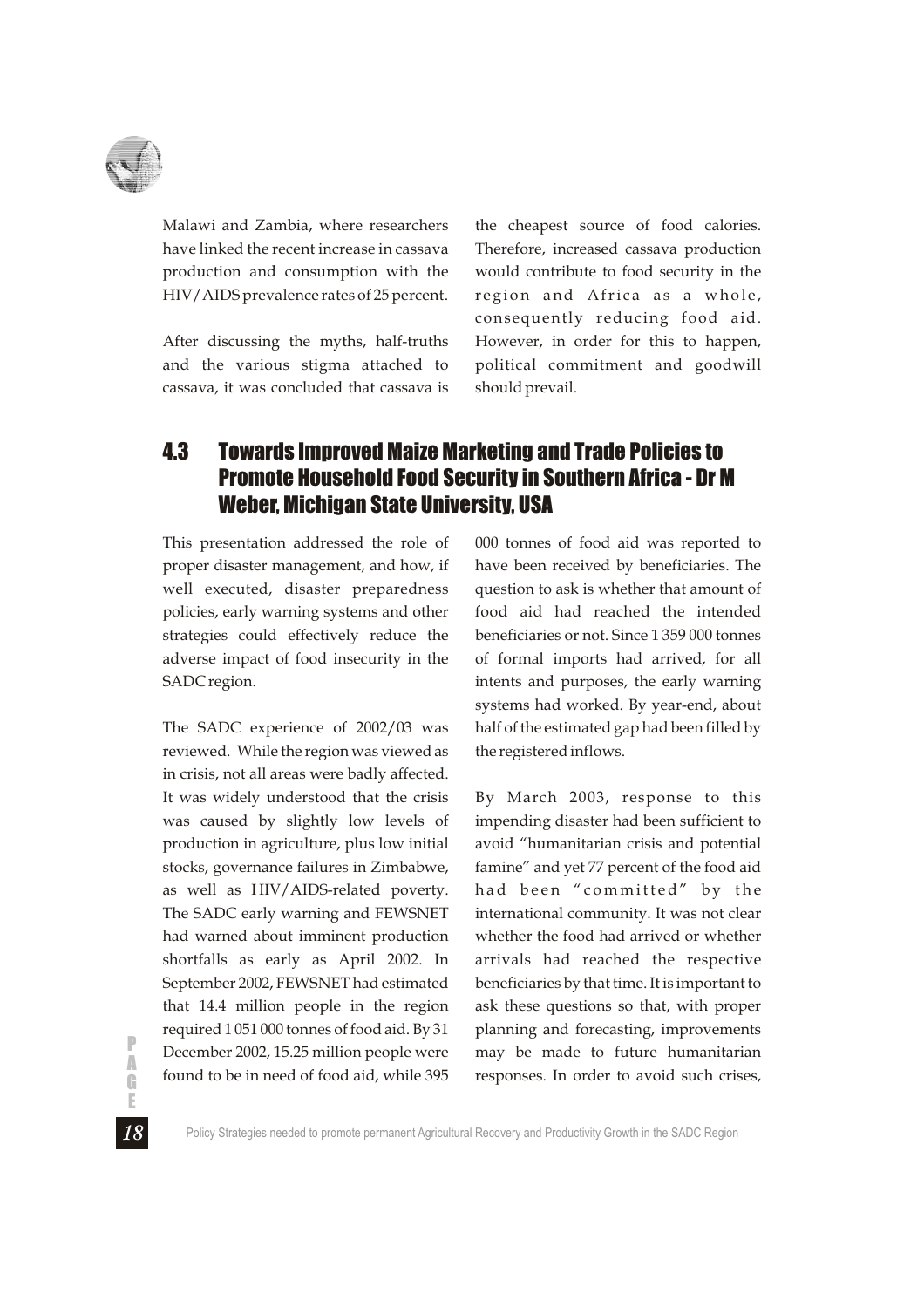

donor and beneficiary countries should ask the Word Food Programme (WFP) for final accounting. It was noted that, including cassava in some balance sheets was an important step. This happened in Tanzania, Zambia and Malawi. The inclusion of cassava in Zambia reduced the estimated gap by 60 percent. However, tuber production data are notoriously unreliable.

Using the Mozambican experience, it was noted that budget shares are taken from expenditure surveys. Mozambique was classified by FEWSNET as having maize calorie share of 25 - 39 percent, and yet the 1996 budget share for the rural poor did not reach 25 percent in any of the country's provinces. An average of 20 percent was reached in the southern and central provinces, which are most prone to drought. The lesson from this case is that, using base year budgets, relative price changes and "reasonable" cross price elasticities could be more accurate than using production data.

The use of correlation coefficients of national maize production among South Africa, Zambia, Zimbabwe, Mozambique and Malawi from 1992 to 2002 illustrated the point that the less efficiently that markets work, the more it costs to respond to humanitarian crises. Efficient markets save lives directly and indirectly during such crises by getting food to people who need it and have effective demand, and indirectly by allowing emergency response budgets to go further.

It was argued that government policies in some countries kept trade responses from being larger, for example, the Zambian private traders. Mozambique, on the other hand, stands out for its sustained open borders policy. In this context, Malawi could take advantage of Northern Mozambique production potential to stabilize its own maize availability and prices. The basic question to answer is how to promote humanitarian response while avoiding the negative impacts on long-term development objectives.

## 4.4 ICRISAT Strategies Contributing to Agricultural Policy in the SADC Region: Advances Towards Harmonisation of Seed Policies and Regulations - Dr M Mugonja, ICRISAT

ICRISAT has worked in Southern Africa for over twenty years, targeting poverty alleviation and the improvement of food security in drought-prone areas. The institute works with five crops, namely, sorghum, pearl millet, groundnut, pigeon pea and chickpeas, while focusing on natural resource management in smallholder farming systems.

During the 1980s and 1990s, ICRISAT established and led three major regional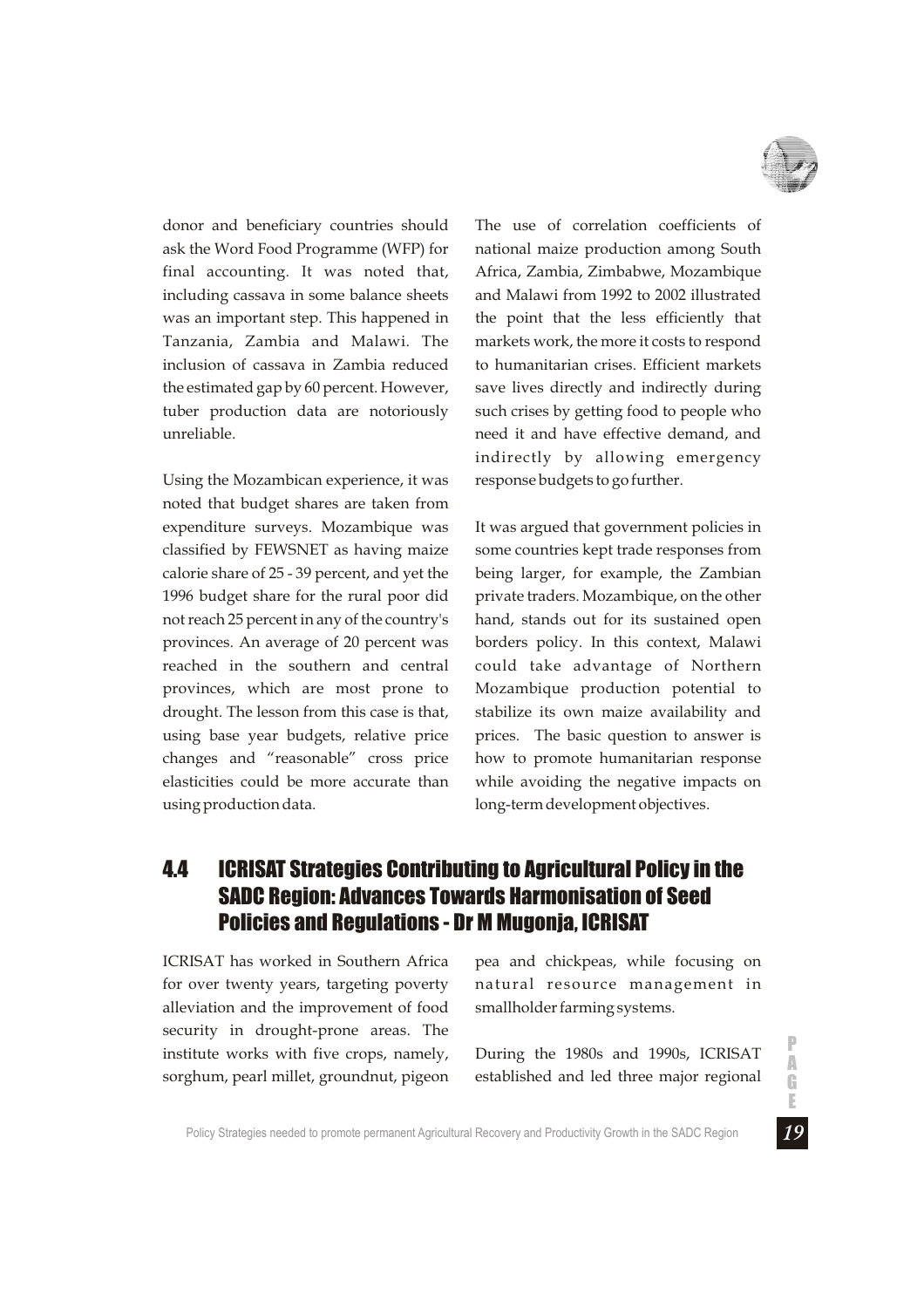

programs on sorghum/millet, groundnut and pigeon pea. All programs were highly successful, as documented by impact assessments conducted jointly by NARS and ICRISAT, and reviews conducted by independent experts from SACCAR and elsewhere. In partnership with national research and extension and a range of other partners, ICRISAT has helped develop improved, drought-tolerant crop varieties; build national research capacity and infrastructure; introduce new farmerparticipatory methods of research and extension; and linked communal farmers to markets, thereby creating the conditions for increasing farm incomes and alleviating rural poverty through technological change.

Building on past successes, ICRISAT has recently developed a two-pronged strategy for R&D in Southern Africa. First, short-term methods for coping with the current food emergency in the region, and second, medium to long-term recovery. Recovery interventions are stressing poverty reduction and enhanced resilience of farm households to climatic and other shocks. Consequently, five regional projects target both the SADC and the ASARECA regions. These projects are designed under five multi-country, multi-disciplinary foci which address key issues facing the region, as prioritised by national and regional stakeholders. These projects are legume commercialization, regionalized breeding, improving the efficiency of relief and recovery programs, improving food security and livelihoods and systems diversification.

ICRISAT's five projects relate directly to key policy issues for the SADC region, namely, enhancing commercial participation in food marketing and regional trade; harmonisation of seed, trade, fertiliser, SPS band biotechnology policies; improving the state of national and regional disaster preparedness and food supply response; and incorporation of HIV/AIDS into agricultural policy.

ICRISAT has made significant scientific contributions towards regionalized variety registration, including adaptation zones, site stratification economic analysis and advances made towards regionalisation. Finally, ICRISAT recommended seven suggestions to policy makers in the SADC region:

- Endorsement of the concept of regionalised crop improvement through the Lead NARS approach;
- Active exploration of funding avenues to strengthen biotechnology work in the SADC region and building capacity in research and biosafety issues;
- Endorsement of regional variety registration for crops where there is adequate technical evidence in favour of regionalisation, that is, sorghum, pearl millet, beans and maize;
- Provision of resources to establish new institutional arrangements for regionalisation;

A G E

P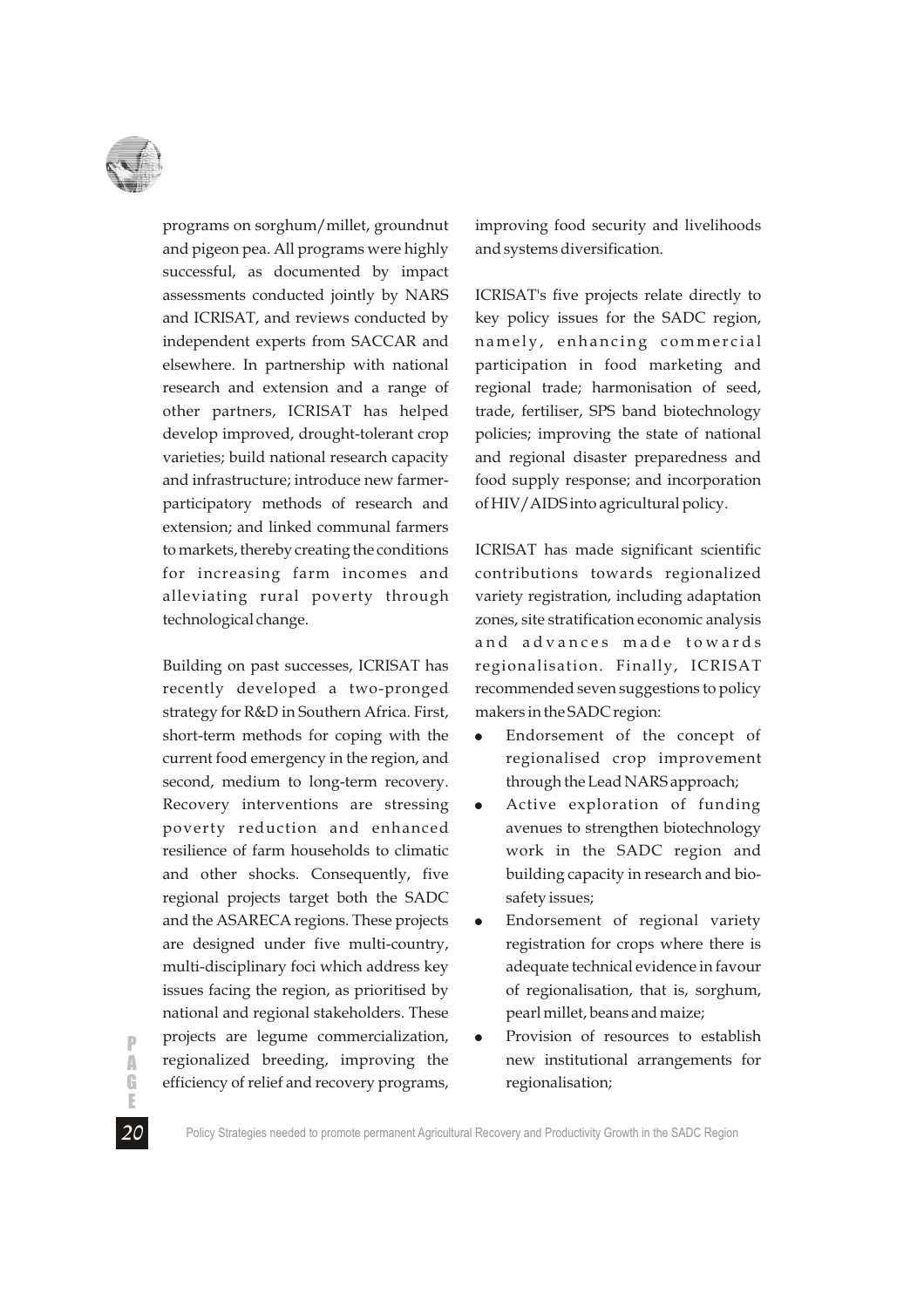

- Commissioning of case studies of regionalised breeding activities to document costs and benefits and draw lessons for wider application;
- Dialoguing with NGOs and donor agencies to ensure that relief programs support and do not

compete with commercial seed trade and market development; and

 Provision of additional support for research on HIV/AIDS to guide the targeting of interventions to mitigate impacts of the pandemic on agriculture and food security.

### 4.5 Developing a Workable Agricultural Biotechnology Policy for SADC - Ms W Mandivenyi, AfricaBio, South Africa

The SADC region has a fragmented policy towards biotechnology. The genetically modified organisms (GMO) legislation and functioning framework has been developed in three member states, namely, South Africa, Zimbabwe and Malawi. Most of the SADC countries were still in the process of developing their biosafety policies through the United Nations Environment Programme (UNEP).

Several reasons were cited to justify why SADC member states need to develop their bio-safety policies. There are many parallel policy platforms that relate to the environment, agriculture, economy and trade and the dominating policy often depends on the national priorities of each country. Unfortunately, the alienation of policy makers from agricultural realities does not help, while policy makers in Africa face difficult choices because of the potential adverse trade implications. In addition, due to other challenges leading to food insecurity, such as poor seed availability, infertile soils, poor

infrastructure and unpredictable weather patterns, a bio-safety policy is necessary.

Many policies are ineffective as they are largely driven by regulatory activism and the trade agenda, rather than by agricultural needs or performance assessments. The meeting was cautioned not to take the food aid question lightly as it is a complex matter that should be weighed against relevant evidence. The SADC bio-safety advisory committee is addressing this matter.

The process of developing a regional biosafety policy would need to have the following key elements: an assessment of regional needs followed by regional policy development, strategic approach, implementation plan and harmonization. This framework integrates the social, ethical, health, economic, environmental and regulatory considerations. The approach should focus on building consensus on SADC's biotechnology and bio-safety needs for the next 10 to 15 years. Harmonisation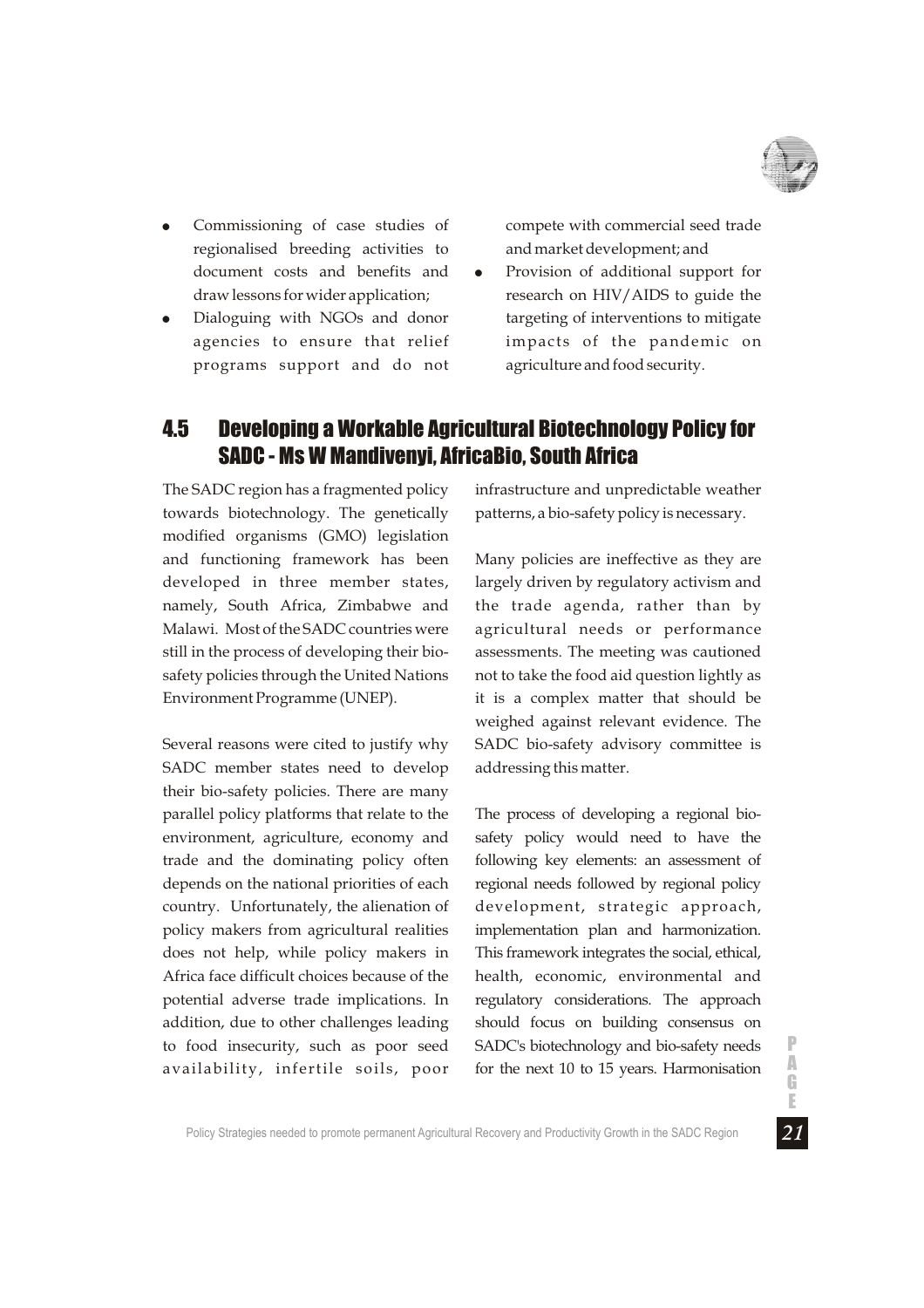

can only occur once individual countries have a common understanding. Components of a national bio-safety framework were discussed, including the biotechnology and bio-safety strategy and examples of strategic goals. The significance of regulatory frameworks was highlighted, for example, the *Cartagena Protocol* and the *CODEX Alimentarius.* The regional harmonisation and the role of Model Laws was explained. It was pointed out that one law cannot be used for all countries due to differing legal systems, the need to harmonise old and new laws as well as the reflections about international obligations.

A model act for a workable bio-safety framework should fulfil protocol requirements, consider a country's legal traditions and existing legislation and practices, but also reflect on policies, needs and aspirations of all stakeholders. Information about the African Model Law was provided. An understanding of biotechnology is a prerequisite for policy development and a simple and clear policy process should be identified. In addition, there is a need to communicate the process clearly to all stakeholders and build understanding and consensus around the process.

## 4.6 Shortage of Improved Seed (Crops and Livestock) Limits the Commercialisation of the Smallholder Farming Sector: Experiences from the IDEAA Regional Program in Southern Africa - Dr C T Khombe, Ms M N Hungwe, Mr P Tirivanhu and Dr E Whingwiri

The presentation reviewed case studies on institutional innovations that were crafted by the IDEAA Program in improving access to improved seed varieties by smallholder farmers. These case studies included the following:

- Community based revolving fund established to improve access to hybrid sunflower seed by smallholder farmers in Mozambique;
- Local input suppliers motivated to procure and distribute groundnut seed in Swaziland; Soyabean producers who

formed clubs to improve the efficiency of seed distribution in Zimbabwe;

- Facilitation the production and distribution of clean planting materials of high yielding cassava cultivars in Malawi;
- Merino sheep upgrading program to improve wool production among local sheep in Lesotho; and
- Establishment of a breed improvement program for communal areas in the Eastern Cape Province of South Africa.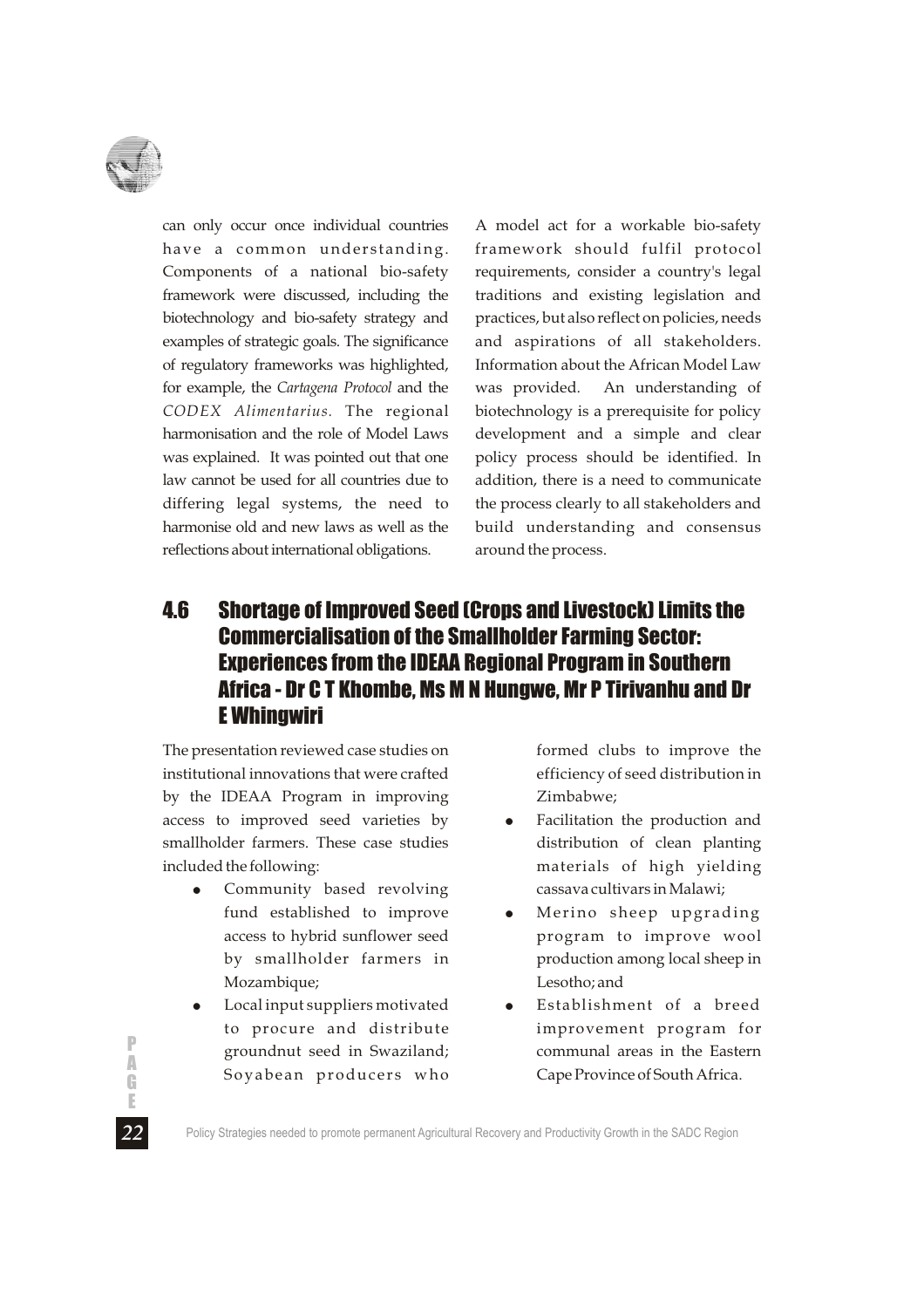

The key question arising from these case studies is how government policies can enhance the competitiveness of the smallholder sector to motivate the private sector to supply hybrid seed of high value crops to enable smallholder farmers to engage in meaningful production. Governments also need to explore possibilities of using commodity associations in providing alternative mechanisms for improving access to improved seed varieties, while conforming to economic reforms that require them to devolve these services to the private sector.

After giving detailed accounts of all six case studies, including the successes and challenges, several policy issues emerged. There is need for governments to develop mechanisms for providing support to

commodity associations as an alternative mechanism for improving seed distribution in the SADC region. Given the critical role that improved crop varieties play in increasing agricultural production, processes must develop which address how to facilitate the development of sustainable seed systems driven by Non-Governmental Organisations (NGOs) that are capable of generating, producing and distributing new seed varieties that meet the needs of all farmers in a cost-effective way. Consequently, NGOs and other nonprofit organisations need to play a significant role in breaking barriers that impede the support by the private sector to smallholder farmers. There is a need for institutional and policy arrangements that promote seed production among smallholder farmers in order to improve the seed situation in the region.

## 4.7 Overview of Plenary Discussion of Presentations by **Partners**

The plenary discussion covered all technical presentations by partners as well as the earlier presentation of keynote papers and the opening

remarks. The emerging policy issues from the integrated discussion are shown in Table 1.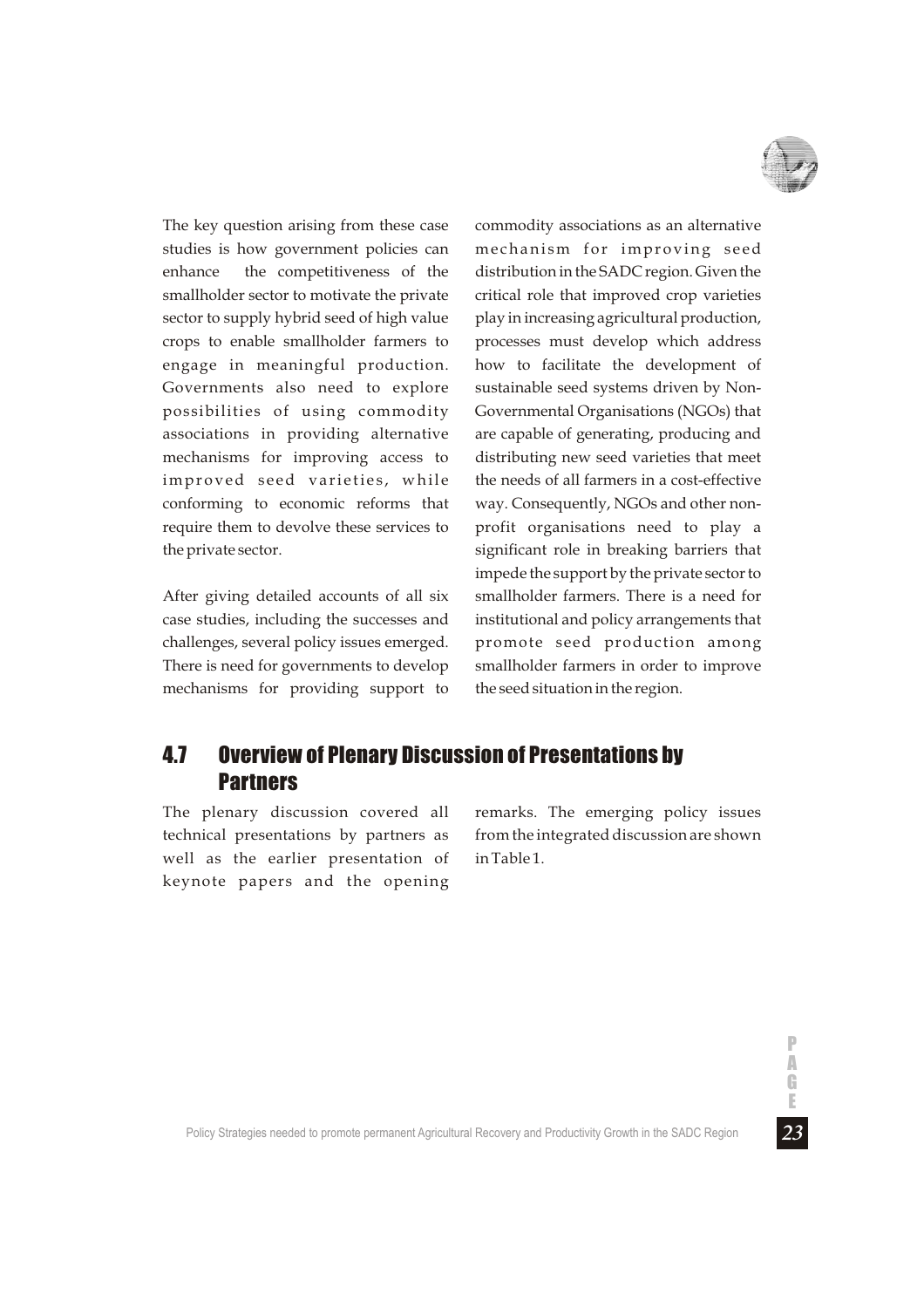

## **Table 1. Emerging Policy Issues**

| MSU's presentation:      | ٠         | The issue of strategic grain reserves requires more clarification. It is necessary to question whether it has<br>any merits for the SADC region                                                                                                                                                                                                                                                                                                                                                                                                                                      |
|--------------------------|-----------|--------------------------------------------------------------------------------------------------------------------------------------------------------------------------------------------------------------------------------------------------------------------------------------------------------------------------------------------------------------------------------------------------------------------------------------------------------------------------------------------------------------------------------------------------------------------------------------|
|                          | $\bullet$ | Policy dialogues bringing together researchers, policy makers, donors and others need to ensure that all<br>stakeholders apply their collective minds to investigate what can be done to facilitate intra-Africa trade as<br>a means of averting dependency on external sources in the supply of grain deficits. In reality, there is<br>limited scope for SADC countries to address food security issues with complete reliance on internal<br>production of the member states. In addition, it was noted that there were unclear production patterns<br>and negative correlations. |
|                          | $\bullet$ | There is a need to incorporate more variables into the food basket. National and regional policies<br>addressing this matter should be encouraged.                                                                                                                                                                                                                                                                                                                                                                                                                                   |
|                          | $\bullet$ | The issue of complementarity of inputs must be encouraged in order to have meaningful yield<br>improvements.                                                                                                                                                                                                                                                                                                                                                                                                                                                                         |
| AfricaBio's presentation | $\bullet$ | Need to incorporate traditional bio-technology into current strategies.                                                                                                                                                                                                                                                                                                                                                                                                                                                                                                              |
|                          | $\bullet$ | In order to become proactive, harmonisation should be considered now when countries are busy with the<br>process of drafting their bio-safety guidelines rather than waiting for later.                                                                                                                                                                                                                                                                                                                                                                                              |
|                          | $\bullet$ | There is need to address policy measures being established to deal with GMOs in the food system.                                                                                                                                                                                                                                                                                                                                                                                                                                                                                     |
|                          | $\bullet$ | An information gap on bio-technology exists, especially within civil society formations. Therefore, more<br>information needs to be disseminated to appropriate sectors in a properly managed manner.                                                                                                                                                                                                                                                                                                                                                                                |
|                          | $\bullet$ | African priorities must be addressed first. Participants observed that current research is often<br>misdirected. Farmers need to be given a variety of possible choices to consider.                                                                                                                                                                                                                                                                                                                                                                                                 |
| IDEAA's presentation:    | $\bullet$ | There is a need to review what policy conclusions can be drawn from the six successful case studies that<br>were presented.                                                                                                                                                                                                                                                                                                                                                                                                                                                          |
|                          | $\bullet$ | Sustainability issues and the possibilities for replication of the presented IDEAA models need further<br>consideration.                                                                                                                                                                                                                                                                                                                                                                                                                                                             |
|                          | $\bullet$ | IDEAA was advised that interactions with commercial farmers need to be considered.                                                                                                                                                                                                                                                                                                                                                                                                                                                                                                   |
| <b>General Comments:</b> | $\bullet$ | Donor funding is often problematic as it arrives with conditionalities, hence a better option would be to<br>seek development partners with whom improved partnership based deals could be negotiated;                                                                                                                                                                                                                                                                                                                                                                               |
|                          | $\bullet$ | Often wrong policies exist which do not espouse the need for partnerships with civil society and other<br>stakeholder involvement. This needs to be reversed.                                                                                                                                                                                                                                                                                                                                                                                                                        |
|                          | $\bullet$ | Agriculture in the SADC region should be transformed to focus on the development and upgrading of the<br>smallholder farmers;                                                                                                                                                                                                                                                                                                                                                                                                                                                        |
|                          | $\bullet$ | A dire need is evident for the establishment of a performance culture, with clear indicators,<br>implementation targets, financial mechanisms as well as monitoring and evaluation systems;                                                                                                                                                                                                                                                                                                                                                                                          |
|                          |           | Conflict resolution and management mechanisms be established in order to enhance the capacity to<br>solve problems quickly;                                                                                                                                                                                                                                                                                                                                                                                                                                                          |
|                          |           | Broad stakeholder participation in the policy making process should be encouraged;                                                                                                                                                                                                                                                                                                                                                                                                                                                                                                   |
|                          |           | Intra-Africa trade needs to be enhanced and become less complicated;                                                                                                                                                                                                                                                                                                                                                                                                                                                                                                                 |
|                          | $\bullet$ | All areas related to poor infrastructure, for example, transport, storage facilities, processing capacity,<br>need to be addressed;                                                                                                                                                                                                                                                                                                                                                                                                                                                  |
|                          | $\bullet$ | Producers need to be assisted to better understand market preferences;                                                                                                                                                                                                                                                                                                                                                                                                                                                                                                               |
|                          | $\bullet$ | Africa requires more self confidence and to build its own market information adequately;                                                                                                                                                                                                                                                                                                                                                                                                                                                                                             |
|                          | $\bullet$ | The NEPAD program is aimed at addressing most of these identified structural problems.                                                                                                                                                                                                                                                                                                                                                                                                                                                                                               |



P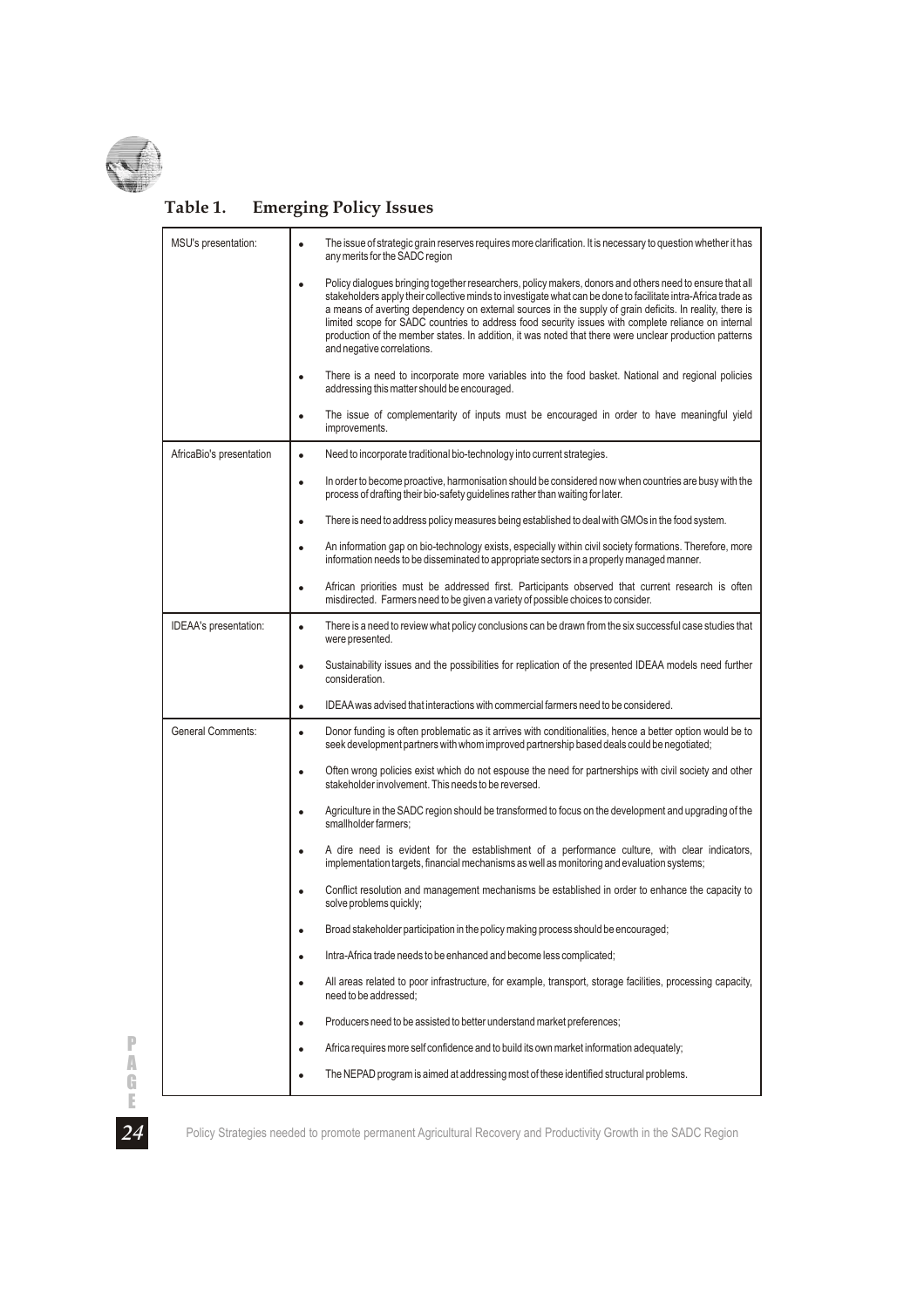

# **Working Group Assignments and Outputs**

The participants were divided into two working groups. Each working group discussed one of the following issues:

- What policy measures are necessary to achieve permanent recovery of the agricultural sector in the SADC region; and
- What actions and bankable

**BOX 3**

#### **Working Group 1**

#### **Key Issues to Achieve Agricultural Recovery in the SADC Region** 1. Access to key agricultural inputs

- 
- 2. Infrastructure: irrigation, transport, telecommunications and storage, among others<br>3. Labor-saving technologies: production and processing technologies Labor-saving technologies: production and processing technologies
- 4. Access to information
- 5. Prices inputs and outputs
- 6. Stakeholder participation in policy formulation
- Diversification: maize is not able to address food security in the region
- 8. HIV/AIDS and gender equality
- 9. Short term measures versus long term food security strategies to manage crises (impact of food aid)
- 10. Political will

#### **Policy Measures to Achieve Permanent Recovery in the Agricultural Sector in the Region**

- 1. Have specific policies for the three groups of farmers that have been identified:
	- a). Commercial Farmers
	- b). Emerging Farmers
	- c). Subsistence Farmers
- 2. Quick-fix solutions and long-term solutions (cost reduction measures), infrastructure, etc
- 3. Farmer organizations (empowerment):
	- a). Develop their capacity to participate effectively in the policy process
	- b). Develop mechanism for consultation between policy makers and other stakeholders
	- c). Support for smallholder farmers
	- d). Legal standing of such organizations
- 4. Long-term support to research in appropriate technology
	- a). To sustain achievements
	- b). Private sector friendly policies
- 5. Strengthen farmer-research-extension linkages:
	- a). Strengthen farmer groups
	- b). Facilitate private sector participation
- 6. Maize not a solution to food security. Distribute cassava planting materials.
- Also look at comparative advantage of other crops.
- 8. FANRPAN should facilitate national stakeholders' forum at the national level. Should include the private sector.
- 9. Practical demonstration of political commitment (for example, through increased budgetary allocations)
- 10. National food reserves and household reserves should be promoted.

Policy Strategies needed to promote permanent Agricultural Recovery and Productivity Growth in the SADC Region *25*

P A G E

investment project priorities need to be in place for the agricultural recovery to manifest itself in the region.

The reports from the first and the second working groups are presented in Boxes 3 and 4, respectively.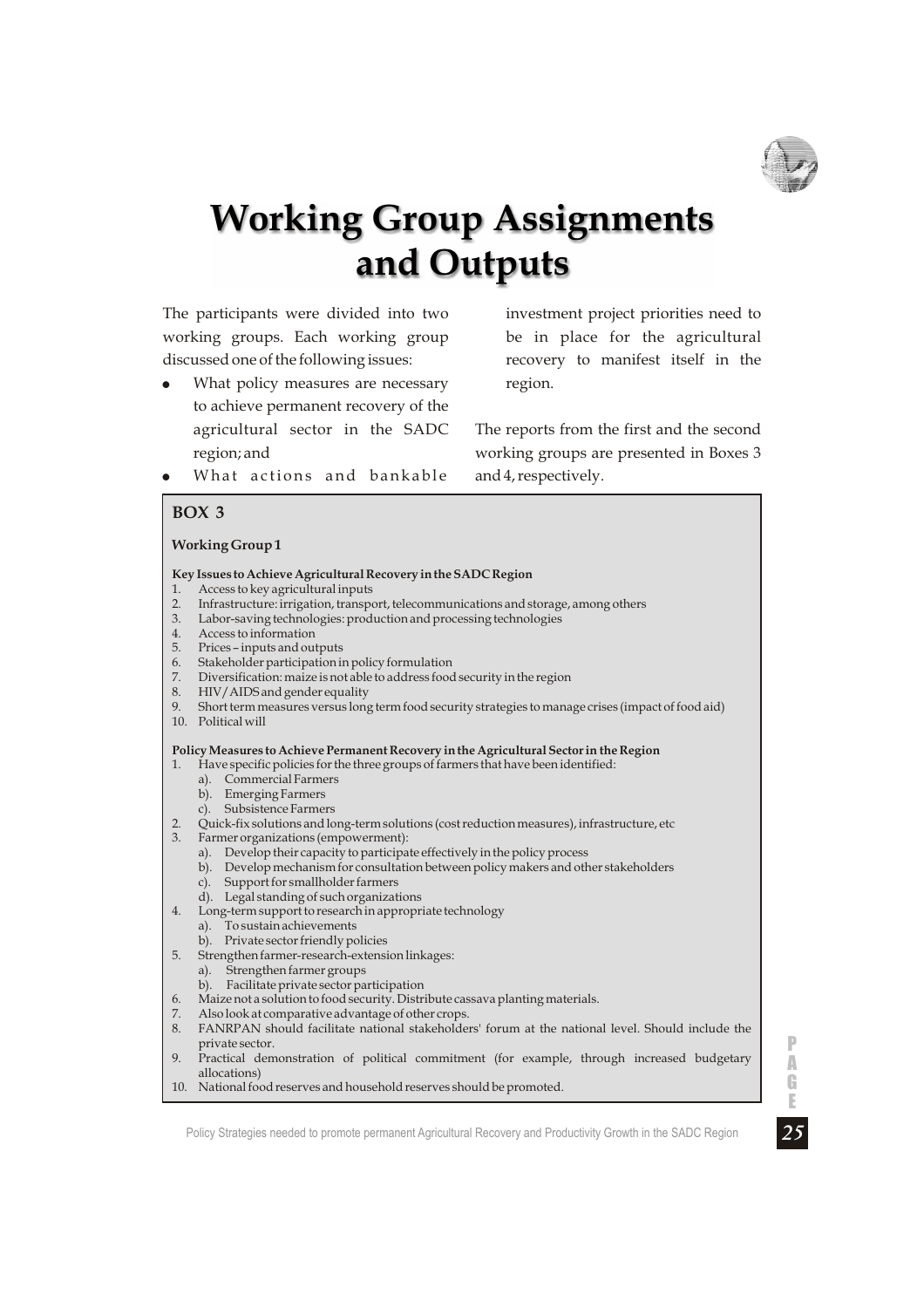

#### **BOX 4**

#### **Working Group 2**

#### **Policy Measures to Achieve Permanent Recovery in the Agricultural Sector in the SADC Region**

- 1. Improve macro economic policies and increase agricultural finance.
- 2. Facilitate access to resources.
- 3. Develop markets and trade to facilitate commercialisation of smallholder agriculture.
- 4. Prepare disaster preparedness strategies.

#### **Bankable Actions to Achieve the Key Policy Measures**

- 1. Specific actions to improve macro economic policies and increase agricultural finance
	- a). Target research to inform policy measures
	- b). Adopt and implement an advocacy strategy to increase budget allocation to agriculture
	- c). Provide incentives to private sector to invest in agriculture
- 2. Facilitate access to resources (Land, input technology, information, seeds)
	- a). Land reform strategies (access and security of land tenure by farmer organization) supported by appropriate legislation
		- b). Empower NARS by budget allocation to develop and disseminate appropriate technologies
	- c). Adapt and implement the SADC seed security strategy
	- d). Provide incentives for private sector participation
- 3. Development of markets and trade to facilitate commercialisation of small holder agriculture
	- a). Set up effective Market Information System
	- b). Set up effective marketing infrastructure and policy (research to support)
	- c). Facilitate stakeholders' association
	- d). Harmonize SPS measures, grades, standards and bio-safety measures
	- e). Remove intra-SADC trade barriers
- 4. Disaster preparedness strategies
	- a). Advocate formulation of strategy by:
		- (i) Review existing Early Warning Systems
		- (ii) Review food security strategies
	- b). Remove barriers to food trade during disasters
	- c). Promote drought tolerant varieties.
	- d). Adopt SADC guidelines on GMO Bio-safety
	- e). Disseminate information timeously.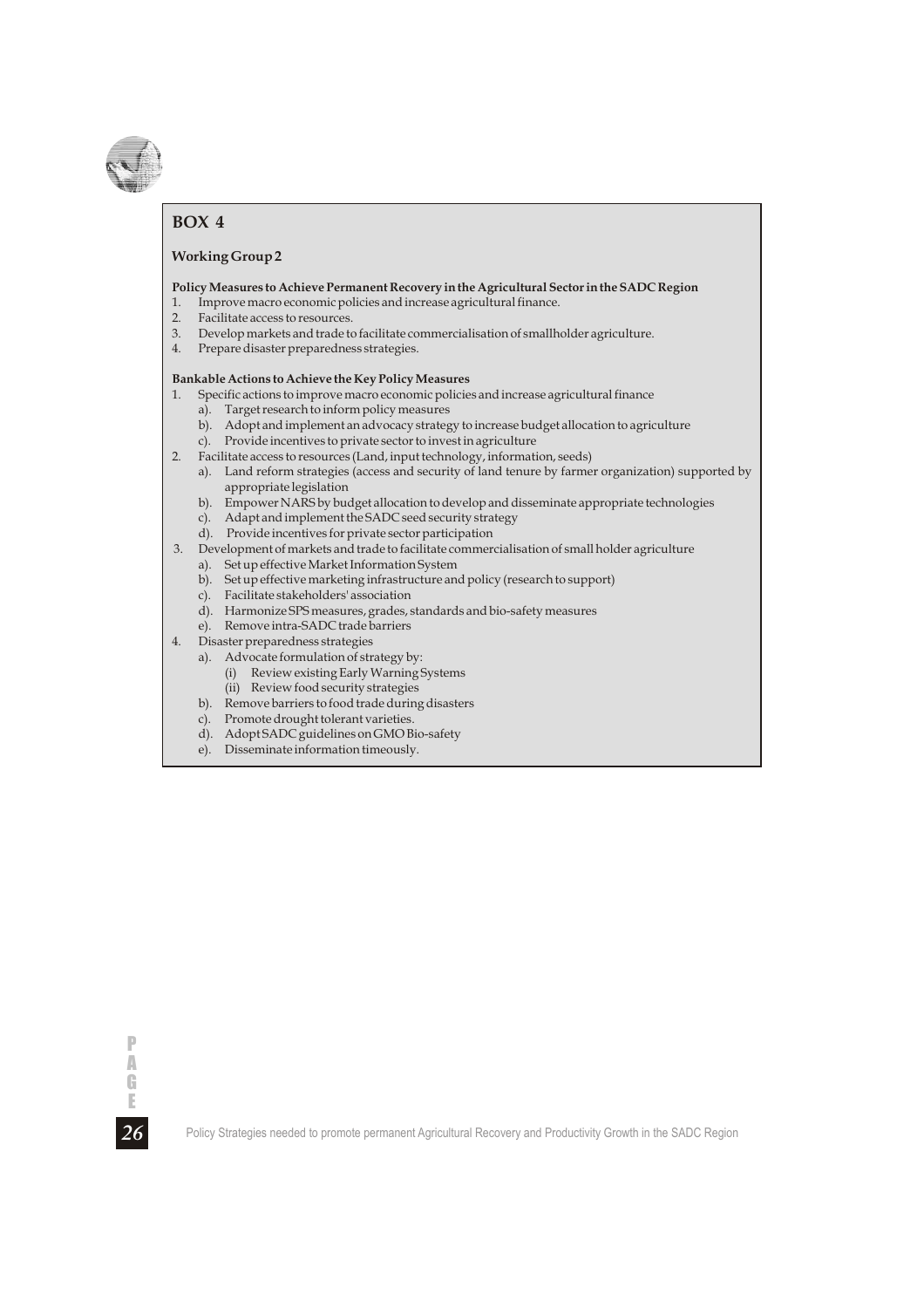

# **Concluding Remarks**

Professor Amani, FANRPAN Board member, thanked the host, the Mauritian Government for their hospitality, the presenters and the participants for their enthusiasm and active participation in the proceedings.

The delegates were informed that during the course of the two day meeting, Professor Mucavele, member of the NEPAD Steering Committee and Representative of Heads of States at this meeting, had been appointed to the FANRPAN Board with immediate effect. Professor Mucavele declared that his contribution will be made through his commitment towards enhancing the position of FANRPAN as an effective regional body. To that end, he will ensure that the following policy areas are taken on board FANRPAN's agenda and recommended to policymakers:

Agricultural production and

food policy

- Trade and marketing policies
- Land policies
- Infrastructure development policies
- **•** Credit and financial policies
- **•** Transport policies
- Human development policies
- Institutional policies
- Research and technology development policies.

Finally, Dr Takavarasha, FANRPAN Chief Executive Officer, thanked the hosts, the Board and Chairperson of FANRPAN, the management of Shandrani Hotel, the sponsors of the dialogue process, CTA Director, representatives of the donor community, international bodies and governments, policymakers, country node representatives from eleven SADC countries, other participants and the facilitator.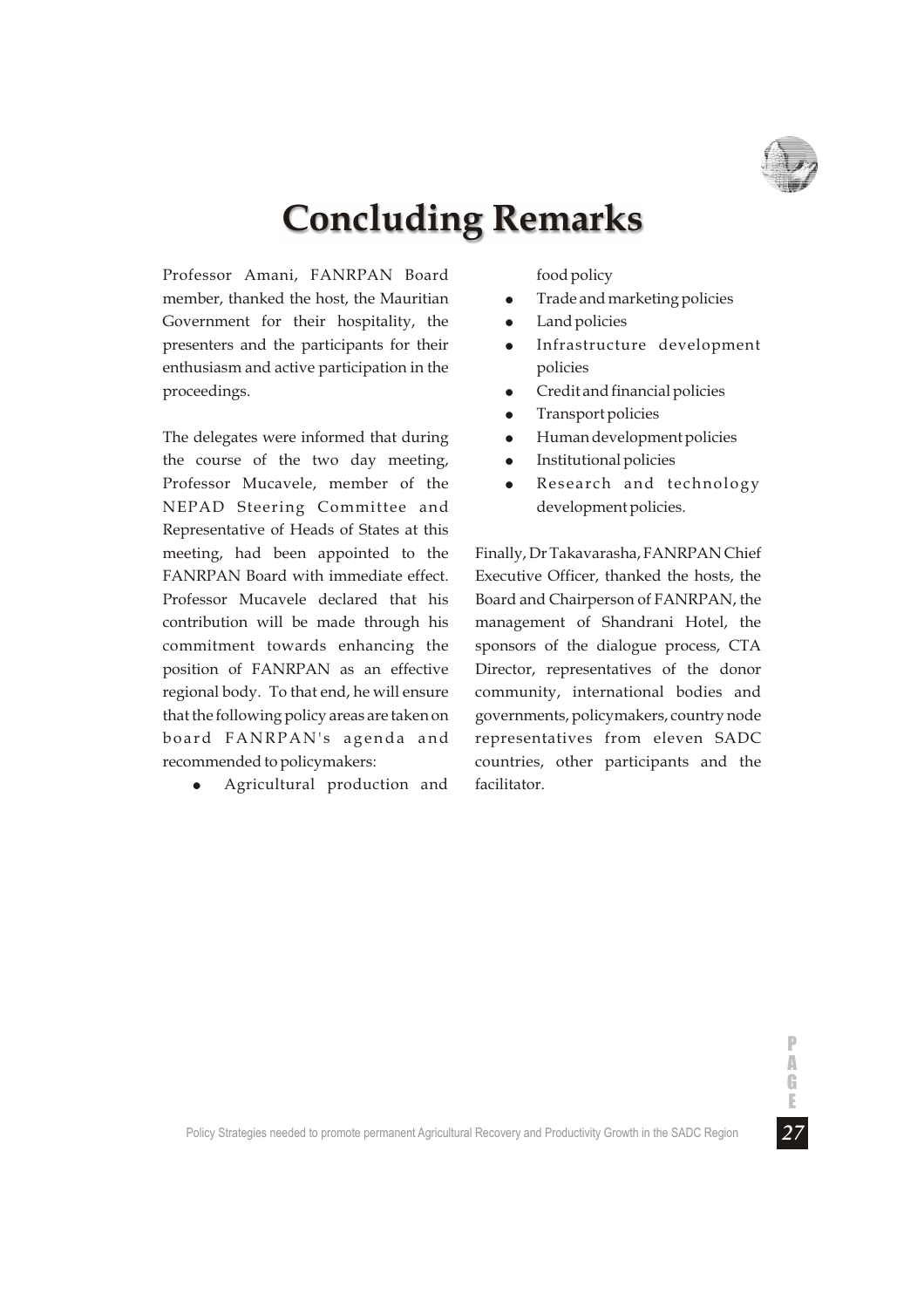

# **Appendices**

### Appendix 1: WORKSHOP PROGRAMME

#### Policy Strategies needed to promote Permanent Agricultural Recovery and Productivity Growth in the SADC region

**Shandrani Hotel, Mauritius March 29– 30, 2004**

**OBJECTIVE**: The objective of the high level policy dialogue is to enable senior policy advisors to crystallize and reach consensus on the priority issues that need to be addressed to speed up agricultural recovery and deliberate on regional policy recommendations for onward transmission to the Council of Ministers.

**EXPECTED OUTPUTS:** The expected outputs are:

- 1. Consensus among Heads of Ministries responsible for food, agriculture and natural resources, agricultural and international research institutions and key donors on strategic policy themes affecting the region.
- 2. Recommendations to enable and ensure the permanent recovery and growth of the agricultural sector in the region for onwards transmission to the Council of Ministers.
- 3. A regional action plan for technical and financial support, including support for capacity building to enable Ministries to implement new policies
- 4. Establishment of a Regular Agricultural Policy Forum for Southern Africa that brings together Heads of Agricultural Ministries and International Agricultural organizations working in the region to monitor progress in the implementation of agricultural policies.

#### **INDICATIVE PROGRAMME**

#### **SUNDAY 28 MARCH 2004**

0800-1800 Arrival of Delegates

#### **MONDAY 29 MARCH 2004**

#### **SESSION I: Official Welcome, Opening and Introduction:**

08.30-10.30 Dr. L. Sibanda, Chairperson FANRPAN Board Minister of Agriculture, Mauritius MOA SADC Secretariat Dr. Carl Greenidge, CTA Representative Ms V. Kandiwa, Rockefeller Foundation Representative

Dr Tobias Takavarasha, FANRPAN CEO- *Overview of the Workshop*

10.30-11.00 Tea Break

P A G E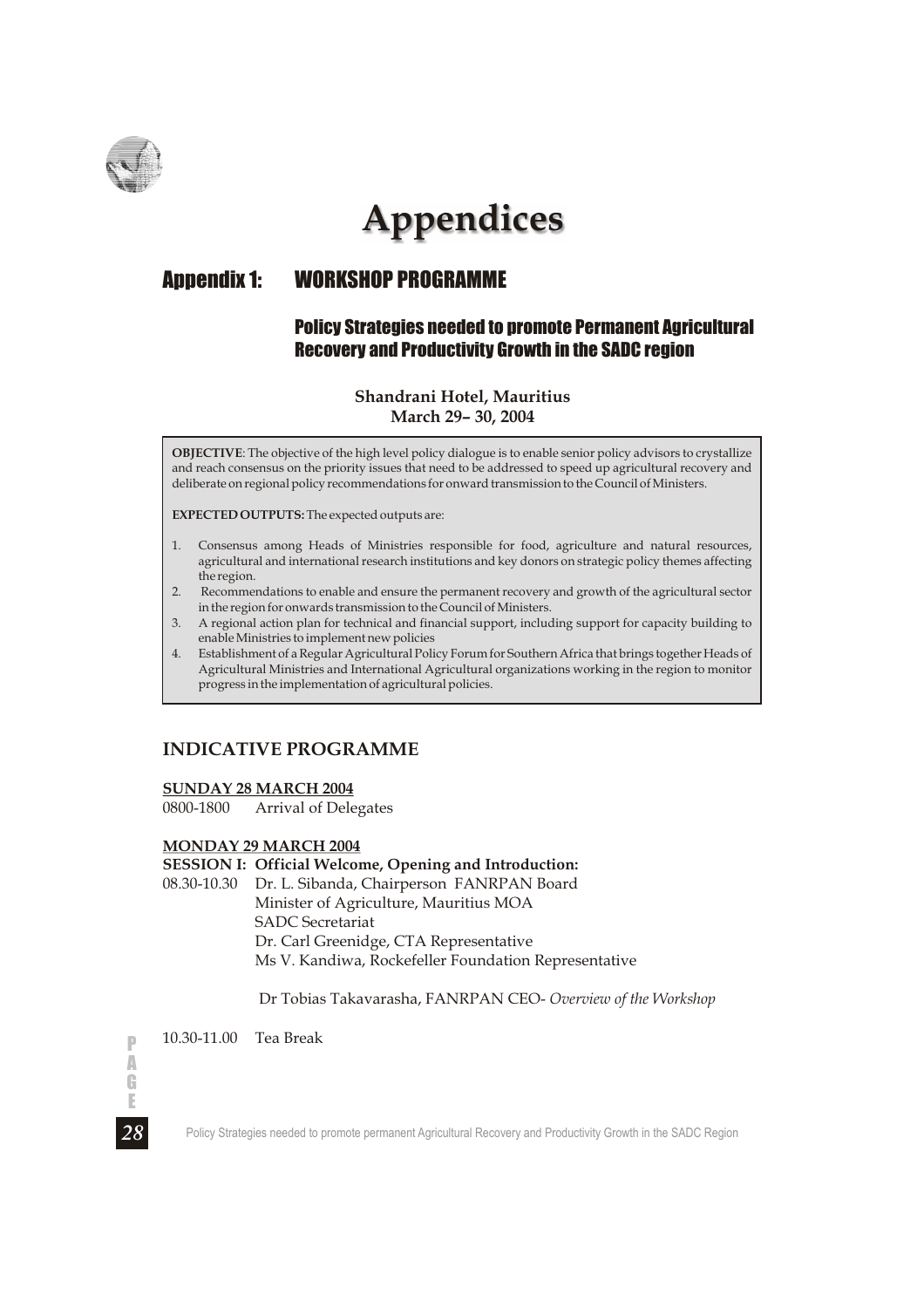

#### **SESSION II: Keynote Papers**

- 11.00-13.00 1. *Assessment of 2004 Food Supply Situation and Review of Key Policy Issues Affecting Agricultural Recovery in the SADC Region,* Dr Ruvimbo Mabeza-Chimedza
	- 2. *Towards the Formulation of Bankable Action Plans and Investment Projects for the Agricultural Sector in the SADC Region,* Professor Charles Machethe
	- 3. *Role and Challenges Faced by Senior Policy makers in Formulating Policy Research Into Action,* Dr Charles Matambwa

Panel Discussion

13.00-14.00 Lunch Break

#### **SESSION III:Topical Presentations from Selected Strategic Partners and**

- 14.00-1530 *International Organizations* ICRISAT - Dr Mary Mgonja MSU - Dr Micheal Weber IDEAA - Dr Ephraim Whingwiri AFRICABIO - Mrs Wadzanayi Mandivenyi
- 15.30-1545 Tea Break

#### **SESSION IV: Working Groups**

15.45-17.00 Working Group I *"Policy Measures to Achieve Permanent Recovery in the Agricultural Sector"*

> Working Group II *"Action Plans and Bankable Investment Project Priorities for the Region"*

1900-2030 Welcome Reception

#### **TUESDAY 30 MARCH 2004**

**SESSION V: Working Groups (Continued)** 08.00-10.00

10.00-10.30 Tea Break

#### **SESSION VI: Presentation of Working Group Discussion**

Presentation of Draft Synthesis Papers on Strategic Policy Recommendations for Submission to Ministers of Agriculture

Closing Session

13.00-14.00 Lunch break

#### Departures

Policy Strategies needed to promote permanent Agricultural Recovery and Productivity Growth in the SADC Region **29** 

P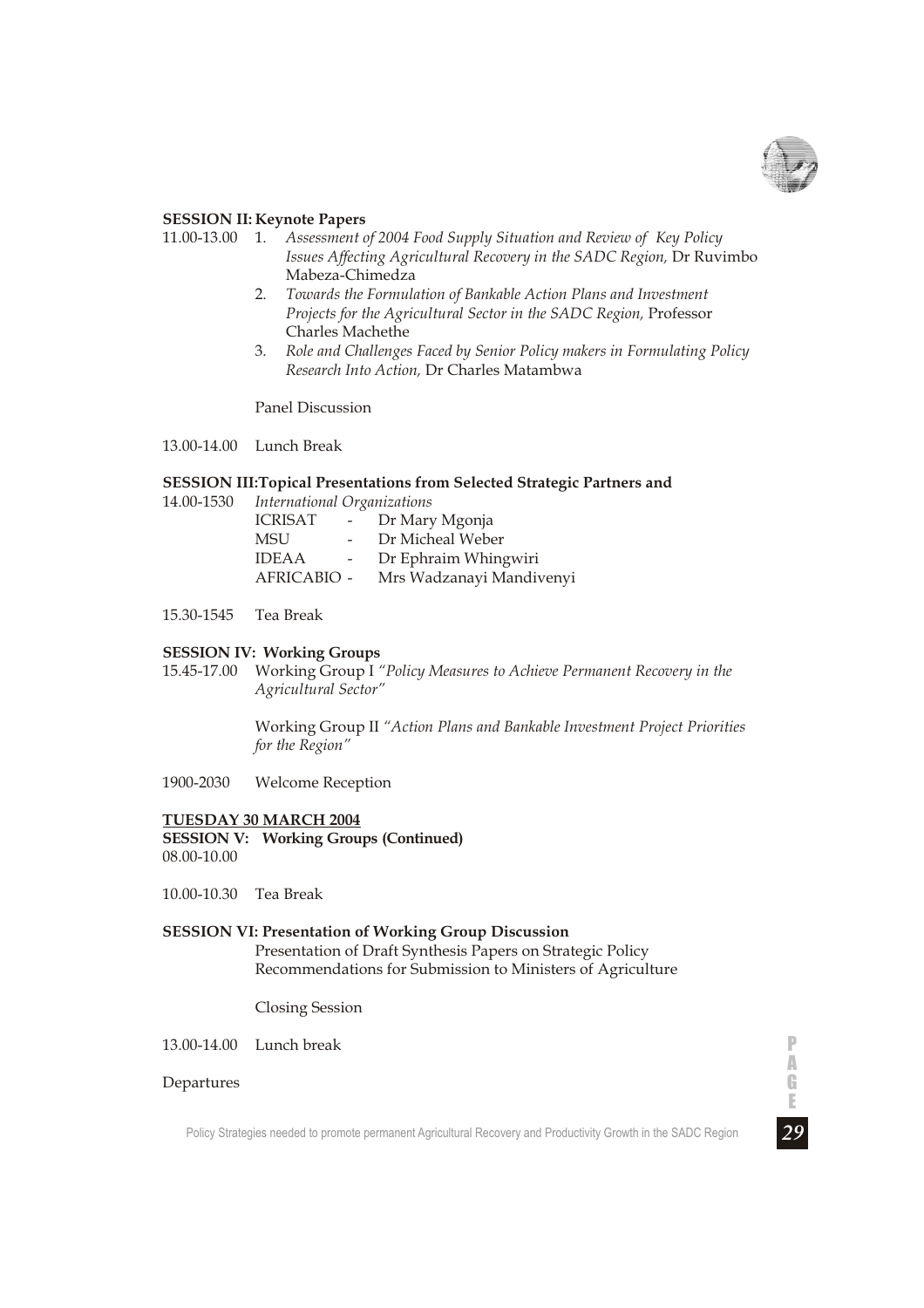

## Appendix 2: LIST OF PARTICIPANTS

### FANRPAN Regional Dialogue on Agricultural Recovery, Food Security and Trade Policies in Southern Africa

**Shandrani Hotel, Mauritius - List of Participants March 29 – 30, 2004**

| Name                          | <b>Position</b>                    | <b>Agency/Organisation</b>               | <b>Address</b>                                                                                                       | <b>Phone/Fax</b>                     | <b>Email</b>                 |
|-------------------------------|------------------------------------|------------------------------------------|----------------------------------------------------------------------------------------------------------------------|--------------------------------------|------------------------------|
| <b>AMANI Haidari</b>          | <b>FANRPAN Node</b><br>Coordinator | FANRPAN Tanzania                         | 51 Uporoto Street, Ursino<br>Estate, Dar Es Salaam,<br>Tanzania                                                      | T-255-222-760-260                    | amani@esrf.or.tz             |
| <b>ANIM Francis</b>           | <b>FANRPAN Node</b><br>Coordinator | FANRPAN South Africa                     | 113 Grobler St, Pietersburg,<br>South Africa                                                                         | T-27-15-268-3373                     | ANIMF@unorth.ac.za           |
| <b>BAGHA Soondur</b>          | Manager                            | National Federation of<br>Young Farmers  | Coastal Road, Beelle Mauritius                                                                                       | T - 230 4151805<br>F-230 4151805     | Youngfarmer@mul.mu           |
| <b>BAHADOOR Rajen</b>         | Principal Agric.<br>Planning Off.  | Ministry Of Agriculture                  | Ministry of Agriculture & Food<br>Technology, Rengnaden<br>Seenewaseen Building 8th<br>Floor, Port Louis, Mauritius. | T - 230 2115623<br>F-230 212 4427    | Rbahadoor@mail.gov.mu        |
| BRIZMOHUM-<br>GOPAUL R.       | Research & Dev.<br>Officer         | Ministry Of Agriculture                  | Ministry of Agriculture & Food<br>Technology, Rengnaden<br>Seenewaseen Building 8th<br>Floor. Port Louis. Mauritius  | T-230 2115623<br>F-230 212 4427      | rbrizmohun-gopaul@mailgov.mu |
| CHIKHURI Krishna              | Agric. Planning<br>Officer         | Ministry of Agriculture                  | Ministry of Agriculture & Food<br>Technology, Rengnaden<br>Seenewaseen Building 8th<br>Floor. Port Louis. Mauritius  | T - 230 2115623<br>F-230 2124427     | Kchikuni@mail.gov.mu         |
| <b>DARDEL Phillppe</b>        | Policy Officer                     | FAO Sub Regional Office                  | 3rd Floor Old Mutual Centre.<br>Jason Moyo Avenue, Harare,<br>Zimbabwe                                               | T - 263 4 253655<br>F-2634700724     | Philippe.Dardel@fao.org      |
| <b>DOMUR Dhaneswar</b>        | <b>Assistant Director</b>          | AREO                                     | Q Bornes, st Jean Rd,<br><b>Mauritius</b>                                                                            | T-230 460 3885<br>F-230 464 8809     | arenadc@intnet.mu            |
| <b>FONSECA Jose</b>           | Snr Programme<br>Coordinator       | <b>CTA</b>                               | P.O. Box 360, 6700AJ<br>Wagenigen, The Netherlands                                                                   | T-31 317 467 133<br>F-31 317 460 067 | fonseca@cta.nl               |
| <b>FULLER Ben</b>             | <b>FANRPAN Node</b><br>Coordinator | <b>FANRPAN Namibia</b>                   | Namibia Economic Policy<br>Research Unit, Banhof Street,<br>Windhoek, Namibia                                        | T-264 61277500<br>F-264 61277500     | benf@nepru.org               |
| <b>GOVINDEN Noel</b>          | Senior Research<br>Scientist       | <b>MSIRI / Mauritius</b>                 | MSIRI, Reduit, Mauritius                                                                                             | T-230 4541061<br>F-230 4541971       | ngovinden@msiri.intnet.mu    |
| <b>GREENIDGE Carl</b>         | Director                           | <b>CTA</b>                               | P.O. Box 360, 6700AJ<br>Wagenigen, The Netherlands                                                                   | T-31 317 467 133<br>F-31 317 460 067 | greenidge@cta.nl             |
| <b>HACHONGELA</b><br>Patricia | <b>Chief Planner</b>               | Ministry of Agriculture &<br>Cooperative | Policy Planning Branch,<br>Mukungushi House, P.O. Box<br>50197, Lusaka, Zambia                                       | T-260 1 250504<br>F-260 1 254661     | phachongela@maff.gov.zm      |
| <b>HAUZAREE Rishi</b>         | Principal Engineer                 | <b>Irrigation Authority</b>              | 5th Floor, Edith Cavell St. Fon<br>Sing Building - Port Louis,<br><b>Mauritius</b>                                   | T - 230 2125391<br>F-230 2127652     | irrig@intent.mu              |
| <b>HUNGWE Mabel</b>           | Manager                            | WK Kellogg Foundation<br>National Office | 42 Mount Pleasant Drive.<br>Mount Pleasant, Harare,<br>Zimbabwe                                                      | T-2634745266<br>F-2634745261         | mnhungwe@mweb.co.zw          |
| <b>JERE Gabriel</b>           | <b>FANRPAN Node</b><br>Coordinator | <b>FANRPAN Zambia</b>                    | University of Zambia, Dept of<br>Agric. Ecos, Box 32379,<br>Lusaka, Zambia                                           | T - 260 1 295419<br>F-260 1295655    | gabbyj90@yahoo.com           |
| <b>KABAMBE Peter</b>          | Director of<br>Planning            | MOA - Malawi                             | Capital Hill, Lilongwe, Malawi                                                                                       | T-2651789033<br>F-2651788738         | kabambep@agriculture.gov.mw  |

P A G

E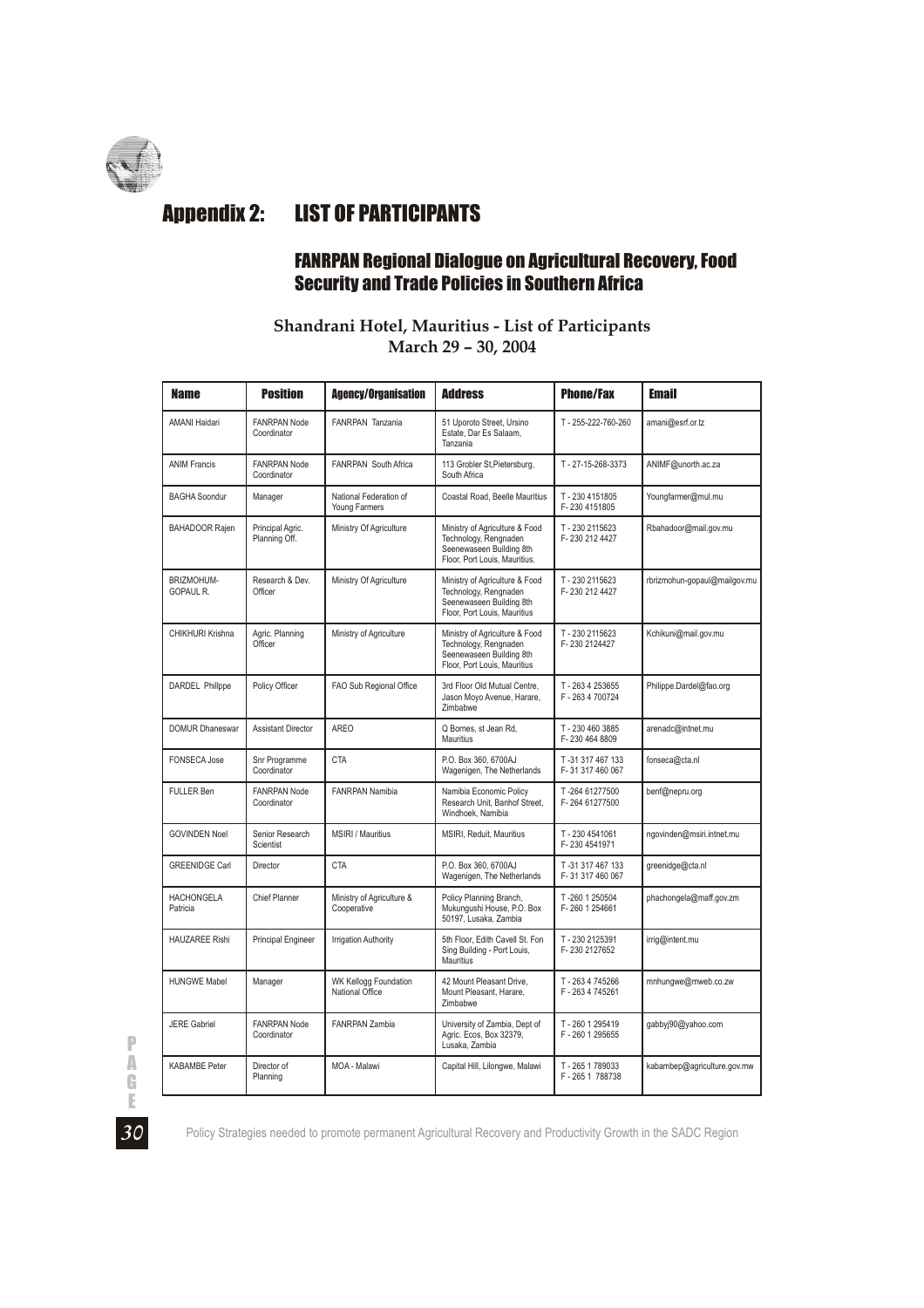

| Name                            | <b>Position</b>                    | <b>Agency/Organisation</b>       | <b>Address</b>                                                                                   | <b>Phone/Fax</b>                       | <b>Email</b>                            |
|---------------------------------|------------------------------------|----------------------------------|--------------------------------------------------------------------------------------------------|----------------------------------------|-----------------------------------------|
| KANDIWA Vongai                  | Programme<br>Manager               | Rockefeller Foundation           | 7th Floor Kopje Plaza, Harare<br>Zimbabwe                                                        | T-263 4 792348/9<br>F-2634792409       | vkandiwa@rockfound.org                  |
| <b>KIRSTEN Johann</b>           | <b>FANRPAN Node</b><br>Coordinator | <b>FANRPAN Mozambique</b>        | Department of Agricultural<br>Ecos, University of Pretoria,<br>Pretoria. South Africa            | T - 2712 420 3248<br>F - 2712 420 4958 | jkirsten@postino.up.ac.za               |
| <b>KHOMBE Caroll</b><br>Themba  | Business Dev.<br>Officer           | W.K. Kellogg Zimbabwe            | 42 Mount Pleasant Drive,<br>Mount Pleasant, Harare,<br>Zimbabwe                                  | T-2634745266<br>F-2634745266           | ctkhombe@mweb.co.zw                     |
| <b>MACALA</b><br>Nyangayezi     | Director                           | MOA - Botswana                   | Division of Agric. Planning and<br>Statistics, Ministry of<br>Agriculture, P.Bag003,<br>Gaborone | T - 267 3959576<br>F - 267 3926027     | nmacala@gov.bw                          |
| MACHETHE<br>Charles             | Professor                          | University of Pretoria           | Room 231 Agric. Annex, Dept<br>of Agric.Ecos & Ext, University<br>of Pretoria                    | T - 2712 420 4833<br>F - 2712 420 3247 | cmachethe@postino.up.ac.za              |
| <b>MADOLA Mathews</b>           | <b>FANRPAN Node</b><br>Coordinator | <b>FANRPAN Malawi</b>            | Bunda College of Agriculture,<br>P.O. Box 219, Lilongwe,<br>Malawi                               | T-2651277433<br>F-265 1277 286         | mathewsmadola@hotmail.com               |
| <b>MANDIVENYI</b><br>Wadzanayi  | Projects Manager                   | AfricaBio                        | 15 Stopford Road, Irene,<br>Centurion, Pretoria, South<br>Africa                                 | T-2712 667 2689<br>F-2712 6671920      | Wadzi@africabio.com                     |
| MANO Renneth T.                 | Lecturer                           | <b>FANRPAN</b>                   | 22 Woking Dr, Northwood, Mt<br>Pleasant, Harare                                                  | T - 263 4 303211                       | rtmano@africaonline.co.zw               |
| MATOBO Thope                    | Node Coordinator                   | <b>FANRPAN Lesotho</b>           | National University of Lesotho,<br>Roma Camputs House<br>No.SRR0057                              | T-266 22213057                         | ta.matobo@nul.ls                        |
| MAZONDE Isaac                   | <b>FANRPAN Node</b><br>Coordinator | <b>FANRPAN Botswana</b>          | University of Botswana, P Bag<br>022 Gaborone, Botswana                                          | T - 267 355294<br>F-267 3957573        | mazondei@mopipi.ub.bw                   |
| <b>MOLUMELI</b><br>Mathoriso    | Chief Economic<br>Planner          | Ministry of Agric. & Food<br>Sec | 80 Constitution Road, P.O. Box<br>24, Maseru, Lesotho                                            | T-266 22310186<br>F-26622131691        | molumelim@agric.gov.ls                  |
| <b>MUCAVELE Carlos</b><br>Pedro | National Director                  | Ministry of Agriculture          | Praca Dos Herois, P.O. Box<br>1406, Maputo                                                       | T-258 1460069<br>F-258 1460261         | cmucavele@map.gov.mz                    |
| MUCAVELE Firmino<br>G.          | Node Coordinator                   | FANRPAN Mozambique               | C.P. 257 F.Agronomia,<br>Eduardo Mondlane University,<br>Maputo, Mozambique.                     | T-258 1492177<br>F-258 1492176         | mino@zebra.uem.mz                       |
| MUCHOPA Chiedza                 | Regional Policy<br>Economist       | <b>FANRPAN</b>                   | 12th Floor Social Security<br>Centre, J.Nyerere Ave, Harare                                      | T-2634792348<br>F-2634792409           | cmuchopa@fanrpan.org                    |
| MUNIAH Soob as                  |                                    | M.C.A.F.                         | Canda, Port Louis, Mauritius                                                                     | T-230 6174949<br>F-230 6179434         |                                         |
| NATHOO Maheeree                 | Principal Assistant<br>Secretary   | Ministry of Agricultural         | NPF Building Level 9, Port<br>Louis, Mauritius                                                   | T-230 2104123<br>F-230 2116916         | mnathoo@mail.gov.mu                     |
| NEELAYYA<br>Ramukrishna         | Officer in Charge                  | Agricultural Marketing<br>Bound  | Leclezio Avenue, Moka,<br>Mauritius                                                              | T-230 253326<br>F-230 4334837          | agbd@intnet.mu                          |
| <b>NGOBESE Peter</b>            |                                    | Department Of Agriculture        | P. Bag X250, Pretoria, South<br>Africa                                                           | T-27123197008<br>F-27123196707         | adgfsd@nda.agric.za                     |
| <b>NGONI Rufu</b>               | Projects Manager                   | Biotechnology Trust of Zim.      | 151 Sam Njoma Street, Harare                                                                     | T-2634703481<br>F-2634250468           | biotech@mweb.co.zw                      |
| NKWANYANA<br>Christopher T.     | <b>Under Secretary</b>             | Ministry of Agriculture          | P.O. Box 162, Mbabane,<br>Swaziland                                                              | T - 268 4040724<br>F-268 6062604       | ctnkwanyana@realnet.co.sz               |
| PRADERE Jean-<br>Paul           | Charge de Mission                  | Ministry of Foreign Affairs      | 20 Rue Monsieur 75700, Paris,<br>France                                                          | T-33 153693068<br>F-33 15369331        | jean-<br>paul.pradere@diplomatie.gov.fr |
| <b>PUCHOOA</b><br>Daneshwar     | Senior Lecturer                    | University of Mauritius          | Faculty of Agriculture,<br>University of Mauritius, Reduit,<br>Mauritius                         | T-230 4541041<br>F-230 4655743         | sudeshp@uom.ac.mu                       |
| RAJCUMAR<br>Ramesh              | <b>Assistant Director</b>          | Agriculture Research Exten.      | 3rd Floor, Newry Bldg,<br>Q.Bornes, Mauritius                                                    | T-230 41663885<br>F-230 4648809        | oreu@intnet.mu                          |

P A G

E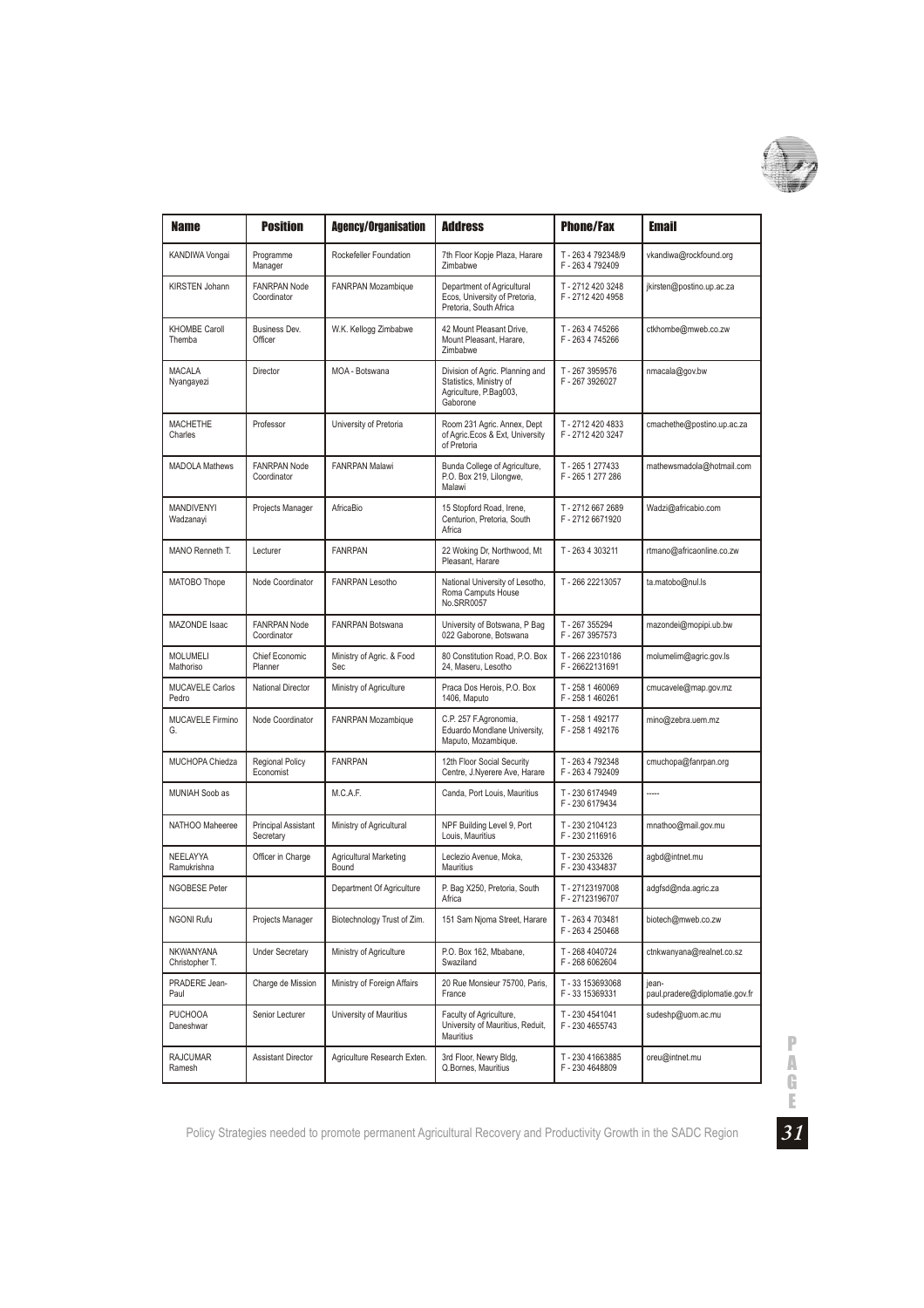

| <b>Name</b>                   | <b>Position</b>                   | <b>Agency/Organisation</b>   | <b>Address</b>                                                                       | <b>Phone/Fax</b>                   | <b>Email</b>             |
|-------------------------------|-----------------------------------|------------------------------|--------------------------------------------------------------------------------------|------------------------------------|--------------------------|
| RAJKOMAR Balrai               | Node Coordinator                  | <b>FANRPAN Mauritius</b>     | Faculty of Agriculture,<br>University of Mauritius, Reduit,<br><b>Mauritius</b>      | T - 230 4541041                    | balraj@uom.ac.mu         |
| <b>RUTIVI Catherine</b>       | Programme<br>Coordinator          | <b>FANRPAN</b>               | 12th Floor Social Security<br>Centre, J.Nyerere Ave, Harare                          | T-2634792348<br>F-2634792409       | crutivi@fanrpan.org      |
| <b>SEEREEKISSOON</b><br>Jayra | Trainee                           | Ministry of Agriculture      | Rempart-Lane, Glen Park,<br>Mauritius                                                | T - 230 2110553<br>F-230 2124427   | ajayayram@yahoo.com      |
| SIBANDANDA<br>Lindiwe M.      | Chairperson                       | <b>FANRPAN Board</b>         | 24 Chartsworth Avenue.<br>Vionana, Harare, Zimbabwe                                  | T-2634885590<br>F-2634885590       | Isibanda@cass.org        |
| <b>SITEMBELE</b><br>Kelembe   | Senior Programme<br>Assistant     | Department Of Agriculture    | P. Bag x250, Pretoria 0001,<br>Republic of South Africa                              | T - 2712 3197153<br>F-2712 3197135 | Sitmelek@nda.agric.za    |
| SITHOLE Dumile                | Consultant                        |                              | P.O. Box 032, Ngwenya,<br>Swaziland                                                  | T-2685187080/1<br>F-2685187080/1   | dumileys@swazi.net       |
| <b>TAKAVARASHA</b><br>Tobias  | <b>Chief Executive</b><br>Officer | <b>FANRPAN Secretariat</b>   | 12th Floor Social Security<br>Centre, J.Nyerere Ave, Harare                          | T-2634792348<br>F-2634792409       | ttakavarasha@fanrpan.org |
| TIRIVANHU<br>Precious         | Project Officer                   | <b>IDEAA- COMMUNITIES</b>    | 42 Mount Pleasant Drive.<br>Mount Pleasant, Harare.<br>Zimbabwe                      | T-2634745266<br>F-2634745266       | ptiri@mweb.co.zw         |
| <b>WEBER Micheal</b>          | Professor                         | Michigan State University    | Department of Agric Ecos, Rm<br>261 Ag. Hall, East Lansing MI,<br><b>USA - 48824</b> | T-15173538639<br>F-15174321800     | Webermi@msu.edu          |
| <b>WHINGWIRI</b><br>Ephaem    | Director                          | <b>IDEAA Regional Office</b> | 42 Mount Pleasant Drive.<br>Mount Pleasant, Harare.<br>Zimbabwe                      | T-2634745266<br>F - 263 4 745266   | e-whi@mweb.co.zw         |
| ZINYEMBA Caroline             | Administrator                     | <b>FANRPAN Secretariat</b>   | 12th Floor Social Security<br>Centre, J.Nyerere Ave, Harare                          | T-2634792348<br>F-2634792409       | czinyemba@fanrpan.org    |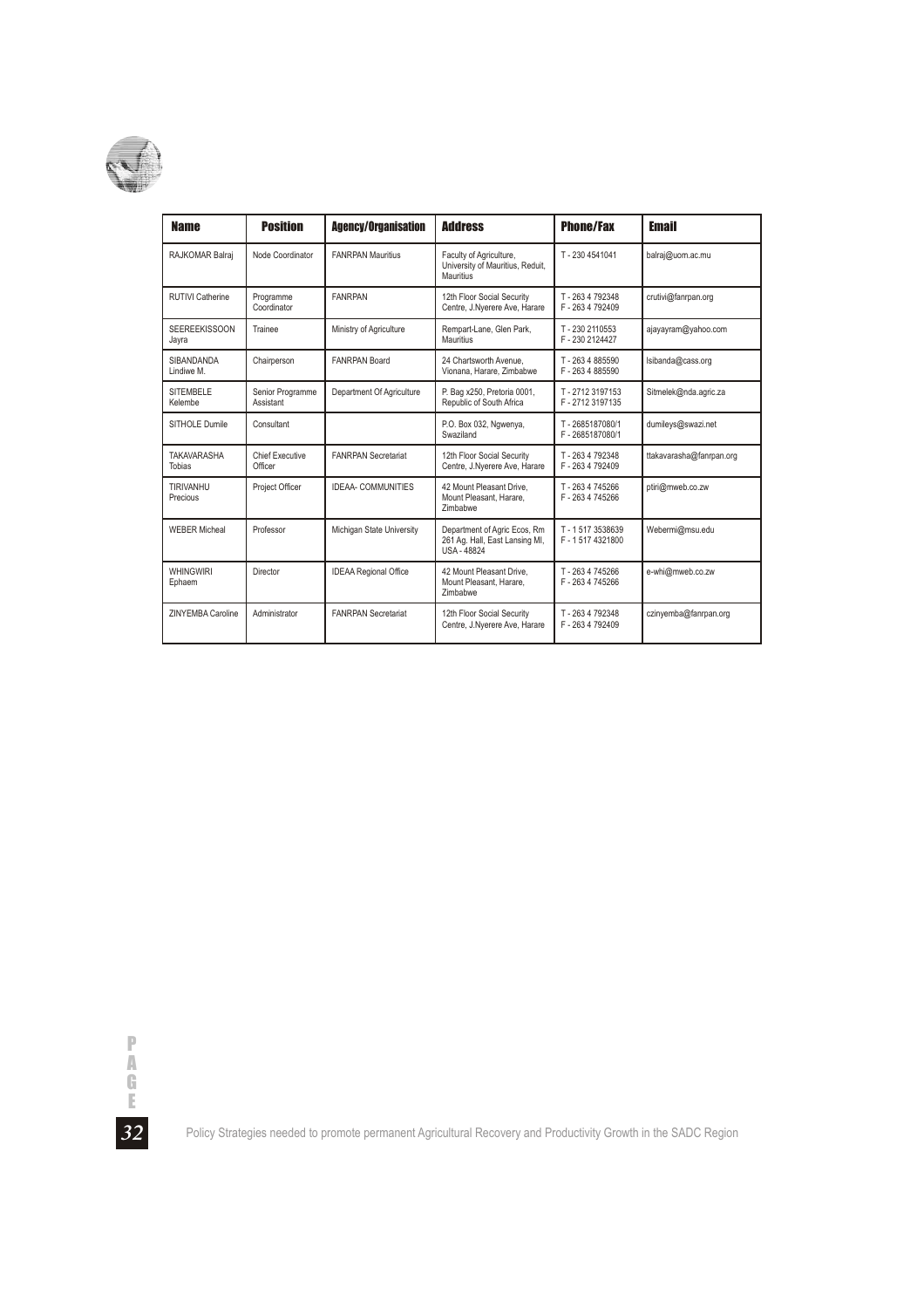